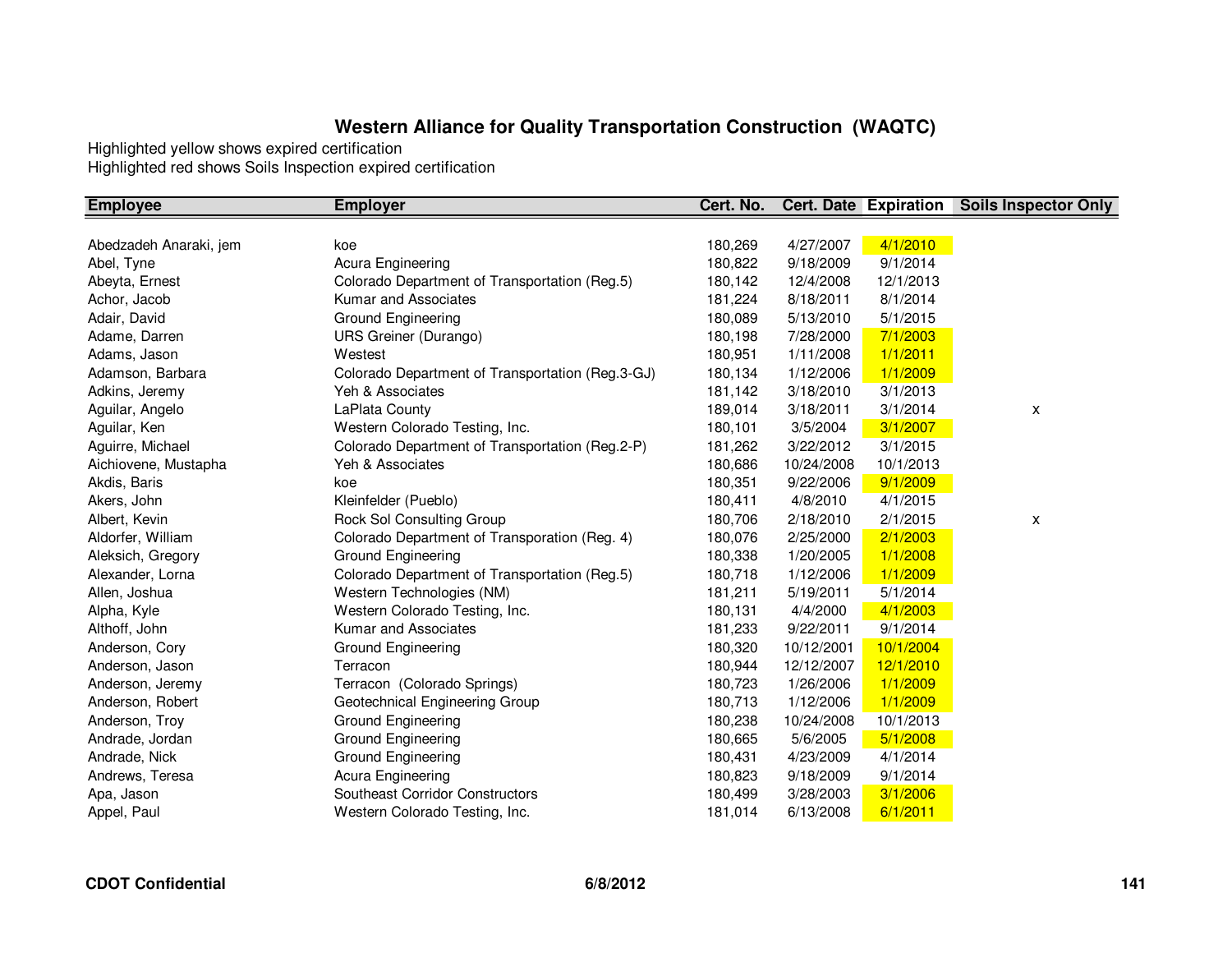| <b>Employee</b>    | <b>Employer</b>                                 | Cert. No. |            | <b>Cert. Date Expiration</b> | <b>Soils Inspector Only</b> |
|--------------------|-------------------------------------------------|-----------|------------|------------------------------|-----------------------------|
| Apsey, Michael     | Koechlien Consulting Engineering(GJ)            | 181,194   | 4/1/2011   | 4/1/2014                     |                             |
| Archambeault, Troy | Carter Burgess CO Springs                       | 180,536   | 10/23/2003 | 10/1/2006                    |                             |
| Archer, Gary       | koe                                             | 180,481   | 2/28/2003  | 2/1/2006                     |                             |
| Archuleta, Kenneth | Geocal, Inc.                                    | 180,043   | 12/10/1999 | 12/1/2002                    |                             |
| Ardern, Bruce      | Reynolds & Associates                           | 181,232   | 12/15/2011 | 12/1/2014                    |                             |
| Ardner, John       | <b>Southeast Corridor Constructors</b>          | 180,371   | 3/22/2002  | 3/1/2005                     |                             |
| Armijo, Richard    | Colorado Department of Transportation (Reg.2-P) | 180,121   | 5/26/2006  | 5/1/2009                     |                             |
| Arnold, Jamani     | <b>Southeast Corridor Constructors</b>          | 180,531   | 10/23/2003 | 10/1/2006                    |                             |
| Arsenault, Brett   | koe                                             | 180,633   | 2/25/2005  | 2/1/2008                     |                             |
| Arslan, Haydar     | Rock Sol Consulting Group                       | 180,672   | 5/19/2005  | 5/1/2008                     |                             |
| Artzer, Darrel     | Colorado Department of Transporation (Reg. 4)   | 180,081   | 11/16/2006 | 11/1/2009                    |                             |
| Ashtiani, Dawood   | Kumar and Associates (CO Springs)               | 180,366   | 3/8/2002   | 3/1/2005                     |                             |
| Assaad, John       | <b>Construction Technical Services</b>          | 180,304   | 8/10/2001  | 8/1/2004                     |                             |
| Atene, Shawn       | Western Technologies (NM)                       | 180,772   | 5/12/2006  | 5/1/2009                     |                             |
| Ausbun, Todd       | Transit Mix of Pueblo                           | 180,162   | 4/28/2000  | 4/1/2003                     |                             |
| Austin, Kenton     | Ground Engineering - South                      | 181,051   | 2/23/2012  | 2/1/2017                     |                             |
| Azuara, Darlene    | Wassenaar                                       | 180,342   | 1/25/2002  | 1/1/2005                     |                             |
| Baca, Alexander    | Yeh & Associates Glenwood Springs               | 180,027   | 4/13/2012  | 4/1/2017                     |                             |
| Bailey, Brad       | Ground Engineering                              | 180,357   | 2/8/2002   | 2/1/2005                     |                             |
| Bailey, Sean       | Lyman Henn Inc.                                 | 181,157   | 8/19/2010  | 8/1/2013                     |                             |
| Baiotto, Bert      | Ground Engineering - South                      | 180,587   | 6/11/2004  | 6/1/2007                     |                             |
| Baker, John        | CTL Thompson (Pueblo)                           | 181,118   | 9/18/2009  | 9/1/2012                     |                             |
| Baldwin, Edward    | Yeh & Associates                                | 180,071   | 2/14/2003  | 2/1/2006                     |                             |
| Ballard, Mike      | J. A. Cesare & Associates, Inc.                 | 181,123   | 11/19/2009 | 11/1/2012                    |                             |
| Bannon, Matthew    | Ground Engineering                              | 181,146   | 4/8/2010   | 4/1/2013                     |                             |
| Barber, Joel       | Ground Engineering - South                      | 181,225   | 8/18/2011  | 8/1/2014                     |                             |
| Bargas, Vincent    | Kleinfelder                                     | 180,635   | 3/11/2005  | 3/1/2008                     |                             |
| Barger, Craig      | Carter Burgess CO Springs                       | 180,444   | 1/27/2006  | 1/1/2009                     |                             |
| Barker, Brandon    | Kumar and Associates                            | 180,588   | 6/11/2004  | 6/1/2007                     |                             |
| Barker, Travis     | Ground Engineering - South                      | 180,618   | 12/16/2004 | 12/1/2007                    |                             |
| Barrera, Brian     | Colorado Department of Transportation (Reg.2-P) | 180,486   | 9/23/2010  | 9/1/2015                     |                             |
| Barrett, Joshua    | <b>TSH Engineering</b>                          | 189,006   | 8/19/2010  | 8/1/2013                     | X                           |
| Barrett, Ross      | <b>Trautner Geotech</b>                         | 181,062   | 4/13/2012  | 4/1/2017                     |                             |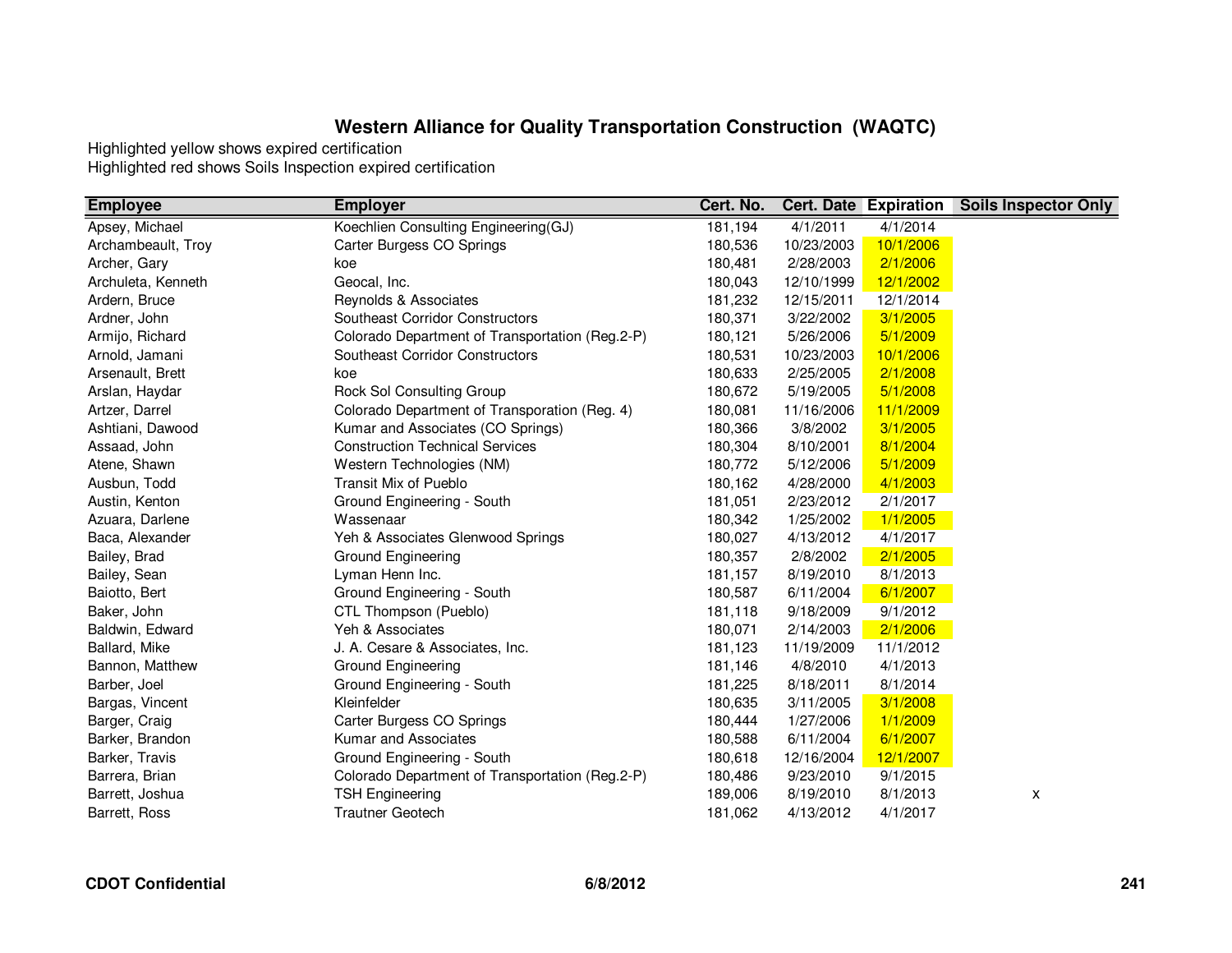| <b>Employee</b>    | <b>Employer</b>                                  | Cert. No. |            | <b>Cert. Date Expiration</b> | <b>Soils Inspector Only</b> |
|--------------------|--------------------------------------------------|-----------|------------|------------------------------|-----------------------------|
| Barrett, Timothy   | H-P Geotech (Glenwood Springs)                   | 180,362   | 2/22/2002  | 2/1/2005                     |                             |
| Barslund, Mark     | City of Grand Junction                           | 181,263   | 3/22/2012  | 3/1/2015                     |                             |
| Barton, Allen      | Kumar and Associates                             | 181,119   | 4/21/2011  | 4/1/2016                     |                             |
| Bass, Kelley       | Yeh & Associates                                 | 181,137   | 2/18/2010  | 2/1/2013                     |                             |
| Bays, James        | Western Technologies (NM)                        | 180,887   | 4/27/2007  | 4/1/2010                     |                             |
| Beal, Billy        | Colorado Department of Transportation (Reg.5)    | 180,275   | 4/20/2001  | 4/1/2004                     |                             |
| Beas, Guillermo    | koe                                              | 180,871   | 4/19/2007  | 4/1/2010                     |                             |
| Beattie, Troy      | Ground Engineering, Loveland                     | 180,985   | 4/17/2008  | 4/1/2011                     |                             |
| Beauprez, Evan     | Ground Engineering, Loveland                     | 181,041   | 9/19/2008  | 9/1/2011                     |                             |
| Beaver, Travis     | Ground Engineering                               | 180,359   | 10/24/2008 | 10/1/2013                    |                             |
| Beck, Andrew       | Terracon Ft. Collins                             | 180,967   | 2/21/2008  | 2/1/2011                     |                             |
| Beck, Cynthia      | Colorado Department of Transportation (Reg.3-GJ) | 181,018   | 4/1/2011   | 4/1/2016                     |                             |
| Beeman, Andrew     | Acura Engineering                                | 180,739   | 12/16/2010 | 12/1/2015                    |                             |
| Beeman, Donald     | Westest                                          | 180,735   | 5/22/2009  | 5/1/2014                     |                             |
| Behrens, Matthew   | In Tec of Denver Metro LLC                       | 180,845   | 2/16/2007  | 2/1/2010                     |                             |
| Bekins, James      | Terracon Ft. Collins                             | 180,968   | 2/21/2008  | 2/1/2011                     |                             |
| Bekker, Lev        | Yeh & Associates                                 | 180,161   | 3/24/2011  | 3/1/2016                     |                             |
| Bell, Philip       | Kleinfelder-Golden                               | 180,794   | 6/22/2006  | 6/1/2009                     |                             |
| Bellin, Paul       | Ground Engineering                               | 180,318   | 10/12/2001 | 10/1/2004                    |                             |
| Bemelen, Eric      | Colorado Department of Transportation (Reg.6)    | 180,354   | 2/8/2002   | 2/1/2005                     |                             |
| Benallie, Wes      | Western Technologies (NM)                        | 180,885   | 4/16/2010  | 4/1/2015                     |                             |
| Benavidez, Vincent | Ground Engineering                               | 180,337   | 1/11/2002  | 1/1/2005                     |                             |
| Bender, Steven     | Kumar and Associates                             | 181,077   | 4/21/2011  | 4/1/2016                     |                             |
| Bennett II, Danny  | Kleinfelder-Golden                               | 180,466   | 3/22/2012  | 3/1/2017                     |                             |
| Bennett, Bill      | Yeh & Associates                                 | 180,969   | 3/24/2011  | 3/1/2016                     |                             |
| Benson, David      | Colorado Department of Transportation (Reg.3-GJ) | 181,060   | 12/4/2008  | 12/1/2011                    |                             |
| Bentley, Jim       | koe                                              | 180,909   | 2/18/2010  | 2/1/2015                     |                             |
| Berch, Tyler       | Kleinfelder-Golden                               | 180,898   | 5/25/2007  | 5/1/2010                     |                             |
| Berends, Russel    | Rock Sol Consulting Group                        | 181,004   | 5/23/2008  | 5/1/2011                     |                             |
| Berger, Daniel     | <b>URS Greiner (Denver)</b>                      | 180,208   | 2/18/2010  | 2/1/2015                     |                             |
| Bergles, Robert    | Colorado Department of Transportation (Reg.2-P)  | 180,120   | 1/9/2009   | 1/1/2014                     |                             |
| Besijn, Antonij    | Ground Engineering, Loveland                     | 180,747   | 2/19/2009  | 2/1/2014                     |                             |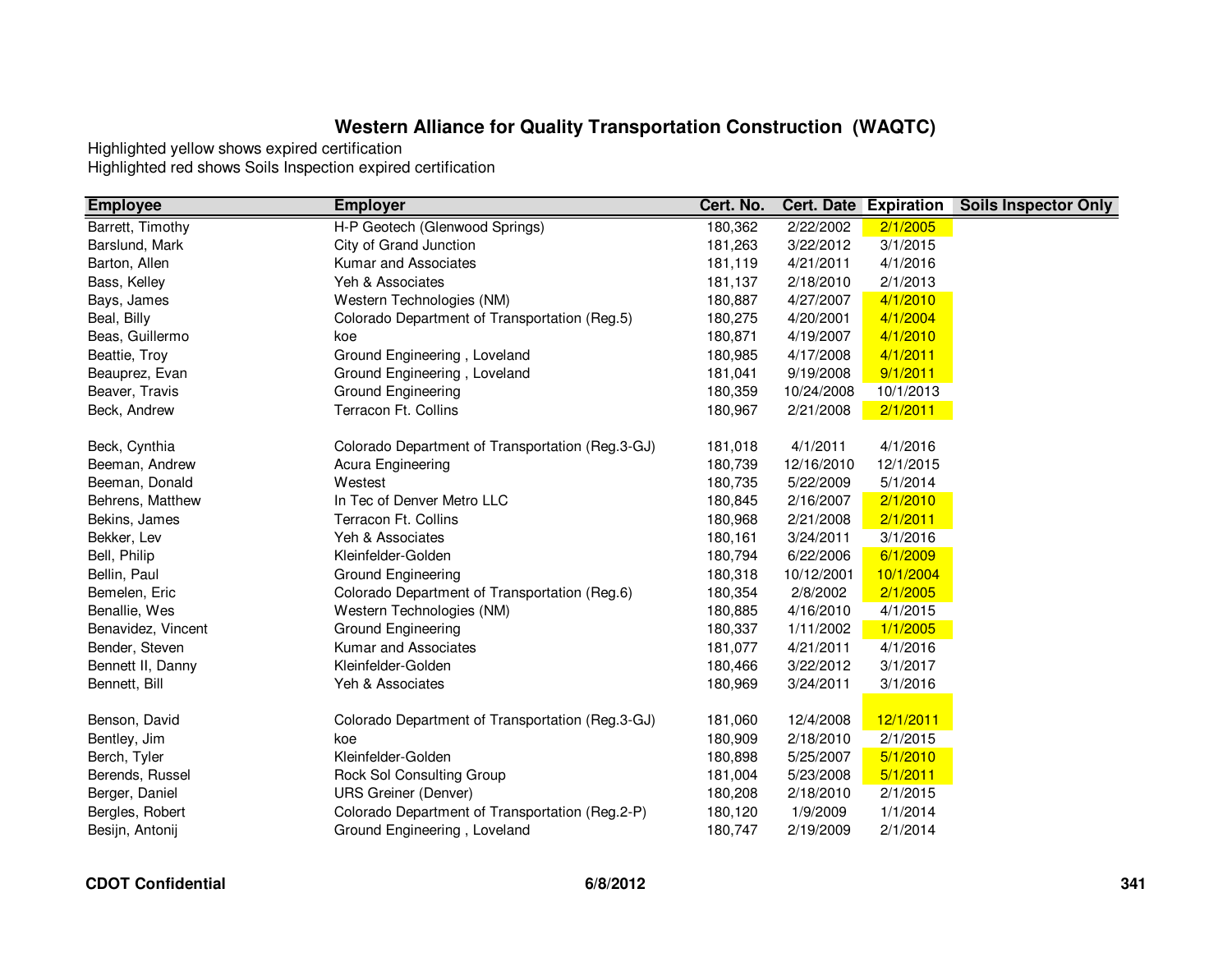| <b>Employee</b>    | <b>Employer</b>                                  | Cert. No. |            | <b>Cert. Date Expiration</b> | <b>Soils Inspector Only</b> |
|--------------------|--------------------------------------------------|-----------|------------|------------------------------|-----------------------------|
| Besson Jr., Brian  | <b>Southeast Corridor Constructors</b>           | 180,496   | 3/28/2003  | 3/1/2006                     |                             |
| Best, Matthew      | Ninyo & Moore                                    | 180,030   | 11/19/2009 | 11/1/2014                    |                             |
| Betone, Vern       | Western Technologies (NM)                        | 180,895   | 4/29/2011  | 4/1/2014                     |                             |
| Beverly, Jason     | Wassenaar                                        | 180,345   | 1/25/2002  | 1/1/2005                     |                             |
| Biddle, Brendan    | Jacobs                                           | 180,576   | 11/18/2010 | 11/1/2015                    |                             |
| Bignall, Steve     | Atkins                                           | 181,083   | 2/19/2009  | 2/1/2012                     |                             |
| Bilby, Mark        | Ground Engineering - South                       | 180,597   | 6/24/2004  | 6/1/2007                     |                             |
| Bishop, Garfield   | Hollingsworth & Associates                       | 180,177   | 5/12/2000  | 5/1/2003                     |                             |
| Bisiar, Terry      | <b>Ground Engineering</b>                        | 180,614   | 11/19/2004 | 11/1/2007                    |                             |
| Bitgood, Randall   | koe                                              | 180,916   | 8/23/2007  | 8/1/2010                     |                             |
| Black, Craig       | Colorado Dept. of Tranportation R-5 (Alamosa)    | 180,488   | 1/12/2006  | 1/1/2009                     |                             |
| Black, Stuart      | <b>URS Greiner (Durango)</b>                     | 180,707   | 12/15/2005 | 12/1/2008                    |                             |
| Blackburn, Dale    | H-P Geotech (Parker)                             | 180,455   | 12/20/2002 | 12/1/2005                    |                             |
| Blackwell, Robert  | Geocal, Inc.                                     | 180,306   | 9/7/2001   | 9/1/2004                     |                             |
| Blair, Kim         | Atkins                                           | 180,786   | 5/26/2006  | 5/1/2009                     |                             |
| Blair, Stephanie   | H-P Geotech (Glenwood Springs)                   | 180,289   | 4/23/2009  | 4/1/2014                     |                             |
| Blausit, Steve     | Kumar and Associates                             | 180,053   | 3/14/2003  | 3/1/2006                     |                             |
| Blom, Douglas      | koe                                              | 180,910   | 12/16/2010 | 12/1/2015                    |                             |
| Blue, James        | J. A. Cesare & Associates, Inc.                  | 180,095   | 1/23/2004  | 1/1/2007                     |                             |
| Blue, Robert       | <b>ATSER</b>                                     | 180,601   | 7/16/2004  | 7/1/2007                     |                             |
| Blumberg, Daniel   | Yeh & Associates                                 | 181,124   | 11/19/2009 | 11/1/2012                    |                             |
| Boag, Richard      | Ground Engineering                               | 181,042   | 10/13/2011 | 10/1/2016                    |                             |
| Boche', Chad       | Yeh & Associates                                 | 180,684   | 7/28/2005  | 7/1/2008                     |                             |
| Boderick, Brandi   | Southeast Corridor Constructors                  | 180,556   | 3/5/2004   | 3/1/2007                     |                             |
|                    |                                                  |           |            |                              |                             |
| Boff, Howard       | Colorado Department of Transportation (Reg.3-GJ) | 180,711   | 1/12/2006  | 1/1/2009                     |                             |
| Bohon, Avery       | Terracon                                         | 180,534   | 10/23/2003 | 10/1/2006                    |                             |
| Bohon, lan         | Geotechnical Engineering Group                   | 180,675   | 6/3/2005   | 6/1/2008                     |                             |
| Bolda, Daniel      | Shannon & Wilson, Inc.                           | 180,399   | 6/17/2010  | 6/1/2015                     |                             |
| Bomgaars, Chad     | Wassenaar                                        | 180,742   | 8/19/2010  | 8/1/2015                     |                             |
| Bonnart, Sebastien | Ground Engineering - South                       | 180,253   | 3/2/2001   | 3/1/2004                     |                             |
| Book, Travis       | Wassenaar                                        | 180,743   | 2/23/2006  | 2/1/2009                     |                             |
| Booth, Stephen     | <b>URS Greiner (Denver)</b>                      | 189,019   | 4/21/2011  | 4/1/2014                     | X                           |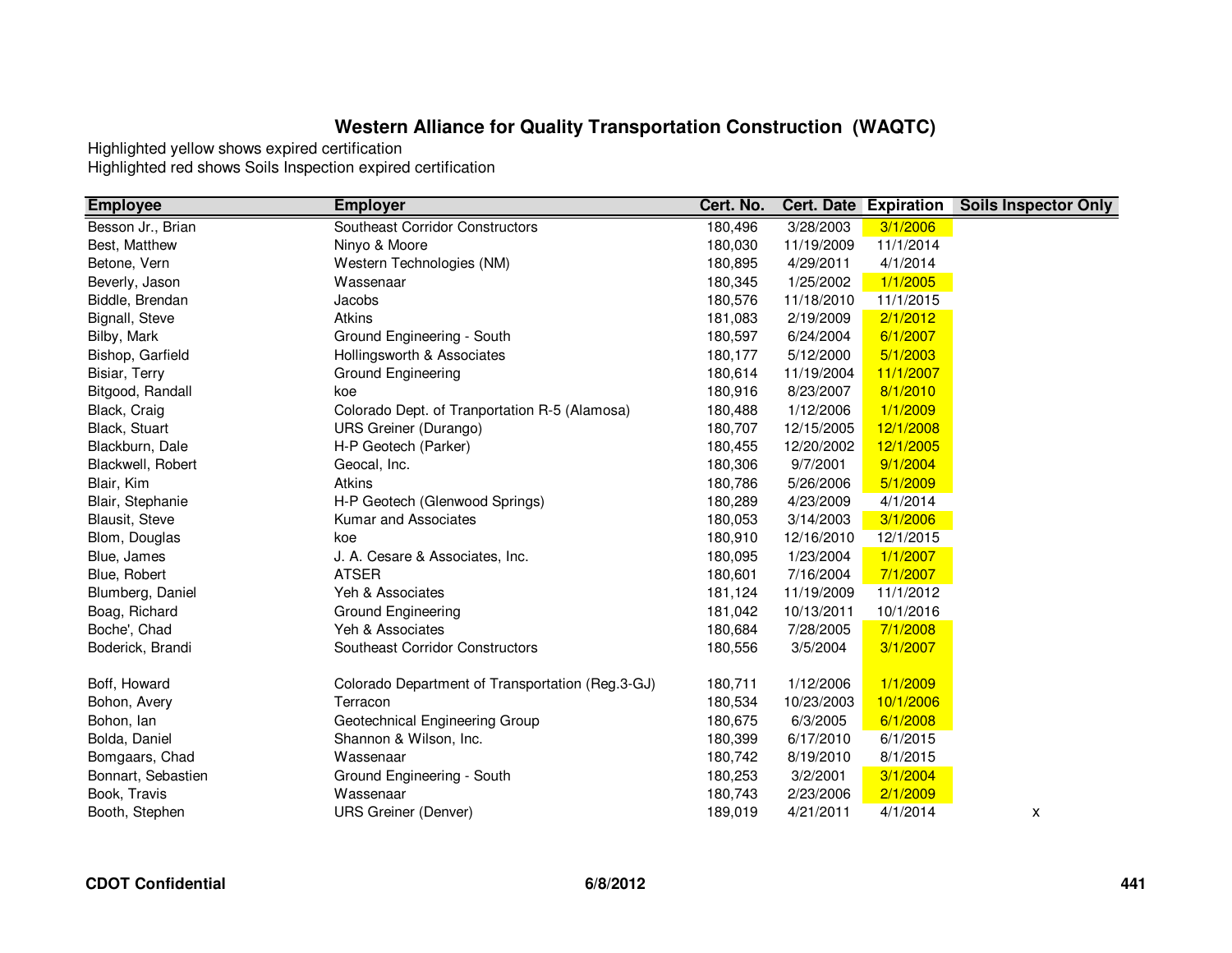| <b>Employee</b>     | <b>Employer</b>                                 | Cert. No. | <b>Cert. Date Expiration</b> |           | <b>Soils Inspector Only</b> |
|---------------------|-------------------------------------------------|-----------|------------------------------|-----------|-----------------------------|
| Boots, Marty        | H-P GeoTech                                     | 180,190   | 6/16/2000                    | 6/1/2003  |                             |
| Booze, James        | <b>Ground Engineering</b>                       | 180,489   | 10/24/2008                   | 10/1/2013 |                             |
| Boronda, David      | Colorado Department of Transportation R-3 (M)   | 180,136   | 1/9/2004                     | 1/1/2007  |                             |
| Bourcier, Scott     | CTL Thompson (Pueblo)                           | 180,050   | 12/11/1999                   | 12/1/2002 |                             |
| Bourget, David      | Ground Engineering                              | 180,045   | 3/14/2003                    | 3/1/2006  |                             |
| Bowling, Robert     | H-P Geotech (Glenwood Springs)                  | 180,475   | 2/14/2003                    | 2/1/2006  |                             |
| Bowman, Mark        | Kumar & Associates (Ft. Collins)                | 180,787   | 2/23/2012                    | 2/1/2017  |                             |
| Boyd, Elliot        | Westest                                         | 180,524   | 12/11/2009                   | 12/1/2014 |                             |
| Bozarth, Jonathan   | Rock Sol Consulting Group                       | 180,459   | 12/15/2011                   | 12/1/2016 |                             |
| Brannon, Wayne      | Western Technologies (NM)                       | 180,896   | 4/27/2007                    | 4/1/2010  |                             |
| Branom, Troy        | Colorado Dept. of Transportation-R2 Lamar       | 180,381   | 5/23/2008                    | 5/1/2013  |                             |
| Brath, Michael      | Koechlein Consulting Enginering                 | 181,078   | 1/9/2009                     | 1/1/2012  |                             |
| Braun, Frederick    | CTL Thompson (Ft. Collins)                      | 180,279   | 1/9/2009                     | 1/1/2014  |                             |
| Brennan, Matthew    | Ground Engineering - South                      | 181,275   | 4/19/2012                    | 4/1/2015  |                             |
| Brenner, Michael    | Atkins                                          | 180,741   | 2/19/2009                    | 2/1/2014  |                             |
| Bricker, Evan       | Carter Burgess                                  | 180,092   | 1/17/2003                    | 1/1/2006  |                             |
| Bricker, Timothy    | <b>TSH Engineering</b>                          | 189,025   | 12/15/2011                   | 12/1/2014 | X                           |
| Brinkley, Matthew   | <b>Trautner Geotech</b>                         | 180,745   | 12/4/2008                    | 12/1/2013 |                             |
| Brooks, Jason       | Colorado Dept. of Transportation Holly Street   | 180,764   | 6/18/2009                    | 6/1/2014  |                             |
| Broome, Douglas     | Yeh & Associates                                | 180,647   | 4/8/2005                     | 4/1/2008  |                             |
| Brown, Allan        | In Tec of Denver Metro LLC                      | 181,005   | 8/21/2008                    | 8/1/2011  |                             |
| Brown, Robert       | Wassenaar                                       | 180,066   | 1/22/2000                    | 1/1/2003  |                             |
| Brown, Vic          | Carter Burgess CO Springs                       | 180,022   | 10/21/2005                   | 10/1/2008 |                             |
| Browne, Norbert     | Shannon & Wilson, Inc.                          | 180,729   | 1/14/2011                    | 1/1/2016  |                             |
| Brubaker, David     | Kleinfelder                                     | 180,429   | 2/17/2011                    | 2/1/2016  |                             |
| Bruns, Don          | <b>Nielsons</b>                                 | 180,144   | 4/6/2000                     | 4/1/2003  |                             |
| Bryan, Mickey       | <b>United Companies</b>                         | 180,559   | 4/1/2011                     | 4/1/2016  |                             |
| Bryant, Shawn       | Terracon                                        | 180,239   | 4/8/2005                     | 4/1/2008  |                             |
| Buck, David         | Yeh & Associates                                | 180,263   | 3/16/2001                    | 3/1/2004  |                             |
| Buck, Tammera       | Colorado Department of Transportation (Reg.6)   | 180,158   | 10/16/2008                   | 10/1/2013 |                             |
| Buckeridge, Stephen | Ground Engineering                              | 180,911   | 7/20/2007                    | 7/1/2010  |                             |
| Buckle, Jeff        | koe                                             | 180,986   | 4/17/2008                    | 4/1/2011  |                             |
| Bueno, Manuel       | Colorado Department of Transportation (Reg.2-P) | 180,613   | 5/23/2008                    | 5/1/2013  |                             |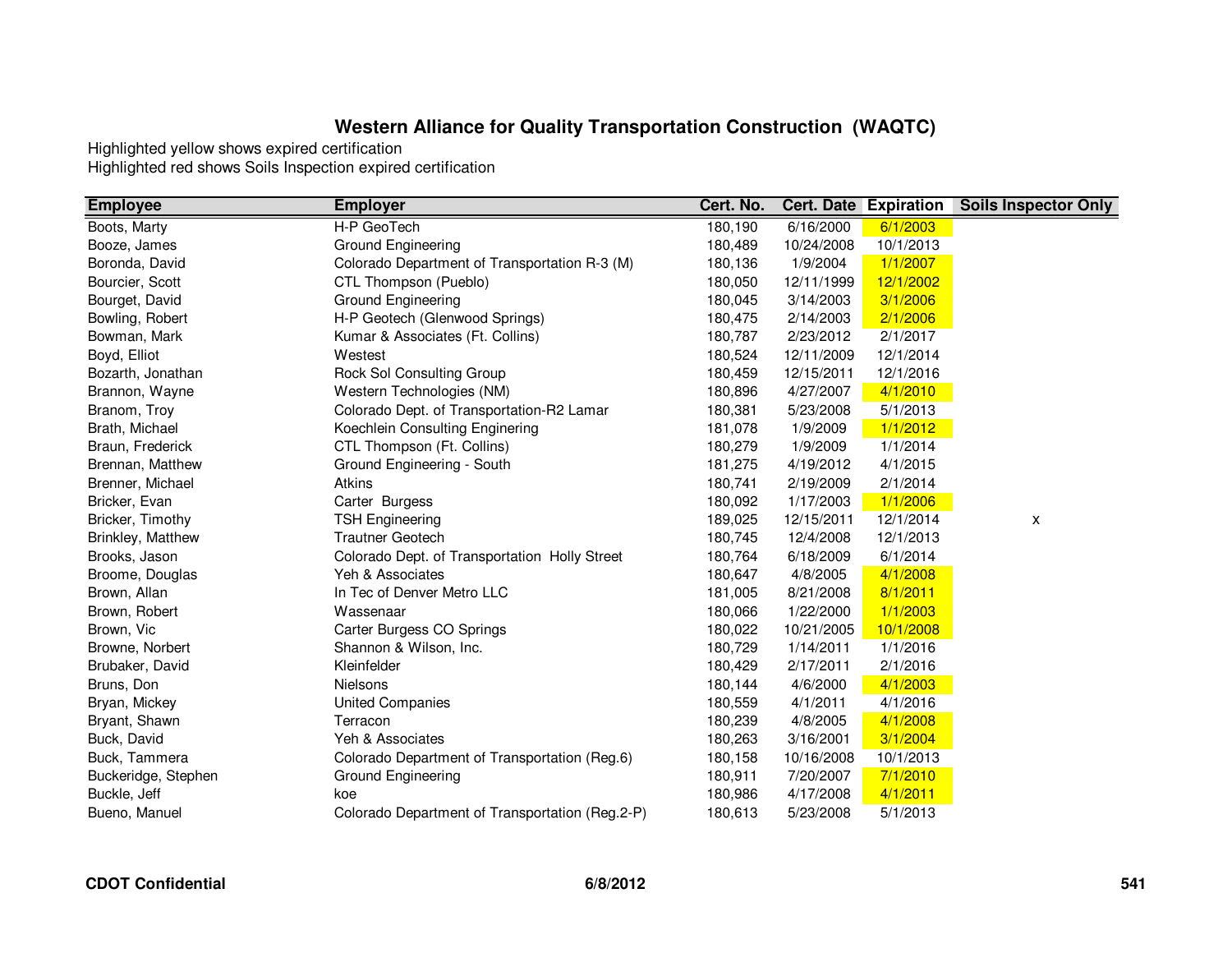| <b>Employee</b>   | <b>Employer</b>                                 | Cert. No. |            | <b>Cert. Date Expiration</b> | <b>Soils Inspector Only</b> |
|-------------------|-------------------------------------------------|-----------|------------|------------------------------|-----------------------------|
| Bullen, Brian     | Southeast Corridor Constructors                 | 180,382   | 4/5/2002   | 4/1/2005                     |                             |
| Bunker, A.        | Yeh & Associates (Durango)                      | 180,748   | 6/12/2009  | 6/1/2014                     |                             |
| Burd, Aaron       | Wassenaar                                       | 180,500   | 3/28/2003  | 3/1/2006                     |                             |
| Burge, Jeremiah   | Southeast Corridor Constructors                 | 180,519   | 6/6/2003   | 6/1/2006                     |                             |
| Burger, Kevin     | Geocal, Inc.                                    | 180,670   | 5/19/2005  | 5/1/2008                     |                             |
| Burgess, Stephen  | Colorado Department of Transportation (Reg.1)   | 180,170   | 2/14/2003  | 2/1/2006                     |                             |
| Burns, Carrie     | Colorado Department of Transportation (Reg.1)   | 180,548   | 2/6/2004   | 2/1/2007                     |                             |
| Burns, Troy       | Colorado Department of Transportation (Reg.1)   | 180,758   | 11/19/2009 | 11/1/2014                    |                             |
| Burrows, Dan      | Colorado Department of Transporation (Reg. 4)   | 180,079   | 2/18/2010  | 2/1/2015                     |                             |
| Burrows, Joseph   | Colorado Department of Transporation (Reg. 4)   | 180,708   | 2/18/2010  | 2/1/2015                     |                             |
| Burt, Aaron       | koe                                             | 180,920   | 9/21/2007  | 9/1/2010                     |                             |
| Bush, Sam         | Rock Sol Consulting Group                       | 181,019   | 6/19/2008  | 6/1/2011                     |                             |
| Butler, Jerome    | Western Technologies (NM)                       | 181,110   | 6/12/2009  | 6/1/2012                     |                             |
| Byrd, Robert      | Colorado Dept. of Tranportation R-5 (Alamosa)   | 180,490   | 12/4/2008  | 12/1/2013                    |                             |
| Byrd, Russell     | Ground Engineering                              | 180,262   | 3/16/2001  | 3/1/2004                     |                             |
| Caber Jr., Randy  | Ground Engineering                              | 180,615   | 11/19/2004 | 11/1/2007                    |                             |
| Cabrera, Alex     | Ground Engineering                              | 180,330   | 12/28/2001 | 12/1/2004                    |                             |
| Caires, William   | <b>Construction Technical Services</b>          | 180,019   | 9/20/2002  | 9/1/2005                     |                             |
| Calaway, Micheal  | Kleinfelder-Golden                              | 180,815   | 9/22/2006  | 9/1/2009                     |                             |
| Caldwell, R.      | Mountain Engineering & Testing                  | 180,446   | 12/6/2002  | 12/1/2005                    |                             |
| Cambell, Anthony  | Kleinfelder-Golden                              | 181,255   | 2/23/2012  | 2/1/2015                     |                             |
| Campbell, Craig   | <b>Trautner Geotech</b>                         | 181,109   | 4/13/2012  | 4/1/2017                     |                             |
| Campbell, Erik    | Ground Engineering                              | 180,028   | 2/17/2011  | 2/1/2016                     |                             |
| Campbell, Verl    | Kiewit Western CO.                              | 180,533   | 12/14/2006 | 12/1/2009                    |                             |
| Camplese, Daniel  | koe                                             | 180,917   | 8/23/2007  | 8/1/2010                     |                             |
| Canono, Arthur    | Yeh & Associates                                | 180,015   | 3/24/2011  | 3/1/2016                     |                             |
| Card, Philip Card | CH2MHill                                        | 181,143   | 3/18/2010  | 3/1/2013                     | x                           |
| Cardinal, Daniel  | Kumar and Associates (CO Springs)               | 180,191   | 7/14/2000  | 7/1/2003                     |                             |
| Caretto, James    | Colorado Department of Transportation (Reg.2-P) | 180,061   | 11/19/2009 | 11/1/2014                    |                             |
| Carlson, Robert   | Terracon                                        | 180,931   | 7/14/2011  | 7/1/2016                     |                             |
| Carlton, Braden   | Southeast Corridor Constructors                 | 180,492   | 3/24/2006  | 3/1/2009                     |                             |
| Carroll, Gary     | City of Aurora                                  | 180,034   | 9/26/2002  | 9/1/2005                     |                             |
| Castanon, Carlos  | Southeast Corridor Constructors                 | 180,530   | 8/21/2003  | 8/1/2006                     |                             |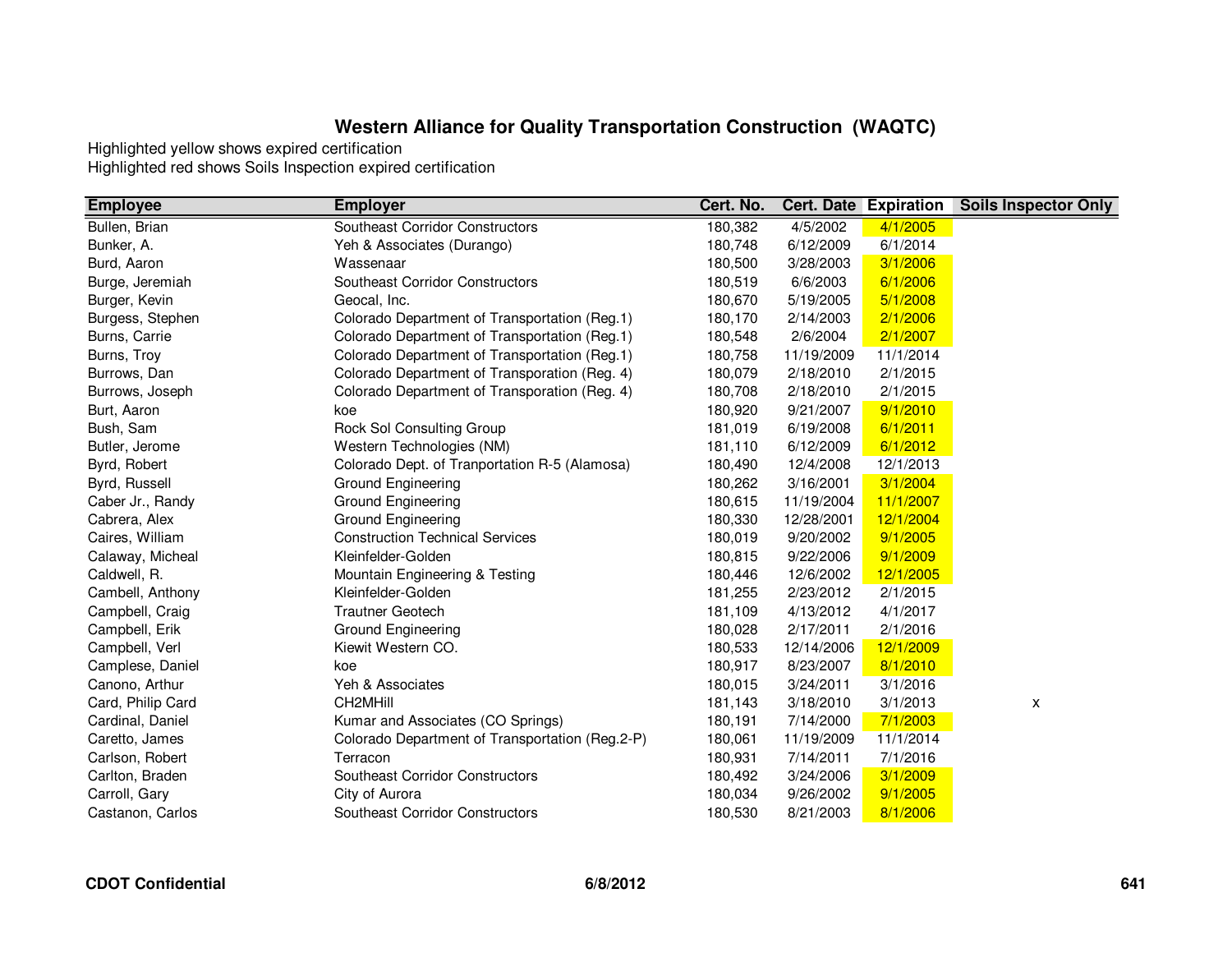| <b>Employee</b>      | <b>Employer</b>                                 | Cert. No. |            | <b>Cert. Date Expiration</b> | <b>Soils Inspector Only</b> |
|----------------------|-------------------------------------------------|-----------|------------|------------------------------|-----------------------------|
| Casteel, David       | Colorado Department of Transporation (Reg. 4)   | 180,073   | 2/11/2000  | 2/1/2003                     |                             |
| Castellari, Gene     | Ground Engineering                              | 180,046   | 4/8/2010   | 4/1/2015                     |                             |
| Castro, Jack         | Colorado Department of Transportation (Reg.2-P) | 180,157   | 11/18/2005 | 11/1/2008                    |                             |
| Cerfoglio, Lawrence  | <b>URS Greiner (Denver)</b>                     | 180,277   | 5/11/2001  | 5/1/2004                     |                             |
| Cerfoglio, Lawrence  | <b>URS Greiner (Denver)</b>                     | 180,277   | 5/11/2001  | 5/1/2004                     |                             |
| Cessar, John         | Westest                                         | 180,846   | 2/16/2007  | 2/1/2010                     |                             |
| Chado, Rob           | CH2MHill                                        | 189,023   | 10/13/2011 | 10/1/2014                    | X                           |
| Champe, Lars         | Terracon                                        | 181,020   | 7/14/2011  | 7/1/2016                     |                             |
| Champe, Lee          | Terracon                                        | 180,937   | 11/16/2007 | 11/1/2010                    |                             |
| Chandler, Drew       | <b>Russel Engineering</b>                       | 189,001   | 6/12/2009  | 6/1/2012                     | $\overline{\mathsf{x}}$     |
| Chatelain, Doug      | Jacobs                                          | 180,521   | 5/22/2009  | 5/1/2014                     |                             |
| Chatelain, James     | Kumar and Associates (CO Springs)               | 180,529   | 8/21/2003  | 8/1/2006                     |                             |
| Chavez, Antonio      | Kleinfelder                                     | 180,568   | 12/16/2010 | 12/1/2015                    |                             |
| Chen, I-Ping         | Yeh & Associates                                | 180,912   | 7/20/2007  | 7/1/2010                     |                             |
| Childs, Brant        | Colorado Department of Transportation (Reg.6)   | 180,513   | 1/22/2010  | 1/1/2015                     | x                           |
| Chokteng, Tsering    | Kumar and Associates                            | 180,795   | 6/22/2006  | 6/1/2009                     |                             |
| Christianson, Travis | Terracon (Colorado Springs)                     | 180,577   | 5/7/2004   | 5/1/2007                     |                             |
| Christman, John      | Terracon Ft. Collins                            | 180,681   | 6/16/2011  | 6/1/2016                     |                             |
| Christopher, Kurt    | Colorado Department of Transporation (Reg. 4)   | 180,105   | 4/25/2003  | 4/1/2006                     |                             |
| Cinkosky, Erik       | Terracon, Pueblo                                | 180,987   | 4/17/2008  | 4/1/2011                     |                             |
| Cirillo, Gary        | Rock Sol Consulting Group                       | 180,006   | 1/11/2008  | 1/1/2013                     |                             |
| Cisneros, Larry      | Colorado Dept. of Tranportation R-5 (Alamosa)   | 180,141   | 1/12/2006  | 1/1/2009                     |                             |
| Clark, Keith         | Kumar and Associates                            | 181,052   | 10/23/2008 | 10/1/2011                    |                             |
| Clark, Kyle          | J. A. Cesare & Associates, Inc.                 | 181,223   | 7/14/2011  | 7/1/2014                     |                             |
| Clark, Lisa          | Western Technologies Inc.                       | 180,676   | 6/3/2005   | 6/1/2008                     |                             |
| Clark, Shawn         | koe                                             | 180,628   | 5/23/2008  | 5/1/2013                     |                             |
| Claybourn, Brian     | Yeh & Associates                                | 180,255   | 1/20/2005  | 1/1/2008                     |                             |
| Clayton, Thomas      | CAPA                                            | 180,020   | 10/24/2008 | 10/1/2013                    |                             |
| Clem, Ronald         | Colorado Department of Transportation (Reg.6)   | 180,751   | 3/24/2006  | 3/1/2009                     |                             |
| Cleveland, Chris     | Kumar and Associates (CO Springs)               | 180,582   | 5/20/2004  | 5/1/2007                     |                             |
| Cliff, Danielle      | Vine Laboratories                               | 181,264   | 3/22/2012  | 3/1/2015                     |                             |
| Cloefil, Brett       | Rock Sol Consulting Group                       | 181,172   | 11/18/2010 | 11/1/2013                    |                             |
| Cobos, Jeff          | Ground Engineering                              | 181,278   | 5/17/2012  | 5/1/2015                     |                             |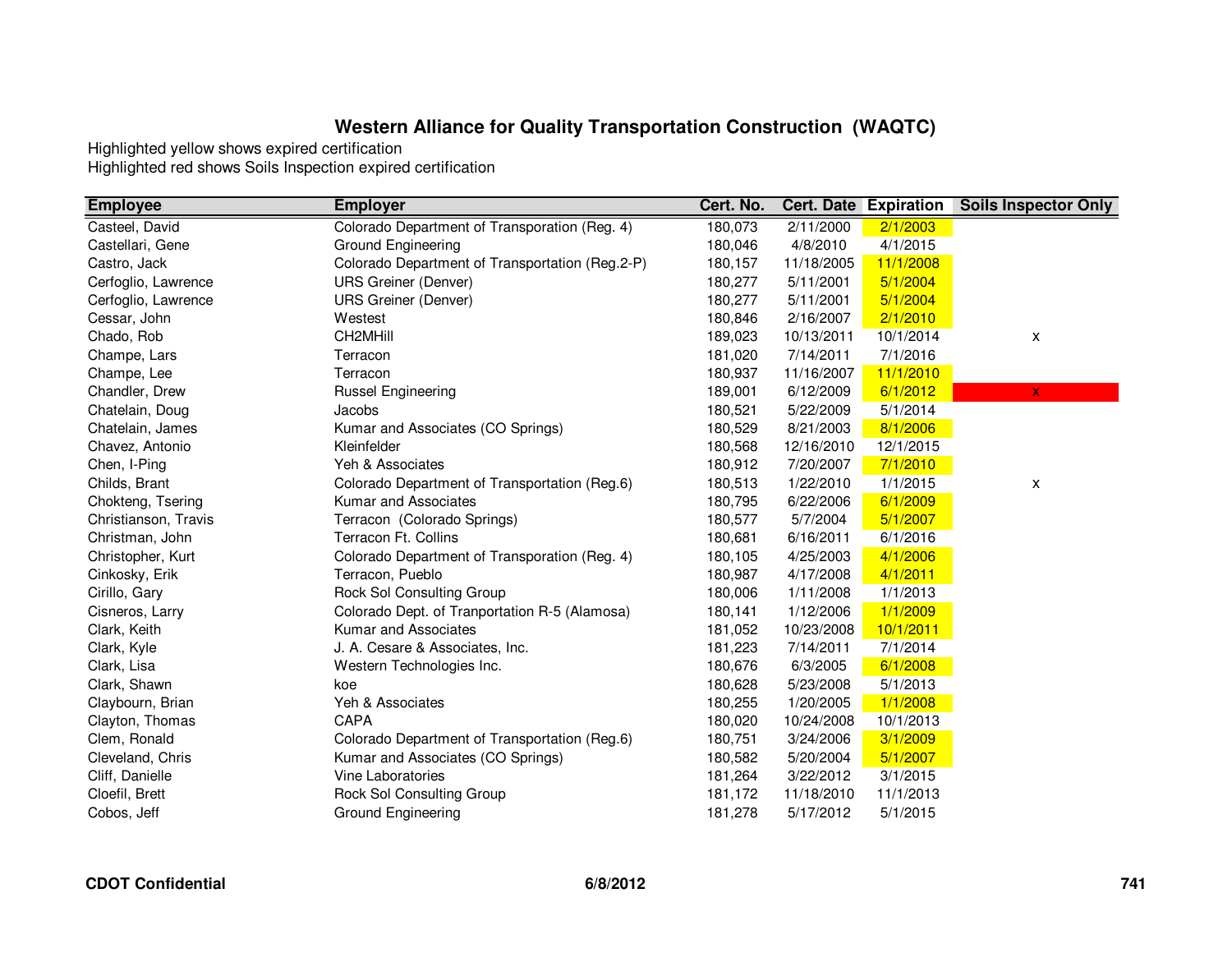| <b>Employee</b>    | <b>Employer</b>                                  | Cert. No. |            | <b>Cert. Date Expiration</b> | <b>Soils Inspector Only</b> |
|--------------------|--------------------------------------------------|-----------|------------|------------------------------|-----------------------------|
| Coccho Jr., Frank  | Carter Burgess                                   | 180,465   | 1/31/2003  | 1/1/2006                     |                             |
| Coder, Craig       | Terracon (Colorado Springs)                      | 181,021   | 10/13/2011 | 10/1/2016                    |                             |
| Coghill, Branson   | Western Technologies (NM)                        | 180,584   | 5/20/2004  | 5/1/2007                     |                             |
| Cole, Brent        | Yeh & Associates                                 | 180,453   | 5/26/2006  | 5/1/2009                     |                             |
| Colpitts, William  | Kumar & Associates (Ft. Collins)                 | 181,175   | 12/16/2010 | 12/1/2013                    |                             |
| Combs, Rick        | <b>Southeast Corridor Constructors</b>           | 180,495   | 3/24/2006  | 3/1/2009                     |                             |
| Command, Michael   | Colorado Department of Transporation (Reg. 4)    | 180,154   | 4/14/2000  | 4/1/2003                     |                             |
| Compton, Dennis    | Colorado Department of Transportation R-3 (GS)   | 180,041   | 10/21/2005 | 10/1/2008                    |                             |
| Conner, Alan       | Lambert & Associates                             | 180,773   | 5/12/2006  | 5/1/2009                     |                             |
| Conner, Scott      | Kleinfelder-Golden                               | 181,279   | 5/17/2012  | 5/1/2015                     |                             |
| Conway, Evan       | CTL Thompson Inc. (Colorado Springs)             | 180,970   | 2/21/2008  | 2/1/2011                     |                             |
| Cook, Pat          | Rock Sol Consulting Group                        | 180,518   | 5/23/2003  | 5/1/2006                     |                             |
| Cooley, Richard    | <b>Ground Engineering</b>                        | 180,796   | 6/18/2009  | 6/1/2014                     |                             |
| Cordova, Connie    | Colorado Department of Transportation R-3 (M)    | 180,127   | 1/12/2006  | 1/1/2009                     |                             |
| Cordova, Joe       | Western Technologies (NM)                        | 180,886   | 4/27/2007  | 4/1/2010                     |                             |
| Cordova, Maurcedes | Rock Sol Consulting Group                        | 180,310   | 3/18/2010  | 3/1/2015                     |                             |
| Cordray, Lawrence  | Carter Burgess                                   | 180,293   | 6/22/2001  | 6/1/2004                     |                             |
| Corlett, David     | Ground Engineering - South                       | 180,703   | 12/15/2005 | 12/1/2008                    |                             |
| Coston, Bryan      | Colorado Department of Transportation (Reg.6)    | 180,515   | 8/25/2006  | 8/1/2009                     |                             |
| Cotton, Randy      | Terracon                                         | 180,938   | 11/16/2007 | 11/1/2010                    |                             |
| Coughlin, Patrick  | Transit Mix of Colorado Springs                  | 180,479   | 2/28/2003  | 2/1/2006                     |                             |
| Covington, Jeff    | Kumar and Associates                             | 180,038   | 12/3/1999  | 12/1/2002                    |                             |
| Crane, James       | Kleinfelder Inc.                                 | 181,186   | 3/24/2011  | 3/1/2014                     |                             |
| Crawford, Bill     | Colorado Department of Transportation (Reg.6)    | 180,560   | 3/5/2004   | 3/1/2007                     |                             |
| Creasy, Jonah      | Ground Engineering - South                       | 181,187   | 3/24/2011  | 3/1/2014                     |                             |
| Crissi, Yakov      | Kleinfelder                                      | 180,645   | 3/24/2005  | 3/1/2008                     |                             |
| Cromar, Brian      | J. A. Cesare & Associates, Inc.                  | 180,610   | 9/18/2009  | 9/1/2014                     |                             |
| Cronholm, Jeffrey  | Ground Engineering, Loveland                     | 181,043   | 9/19/2008  | 9/1/2011                     |                             |
| Cruz, Fred         | Colorado Department of Transportation (Reg.1)    | 180,150   | 4/22/2004  | 4/1/2007                     |                             |
| Cubbison, Cecil    | Colorado Department of Transportation (Reg.3-GJ) | 180,373   | 4/17/2008  | 4/1/2013                     |                             |
| Cumings, Bill      | Atkins                                           | 180,797   | 6/22/2006  | 6/1/2009                     |                             |
| Curtis, Rhonda     | <b>ATSER</b>                                     | 180,225   | 3/18/2004  | 3/1/2007                     |                             |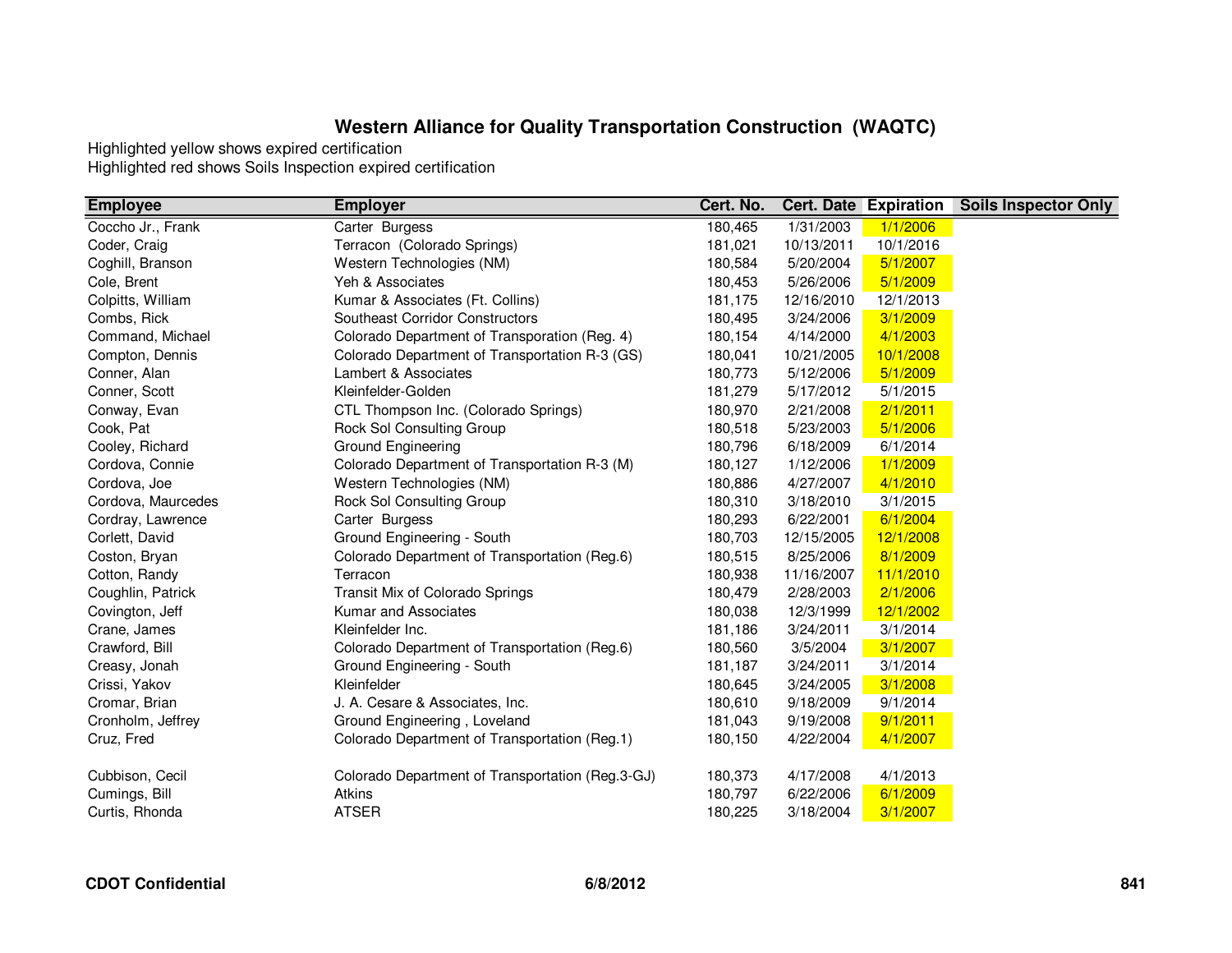| <b>Employee</b>     | <b>Employer</b>                                 | Cert. No. |            | <b>Cert. Date Expiration</b> | <b>Soils Inspector Only</b> |
|---------------------|-------------------------------------------------|-----------|------------|------------------------------|-----------------------------|
| Custy, Tim          | <b>TSH Engineering</b>                          | 189,008   | 8/19/2010  | 8/1/2013                     | x                           |
| Cuthbert, Alan      | Kleinfelder Inc.                                | 181,188   | 3/24/2011  | 3/1/2014                     |                             |
| Cuypers, Jeff       | J. A. Cesare & Associates, Inc.                 | 181,134   | 12/11/2009 | 12/1/2012                    |                             |
| Cyr, Shawn          | EST, Inc.                                       | 181,256   | 2/23/2012  | 2/1/2015                     |                             |
| Dahlke, Dan         | Colorado Department of Transportation (Reg.2-P) | 180,484   | 2/28/2003  | 2/1/2006                     |                             |
| Dalmadge, Kenneth   | Terracon                                        | 181,189   | 3/24/2011  | 3/1/2014                     |                             |
| Dalton, Scott       | Colorado Department of Transportation (Reg.2-P) | 180,439   | 1/27/2006  | 1/1/2009                     |                             |
| Darley, Richard     | SEH, Inc.                                       | 181,022   | 6/19/2008  | 6/1/2011                     |                             |
| Daughtry, Sean      | Geocal, Inc.                                    | 180,395   | 5/3/2002   | 5/1/2005                     |                             |
| Davidson, Jason     | CTL Thompson (Pueblo)                           | 180,592   | 6/11/2004  | 6/1/2007                     |                             |
| Davidson, William   | PSI                                             | 180,420   | 8/30/2002  | 8/1/2005                     |                             |
| Davis, Ali          | Ground Engineering - South                      | 180,732   | 2/19/2009  | 2/1/2014                     |                             |
| Davis, Douglas      | Ground Engineering, Loveland                    | 180,678   | 6/23/2005  | 6/1/2008                     |                             |
| Davis, Edward       | Ground Engineering                              | 180,862   | 3/23/2007  | 3/1/2010                     |                             |
| Davis, Mark         | koe                                             | 181,102   | 5/22/2009  | 5/1/2012                     |                             |
| de la Rosa, Mark    | PSI                                             | 180,461   | 1/27/2006  | 1/1/2009                     |                             |
| De Los Santos, Joe  | Geocal, Inc.                                    | 181,037   | 8/21/2008  | 8/1/2011                     |                             |
| De Los Santos, Mark | Geocal, Inc.                                    | 180,099   | 2/21/2008  | 2/1/2013                     |                             |
| Dean, Brad          | Westest                                         | 180,566   | 3/18/2004  | 3/1/2007                     |                             |
| Dean, Tony          | Geocal Inc. (CS)                                | 181,125   | 11/19/2009 | 11/1/2012                    |                             |
| Dee, Stephen        | De-Rey Engineering, Inc.                        | 180,814   | 9/22/2006  | 9/1/2009                     |                             |
| DeGraffe, Thomas    | <b>Terracare Associates</b>                     | 189,020   | 7/14/2011  | 7/1/2014                     | x                           |
| del Monte, Fernando | <b>Tetra Tech</b>                               | 181,126   | 11/19/2009 | 11/1/2012                    |                             |
| DeLango, Daniel     | PSI                                             | 180,024   | 10/29/1999 | 10/1/2002                    |                             |
| DeMarco, Adrian     | Geocal, Inc.                                    | 180,836   | 1/18/2007  | 1/1/2010                     |                             |
| Demmin, Gregory     | Kumar & Associates (Fraser)                     | 180,503   | 3/20/2009  | 3/1/2014                     |                             |
| Dennis, Shawn       | Berryman & Henigar                              | 180,641   | 3/11/2005  | 3/1/2008                     |                             |
| Dennis, Terry       | Rock Sol Consulting Group                       | 180,452   | 2/19/2009  | 2/1/2014                     |                             |
| Denten, Gina        | <b>Trautner Geotech</b>                         | 180,737   | 12/4/2008  | 12/1/2013                    |                             |
| Deuto, Jeremy       | Yeh & Associates                                | 180,606   | 8/12/2004  | 8/1/2007                     |                             |
| Devalt, Denny       | Atkins                                          | 181,023   | 6/19/2008  | 6/1/2011                     |                             |
| Dewey Jr., Jeffery  | Ground Engineering                              | 180,632   | 2/25/2005  | 2/1/2008                     |                             |
| Dewey, Brian        | Kumar and Associates                            | 180,365   | 6/19/2008  | 6/1/2013                     |                             |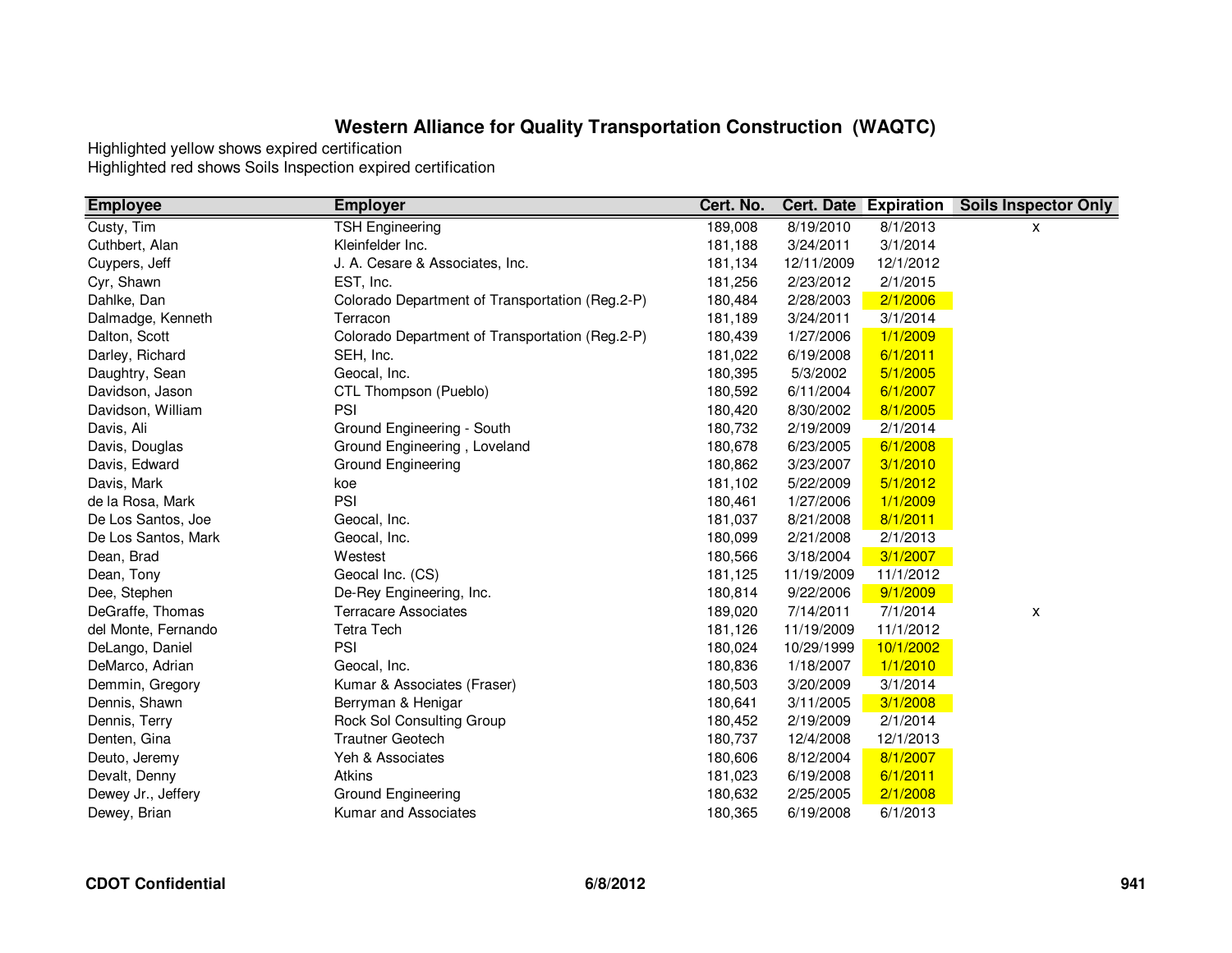| <b>Employee</b>     | <b>Employer</b>                                 | Cert. No. |            | <b>Cert. Date Expiration</b> | <b>Soils Inspector Only</b> |
|---------------------|-------------------------------------------------|-----------|------------|------------------------------|-----------------------------|
| Diamond, Jack       | Yeh & Associates                                | 181,088   | 3/20/2009  | 3/1/2012                     |                             |
| Dickson, Anthony    | Western Technologies (NM)                       | 181,016   | 4/29/2011  | 4/1/2016                     |                             |
| Dietrich, John      | PSI                                             | 180,451   | 12/6/2002  | 12/1/2005                    |                             |
| Diewald, Gary       | CTL Thompson (Pueblo)                           | 180,029   | 11/12/1999 | 11/1/2002                    |                             |
| DiFerdinando, Robin | Colorado Department of Transportation (Reg.5)   | 180,563   | 1/12/2006  | 1/1/2009                     |                             |
| Dix, Dave           | Kumar and Associates                            | 180,370   | 3/8/2002   | 3/1/2005                     |                             |
| Dixon, Michael      | Ground Engineering                              | 180,223   | 1/5/2001   | 1/1/2004                     |                             |
| Dock, Michael       | Rock Sol Consulting Group                       | 180,971   | 2/23/2012  | 2/1/2017                     |                             |
| Dodson, Eric        | Geocal, Inc.                                    | 180,939   | 11/16/2007 | 11/1/2010                    |                             |
| Doell, Jason        | Geocal, Inc.                                    | 181,114   | 8/20/2009  | 8/1/2012                     |                             |
| Dolan, Jean         | Southeast Corridor Constructors                 | 180,379   | 3/22/2002  | 3/1/2005                     |                             |
| Dortch, Jesse       | Southeast Corridor Constructors                 | 180,428   | 5/26/2006  | 5/1/2009                     |                             |
| Doudy, Joleigh      | Colorado Department of Transportation (Reg.6)   | 180,945   | 11/17/2011 | 11/1/2016                    |                             |
| Downey, Josh        | CTL Thompson (Pueblo)                           | 180,260   | 3/16/2001  | 3/1/2004                     |                             |
| Downing, Dan        | CTL Thompson (Pueblo)                           | 180,124   | 1/17/2003  | 1/1/2006                     |                             |
| Dozbaba, Greg       | koe                                             | 180,847   | 8/19/2010  | 8/1/2015                     |                             |
| Drager, David       | Ground Engineering, Loveland                    | 180,952   | 1/11/2008  | 1/1/2013                     |                             |
| Drake, Matthew      | Ground Engineering - South                      | 180,988   | 2/17/2011  | 2/1/2016                     |                             |
| Druffel, Matt       | Kleinfelder                                     | 181,280   | 5/17/2012  | 5/1/2015                     |                             |
| Dugger, Brad        | Colorado Department of Transportation (Reg.1)   | 180,759   | 4/20/2006  | 4/1/2009                     |                             |
| Duke, Thomas        | CTL Thompson (Pueblo)                           | 180,837   | 3/18/2010  | 3/1/2015                     |                             |
| Dumitru, Cristian   | Western Technologies (NM)                       | 181,269   | 4/13/2012  | 4/1/2015                     |                             |
| Dunn, Tim           | Colorado Department of Transportaion - HQ       | 180,905   | 8/11/2010  | 8/1/2015                     |                             |
| Dusek, Brett        | Westest                                         | 180,953   | 2/17/2011  | 2/1/2016                     |                             |
| Dye, Kevin          | Colorado Department of Transportation (Reg.5)   | 181,268   | 4/13/2012  | 4/1/2015                     |                             |
| Dyess, Waylon       | koe                                             | 180,364   | 3/8/2002   | 3/1/2005                     |                             |
| Dygert, Robert      | Kumar and Associates (CO Springs)               | 180,523   | 7/24/2003  | 7/1/2006                     |                             |
| Eaman, David        | Colorado Dept. of Transportation R-4 (Loveland) | 180,002   | 5/23/2008  | 5/1/2013                     |                             |
| Earley, Shea        | CTL Thompson Inc. (Colorado Springs)            | 180,954   | 1/11/2008  | 1/1/2011                     |                             |
| Ebel, Jessica       | Colorado Department of Transportation (Reg.5)   | 180,774   | 12/4/2008  | 12/1/2013                    |                             |
| Ebel, Russel        | Colorado Department of Transportation (Reg.5)   | 180,257   | 12/4/2008  | 12/1/2013                    |                             |
| Eckhart, Matthew    | Geocal, Inc.                                    | 181,152   | 5/13/2010  | 5/1/2013                     |                             |
| Eckles, Loren       | Colorado Department of Transportation (Reg.1)   | 180,240   | 4/19/2007  | 4/1/2010                     |                             |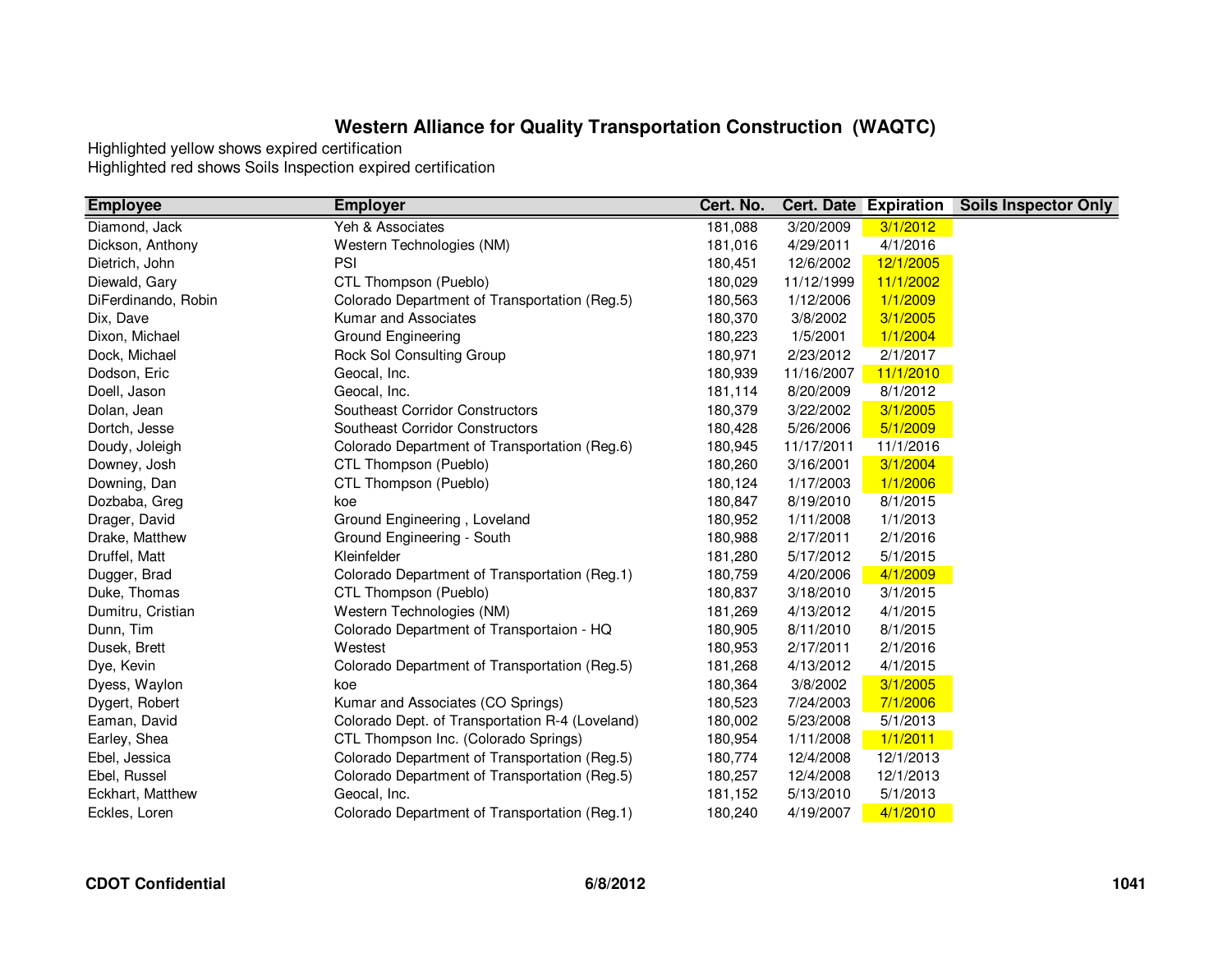| <b>Employee</b>    | <b>Employer</b>                                  | Cert. No. |            | <b>Cert. Date Expiration</b> | <b>Soils Inspector Only</b> |
|--------------------|--------------------------------------------------|-----------|------------|------------------------------|-----------------------------|
| Edwards, Alex      | Colorado Department of Transportaion - HQ        | 180,325   | 3/21/2008  | 3/1/2013                     |                             |
|                    |                                                  |           |            |                              |                             |
| Ehlers, Shannon    | Colorado Department of Transportation (Reg.3-GJ) | 180,186   | 12/4/2008  | 12/1/2013                    |                             |
| Ehrlich, Jeremy    | Hollingsworth & Associates                       | 180,175   | 5/12/2000  | 5/1/2003                     |                             |
| Eichman, Richard   | <b>NWCC</b>                                      | 181,226   | 8/18/2011  | 8/1/2014                     |                             |
| Eiffler, Jason     | Kumar and Associates (CO Springs)                | 180,508   | 1/19/2012  | 1/1/2017                     |                             |
| Ekstrom, Robert    | <b>United Companies</b>                          | 180,716   | 1/12/2006  | 1/1/2009                     |                             |
| Eldredge, Parker   | CTL Thompson (Pueblo)                            | 180,955   | 1/11/2008  | 1/1/2011                     |                             |
| Eliason, Andy      | Ground Engineering                               | 180,222   | 1/5/2001   | 1/1/2004                     |                             |
| Ellis, Chris       | Geocal, Inc.                                     | 180,396   | 4/21/2005  | 4/1/2008                     |                             |
| Ellis, Craig       | CTL Thompson (Ft. Collins)                       | 180,972   | 2/21/2008  | 2/1/2011                     |                             |
| Ellis, Michael     | Colorado Department of Transporation (Reg. 4)    | 180,000   | 10/24/2008 | 10/1/2013                    |                             |
| Ellis, Steven      | Colorado Department of Transporation (Reg. 4)    | 180,956   | 12/16/2010 | 12/1/2015                    |                             |
| Elsbernd, Dustin   | Geocal, Inc.                                     | 180,343   | 3/21/2008  | 3/1/2013                     |                             |
| Emerick, Doug      | Golder Associates                                | 180,301   | 8/10/2001  | 8/1/2004                     |                             |
| Endres, Gary       | De-Rey Engineering, Inc.                         | 180,863   | 3/23/2007  | 3/1/2010                     |                             |
| Enniss, Leonard    | In Tec of Denver Metro LLC                       | 180,268   | 3/23/2007  | 3/1/2010                     |                             |
| Erickson, Jon      | Empire Management Inc.                           | 189,002   | 8/20/2009  | 8/1/2012                     | X                           |
| Esparza, Oscar     | PSI                                              | 180,412   | 7/26/2002  | 7/1/2005                     |                             |
| Ethridge, Lori     | Colorado Department of Transportation (Reg.5)    | 189,027   | 4/13/2012  | 4/1/2015                     | x                           |
| Evans, Chris       | Terracon                                         | 180,664   | 5/6/2005   | 5/1/2008                     |                             |
| Evans, Terry       | Colorado Department of Transportation (Reg.6)    | 180,082   | 2/19/2009  | 2/1/2014                     |                             |
| Evans, Tim         | Kleinfelder                                      | 180,564   | 3/18/2004  | 3/1/2007                     |                             |
| Evans, Timothy     | Kleinfelder                                      | 180,687   | 8/25/2005  | 8/1/2008                     |                             |
| Evenson, Nathan    | Yeh & Associates                                 | 180,913   | 7/20/2007  | 7/1/2010                     |                             |
| Everett, Michael   | Ground Engineering                               | 180,848   | 2/16/2007  | 2/1/2010                     |                             |
| Evers, Paul        | <b>American Civil Constructors</b>               | 180,816   | 1/22/2010  | 1/1/2015                     |                             |
| Evig, Darrell      | Vine Laboratories                                | 180,059   | 6/17/2010  | 6/1/2015                     |                             |
| Ewing, James       | City of Aurora                                   | 180,183   | 6/2/2000   | 6/1/2003                     |                             |
| Facemyer, David    | <b>URS Greiner (Denver)</b>                      | 180,033   | 10/23/2003 | 10/1/2006                    |                             |
| Fahrenkrug, Don    | Western Technologies Inc.                        | 180,775   | 5/12/2006  | 5/1/2009                     |                             |
| Fairbairn, Michael | Premier Paving Inc.                              | 180,625   | 1/22/2010  | 1/1/2015                     |                             |
| Fairman, Brian     | Colorado Department of Transportation R-3 (GS)   | 180,415   | 7/26/2002  | 7/1/2005                     |                             |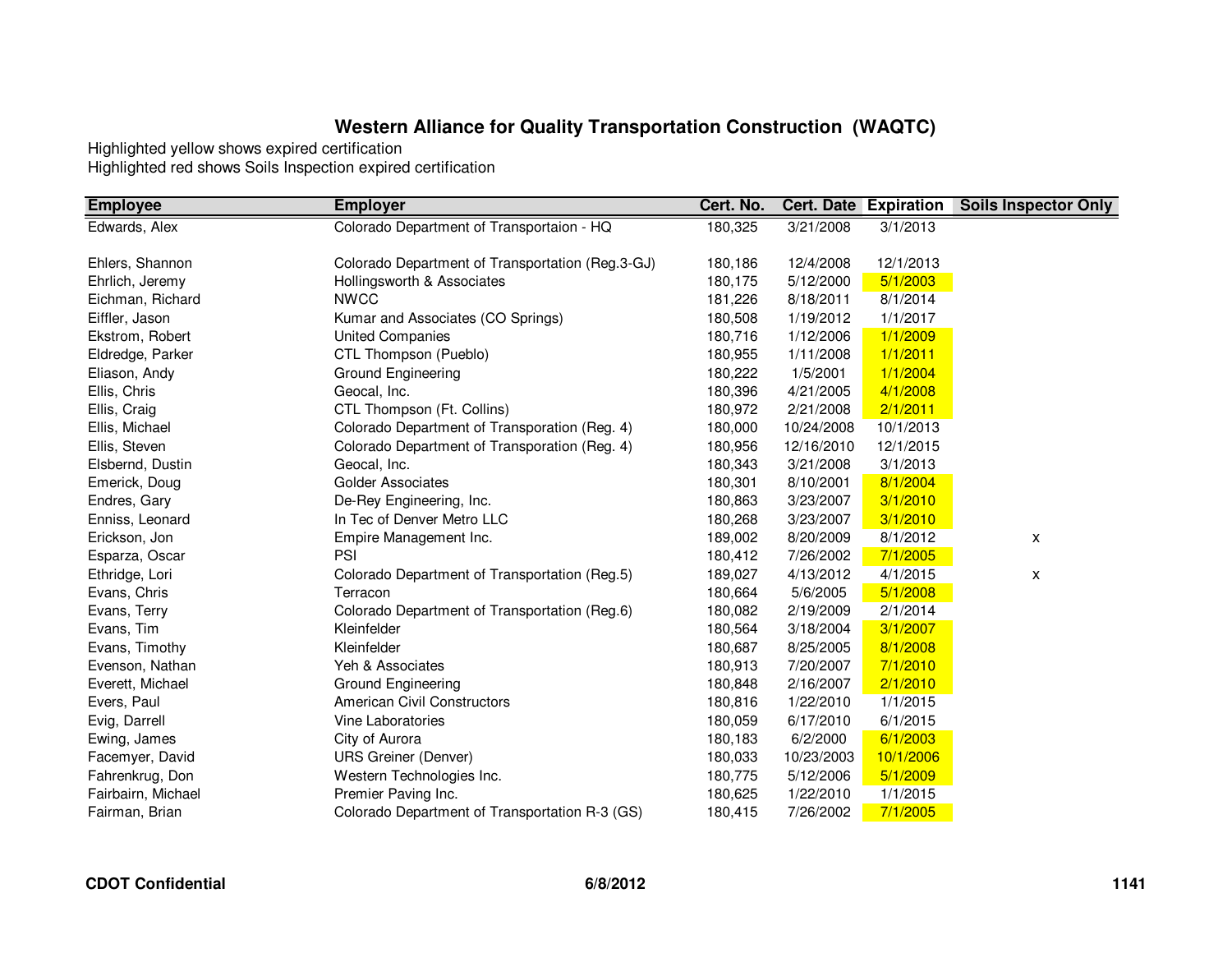| <b>Employee</b>     | <b>Employer</b>                                 | Cert. No. |            | <b>Cert. Date Expiration</b> | <b>Soils Inspector Only</b> |
|---------------------|-------------------------------------------------|-----------|------------|------------------------------|-----------------------------|
| Falls, Dan          | Colorado Department of Transportation (Reg.1)   | 180,940   | 6/16/2011  | 6/1/2016                     |                             |
| Farver, Lee         | Ground Engineering, Loveland                    | 180,679   | 6/23/2005  | 6/1/2008                     |                             |
| Federico, John      | Kleinfelder (Pueblo)                            | 180,423   | 8/30/2002  | 8/1/2005                     |                             |
| Feider, Joshua      | Terracon (Colorado Springs)                     | 181,235   | 9/22/2011  | 9/1/2014                     |                             |
| Felix, Stephen      | Colorado Department of Transportation R-3 (M)   | 180,714   | 12/4/2008  | 12/1/2013                    |                             |
| Feltner, Jeremy     | Rock Sol Consulting Group                       | 180,691   | 11/18/2010 | 11/1/2015                    |                             |
| Ferguson, Benton    | Wassenaar                                       | 181,064   | 12/18/2008 | 12/1/2011                    |                             |
| Ferguson, Karl      | Koechlien Consulting Engineering(GJ)            | 181,176   | 12/16/2010 | 12/1/2013                    |                             |
| Ferguson, Sasche    | Kumar & Associates (Frisco)                     | 181,238   | 10/13/2011 | 10/1/2014                    |                             |
| Fetous, Rachid      | Yeh & Associates                                | 180,532   | 10/23/2003 | 10/1/2006                    |                             |
| Feuerstein, Charese | Colorado Department of Transporation (Reg. 4)   | 181,079   | 1/9/2009   | 1/1/2012                     |                             |
| Feuerstein, Larry   | Collins Engineers, Inc.                         | 181,218   | 6/16/2011  | 6/1/2014                     |                             |
| Fielding, Gerald    | Colorado Department of Transporation (Reg. 4)   | 180,643   | 3/24/2005  | 3/1/2008                     |                             |
| Fields, Jordan      | Western Technologies Inc.                       | 181,207   | 4/29/2011  | 4/1/2014                     |                             |
| Fields, Rob         | Ground Engineering                              | 181,103   | 4/19/2012  | 4/1/2017                     |                             |
| Filter, Karen       | <b>United Companies</b>                         | 181,270   | 4/13/2012  | 4/1/2015                     |                             |
| Fintel, Nathan      | Ground Engineering - South                      | 180,562   | 3/5/2004   | 3/1/2007                     |                             |
| Fisher, Regina      | Acura Engineering                               | 181,104   | 5/17/2012  | 5/1/2017                     |                             |
| Fletcher, Stan      | Ground Engineering                              | 180,326   | 11/30/2001 | 11/1/2004                    |                             |
| Flores, Lawrence    | <b>URS Greiner (Denver)</b>                     | 180,199   | 7/28/2000  | 7/1/2003                     |                             |
| Foley, Patrick      | CTL Thompson (Pueblo)                           | 181,212   | 5/19/2011  | 5/1/2014                     |                             |
| Foote, Glen         | Kumar and Associates (CO Springs)               | 180,058   | 1/7/2000   | 1/1/2003                     |                             |
| Forni II, John      | Carter Burgess                                  | 180,084   | 2/25/2000  | 2/1/2003                     |                             |
| Fosket, Dawn        | City of Greeley                                 | 180,505   | 4/11/2003  | 4/1/2006                     |                             |
| Fosket, Diane       | <b>Earth Engineering Consultants</b>            | 180,864   | 3/23/2007  | 3/1/2010                     |                             |
| Foss, Thomas        | Colorado Department of Transportation R-3 (M)   | 180,148   | 4/4/2000   | 4/1/2003                     |                             |
| Foss, Thomas        | Colorado Department of Transportation R-3 (M)   | 180,148   | 4/4/2000   | 4/1/2003                     |                             |
| Foster, Judd        | koe                                             | 180,374   | 2/18/2010  | 2/1/2015                     |                             |
| Fowler, Scott       | <b>Trautner Geotech</b>                         | 181,208   | 4/29/2011  | 4/1/2014                     |                             |
| Fraizier, Scott     | Colorado Department of Transportation (Reg.2-P) | 180,824   | 10/19/2006 | 10/1/2009                    | X                           |
| Francis, Brian      | Yeh & Associates                                | 180,650   | 4/8/2005   | 4/1/2008                     |                             |
| Franklin, Catherine | CTL Thompson (Pueblo)                           | 180,137   | 4/5/2000   | 4/1/2003                     |                             |
| Frankovich, Richard | Yeh & Associates                                | 180,528   | 1/22/2010  | 1/1/2015                     |                             |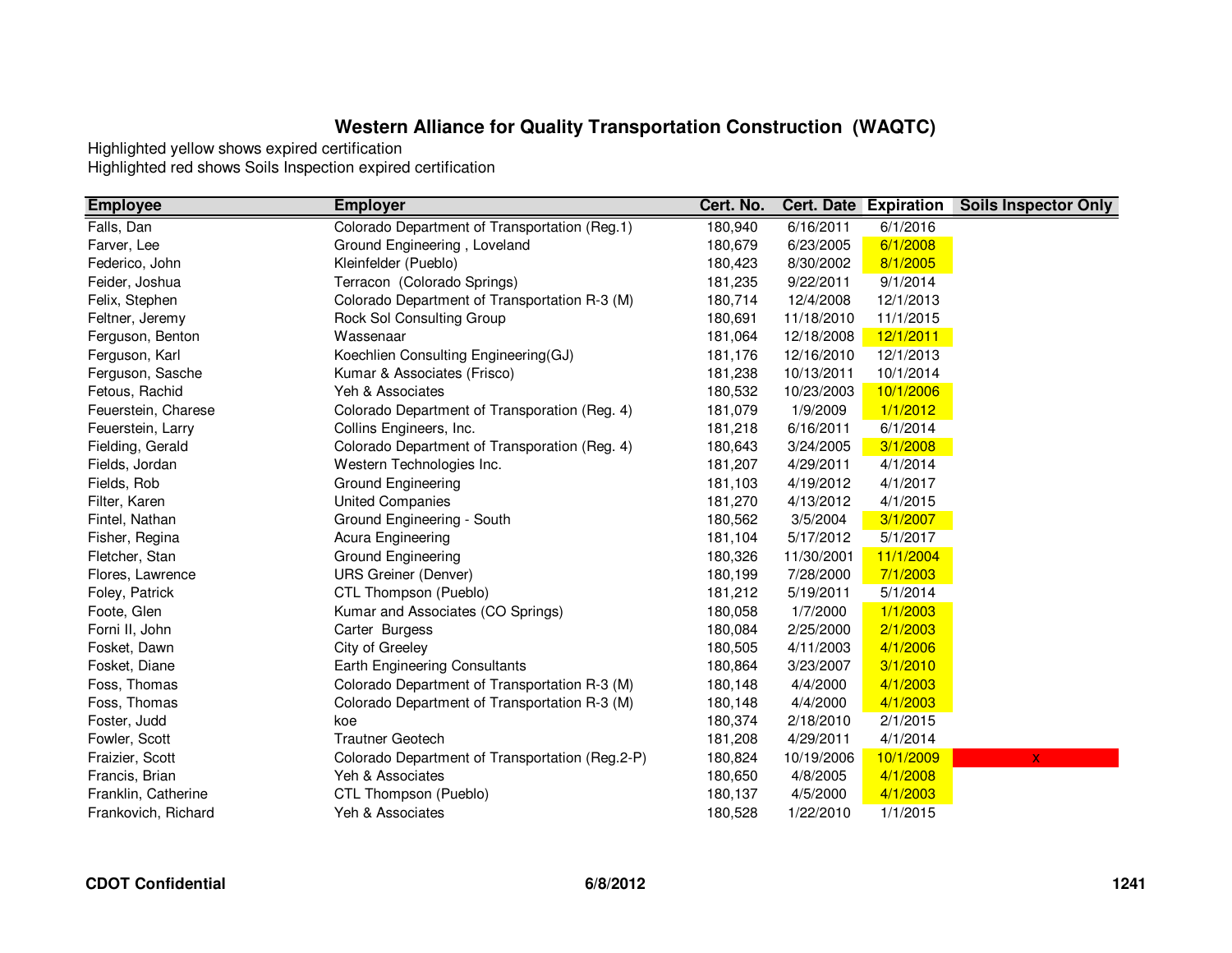| <b>Employee</b>      | <b>Employer</b>                                 | Cert. No. |            | <b>Cert. Date Expiration</b> | <b>Soils Inspector Only</b> |
|----------------------|-------------------------------------------------|-----------|------------|------------------------------|-----------------------------|
| Franks, Gegory       | Terracon                                        | 180,640   | 3/11/2005  | 3/1/2008                     |                             |
| Frazier, Jack        | HDR, Inc.                                       | 180,872   | 4/1/2011   | 4/1/2016                     |                             |
| Frederiksen, Jon     | <b>URS Greiner (Denver)</b>                     | 180,692   | 10/27/2005 | 10/1/2008                    |                             |
| Freeman II, Michael  | Southeast Corridor Constructors                 | 180,384   | 8/25/2005  | 8/1/2008                     |                             |
| Friare, Peter        | Kleinfelder Inc.                                | 181,283   | 5/17/2012  | 5/1/2015                     |                             |
| Friend, Branden      | <b>ATSER</b>                                    | 180,470   | 2/14/2003  | 2/1/2006                     |                             |
| Fritz, Andrew        | Geocal, Inc.                                    | 180,989   | 4/17/2008  | 4/1/2011                     |                             |
| Fry, Robert          | Ground Engineering                              | 180,227   | 1/5/2001   | 1/1/2004                     |                             |
| Frydenlund, Tony     | Ground Engineering                              | 180,598   | 8/21/2008  | 8/1/2013                     |                             |
| Fusco, Debra         | Terracon (Colorado Springs)                     | 181,006   | 5/23/2008  | 5/1/2011                     |                             |
| Gallant, Darren      | Geocal Inc. (CS)                                | 180,899   | 3/24/2011  | 3/1/2016                     |                             |
| Gallegos, Michael    | Colorado Department of Transportation (Reg.1)   | 180,957   | 4/21/2011  | 4/1/2016                     |                             |
| Garcia, Gary         | Kleinfelder Inc.                                | 181,201   | 4/21/2011  | 4/1/2014                     |                             |
| Garcia, Leroy        | Colorado Dept. of Tranportation R-5 (Alamosa)   | 181,061   | 12/4/2008  | 12/1/2011                    |                             |
| Garcia, Michael      | Kleinfelder (Pueblo)                            | 180,281   | 5/11/2001  | 5/1/2004                     |                             |
| Gardner, David       | <b>Ground Engineering</b>                       | 180,607   | 8/12/2004  | 8/1/2007                     |                             |
| Garlington, Tammy    | Western Technologies (NM)                       | 180,585   | 6/11/2004  | 6/1/2007                     |                             |
| Garman, Michael      | Colorado Department of Transportation (Reg.2-P) | 180,865   | 4/8/2010   | 4/1/2015                     |                             |
| Garner, Brad         | PSI                                             | 180,413   | 6/23/2005  | 6/1/2008                     |                             |
| Garofallou, Patrick  | Yeh & Associates                                | 181,138   | 2/18/2010  | 2/1/2013                     |                             |
| Garon, Noah          | Western Technologies Inc.                       | 180,398   | 5/17/2002  | 5/1/2005                     |                             |
| Garrett Jr., Delbert | Colorado Dept. of Tranportation R-5 (Alamosa)   | 180,539   | 12/11/2003 | 12/1/2006                    |                             |
| Garza, Tony          | PSI                                             | 180,445   | 12/6/2002  | 12/1/2005                    |                             |
| Gavin, Trevor        | PSI                                             | 180,434   | 10/18/2002 | 10/1/2005                    |                             |
| Gee Jr., Thomas      | <b>Asphalt Specialties</b>                      | 180,541   | 2/16/2007  | 2/1/2010                     |                             |
| Gee, Tim             | <b>Asphalt Specialties</b>                      | 180,542   | 1/9/2004   | 1/1/2007                     |                             |
| Geling, Frederick    | Kleinfelder                                     | 180,660   | 5/23/2008  | 5/1/2013                     |                             |
| Genger, Christine    | Colorado Department of Transportation (Reg.2-C) | 180,164   | 12/11/2009 | 12/1/2014                    |                             |
| George, Roy          | CTL Thompson (Pueblo)                           | 180,973   | 2/21/2008  | 2/1/2011                     |                             |
| German, Brian        | Kumar and Associates                            | 180,473   | 5/26/2006  | 5/1/2009                     |                             |
| Gilbert, Arlando     | Colorado Department of Transportation (Reg.5)   | 180,712   | 1/12/2006  | 1/1/2009                     |                             |
| Gillen, Michael      | Nolte & Associates                              | 180,906   | 6/21/2007  | 6/1/2010                     |                             |
| Gillespie, Will      | H-P Geotech (Parker)                            | 181,080   | 1/9/2009   | 1/1/2012                     |                             |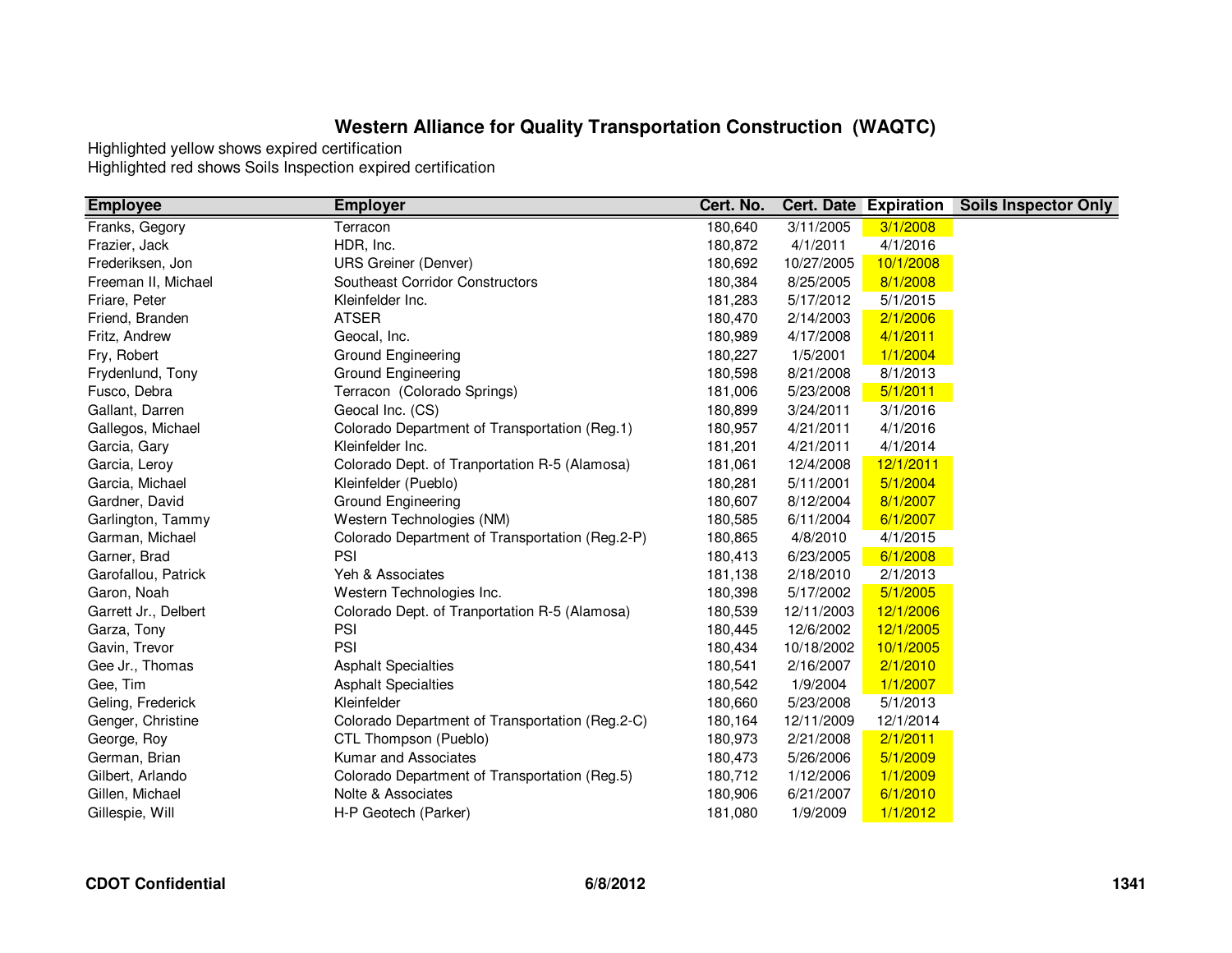| <b>Employee</b>      | <b>Employer</b>                                 | Cert. No. |            | <b>Cert. Date Expiration</b> | <b>Soils Inspector Only</b> |
|----------------------|-------------------------------------------------|-----------|------------|------------------------------|-----------------------------|
| Gilley, Stephan      | Ninyo & Moore                                   | 181,139   | 2/18/2010  | 2/1/2013                     |                             |
| Gilliam, Maurice     | Rock Sol Consulting Group                       | 180,372   | 12/16/2010 | 12/1/2015                    |                             |
| Godwin, J.           | Earth Engineering Consultants                   | 180,873   | 2/18/2010  | 2/1/2015                     |                             |
| Goetz, Steven        | koe                                             | 180,921   | 9/21/2007  | 9/1/2010                     |                             |
| Golden, Coulter      | Colorado Department of Transportation R-3 (M)   | 180,217   | 11/17/2011 | 11/1/2016                    |                             |
| Golden, Matthew      | Rock Sol Consulting Group                       | 180,829   | 1/19/2012  | 1/1/2017                     |                             |
| Gomez, Carlos        | Colorado Department of Transporation (Reg. 4)   | 180,100   | 10/13/2011 | 10/1/2016                    |                             |
| Gomke, Sandra        | Yeh & Associates                                | 181,265   | 3/22/2012  | 3/1/2015                     |                             |
| Gonser, Steven       | Colorado Department of Transporation (Reg. 4)   | 180,005   | 10/24/2008 | 10/1/2013                    |                             |
| Gonser, Todd         | Colorado Department of Transporation (Reg. 4)   | 180,018   | 10/4/2002  | 10/1/2005                    |                             |
| Gonzales Jr., Elmer  | Yeh & Associates                                | 180,838   | 2/23/2012  | 2/1/2017                     |                             |
| Gonzales, Pablo      | Acura Engineering                               | 181,177   | 12/16/2010 | 12/1/2013                    |                             |
| Gonzales, Toby       | Acura Engineering                               | 181,281   | 5/17/2012  | 5/1/2015                     |                             |
| Gonzalez, Jr., Fidel | Colorado Department of Transporation (Reg. 4)   | 180,204   | 8/21/2003  | 8/1/2006                     |                             |
| Goodsell, Mike       | Rock Sol Consulting Group                       | 180,874   | 3/18/2010  | 3/1/2015                     |                             |
| Goracke, Travis      | Kleinfelder                                     | 180,235   | 9/17/2004  | 9/1/2007                     |                             |
| Goudjil, Nordine     | Colorado Department of Transportation (Reg.5)   | 180,322   | 3/18/2011  | 3/1/2016                     |                             |
| Goure, Steve         | Colorado Department of Transportation (Reg.2-P) | 180,294   | 4/17/2008  | 4/1/2013                     |                             |
| Graham, David        | Geocal, Inc.                                    | 181,038   | 8/21/2008  | 8/1/2011                     |                             |
| Graham, Shane        | H-P GeoTech                                     | 181,069   | 12/18/2008 | 12/1/2011                    |                             |
| Granahan, Paul       | Colorado Department of Transportaion - HQ       | 180,958   | 2/17/2011  | 2/1/2016                     |                             |
| Gray, Bruce          | Schmuesen Gordon Meyer                          | 180,959   | 1/11/2008  | 1/1/2011                     |                             |
| Graybill, Cari       | Atkins                                          | 180,974   | 2/21/2008  | 2/1/2011                     |                             |
| Grebenik, Dole       | Colorado Department of Transportation (Reg.2-P) | 180,487   | 3/14/2003  | 3/1/2006                     |                             |
| Green, Daniel        | Colorado Dept. of Transportation R-3 Eagle      | 180,637   | 3/11/2005  | 3/1/2008                     |                             |
| Green, Donald        | Colorado Department of Transportation R-3 (M)   | 180,511   | 4/16/2010  | 4/1/2015                     |                             |
| Green, Jonathan      | Colorado Department of Transportation (Reg.1)   | 180,736   | 1/27/2006  | 1/1/2009                     |                             |
| Green, Nathan        | Jacobs                                          | 181,024   | 7/14/2011  | 7/1/2016                     |                             |
| Green, Thomas        | Kumar and Associates (CO Springs)               | 180,151   | 12/11/2003 | 12/1/2006                    |                             |
| Greene, Jeffrey      | Parsons Transportation Group                    | 180,537   | 10/23/2003 | 10/1/2006                    |                             |
| Greer, James         | koe                                             | 180,286   | 8/19/2010  | 8/1/2015                     |                             |
| Greer, William       | Terracon                                        | 180,932   | 10/25/2007 | 10/1/2010                    |                             |
| Gregory, Scott       | Terracon (NE)                                   | 180,960   | 1/11/2008  | 1/1/2011                     |                             |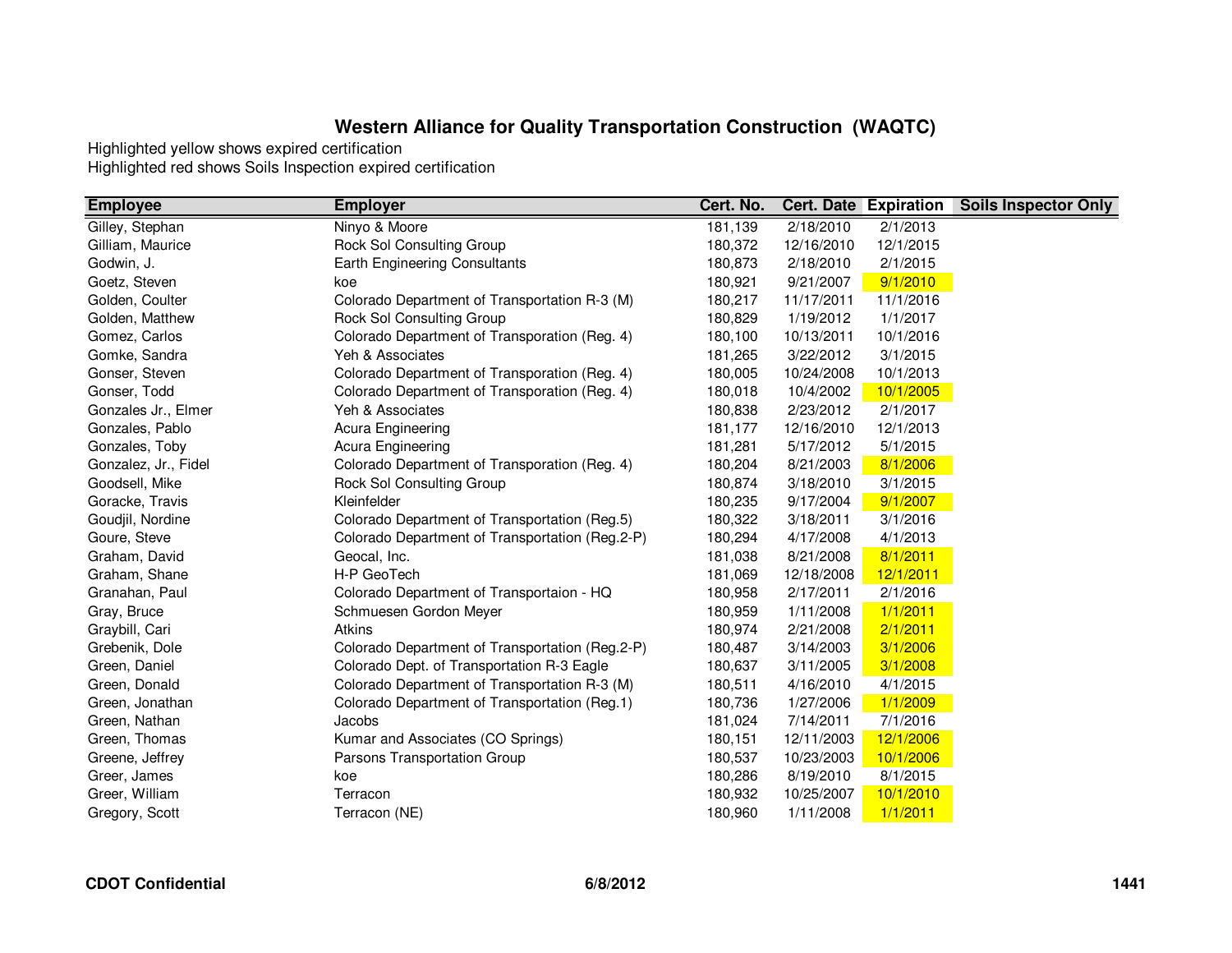| <b>Employee</b>     | <b>Employer</b>                               | Cert. No. |            | <b>Cert. Date Expiration</b> | <b>Soils Inspector Only</b> |
|---------------------|-----------------------------------------------|-----------|------------|------------------------------|-----------------------------|
| Griest, Dale        | Terracon                                      | 180,603   | 1/14/2011  | 1/1/2016                     |                             |
| Griffin, Brett      | U.S. Dept. of Interior Bureau of Reclamation  | 180,590   | 4/27/2007  | 4/1/2010                     |                             |
| Griffith, Richard   | Western Technologies Inc.                     | 180,319   | 10/12/2001 | 10/1/2004                    |                             |
| Grinder, Thomas     | Colorado Department of Transportaion - HQ     | 180,421   | 10/24/2008 | 10/1/2013                    |                             |
| Grmoljez, Bill      | Ground Engineering - South                    | 180,629   | 2/25/2005  | 2/1/2008                     |                             |
| Groenendale, David  | CTL Thompson Inc. (Colorado Springs)          | 181,239   | 10/13/2011 | 10/1/2014                    |                             |
| Gross, Paul         | LaFarge                                       | 180,424   | 8/30/2002  | 8/1/2005                     |                             |
| Grubser, Mitch      | Yeh & Associates (Durango)                    | 180,990   | 4/17/2008  | 4/1/2011                     |                             |
| Gruenberger, Scott  | Terracon Ft. Collins                          | 180,803   | 5/13/2010  | 5/1/2015                     |                             |
| Gruenwald, Daniel   | Geocal, Inc.                                  | 180,922   | 6/16/2011  | 6/1/2016                     |                             |
| Guenther, Wilma     | Yeh & Associates                              | 180,389   | 4/26/2002  | 4/1/2005                     |                             |
| Guikema, Mark       | Ground Engineering - South                    | 180,626   | 3/21/2008  | 3/1/2013                     |                             |
| Gunter, Seth        | CTL Thompson-Glenwood Springs                 | 180,471   | 2/14/2003  | 2/1/2006                     |                             |
| Gunther, Rick       | City of Grand Junction                        | 180,604   | 12/11/2009 | 12/1/2014                    |                             |
| Guynn, Bryant       | Scott Alaxadsu                                | 180,798   | 6/22/2006  | 6/1/2009                     |                             |
| Gwartney, Randall   | Carter Burgess                                | 180,075   | 2/11/2000  | 2/1/2003                     |                             |
| Gwartney, Randall   | Carter Burgess                                | 180,075   | 2/11/2000  | 2/1/2003                     |                             |
| Gwartney, Rick      | Carter Burgess                                | 180,174   | 5/12/2000  | 5/1/2003                     |                             |
| Hafey, Wade         | Western Colorado Testing, Inc.                | 180,111   | 3/25/2000  | 3/1/2003                     |                             |
| Haight, Donna       | Colorado Department of Transportation (Reg.6) | 180,507   | 4/11/2003  | 4/1/2006                     |                             |
| Hailey, Ronnie      | Western Technologies (NM)                     | 181,209   | 4/29/2011  | 4/1/2014                     |                             |
| Haines, Kenny       | <b>Asphalt Specialties</b>                    | 180,545   | 1/9/2004   | 1/1/2007                     |                             |
| Hajek, Tadd         | <b>Empire Consulting Services</b>             | 180,069   | 8/19/2010  | 8/1/2015                     |                             |
| Hall, Kelly         | <b>Highway Technical Engineering Services</b> | 181,127   | 11/19/2009 | 11/1/2012                    |                             |
| Hall, Sean          | <b>Ground Engineering</b>                     | 180,673   | 4/23/2009  | 4/1/2014                     |                             |
| Halsband, Scott     | <b>Trautner Geotech</b>                       | 181,111   | 6/12/2009  | 6/1/2012                     |                             |
| Hambourger, Ross    | Terracon                                      | 180,422   | 8/30/2002  | 8/1/2005                     |                             |
| Hamilton, Jeffrey   | CTL Thompson (Pueblo)                         | 180,288   | 6/8/2001   | 6/1/2004                     |                             |
| Hamilton, Kevin     | Kumar and Associates                          | 180,254   | 3/2/2001   | 3/1/2004                     |                             |
| Hamilton, Kevin     | Kumar and Associates                          | 180,254   | 3/2/2001   | 3/1/2004                     |                             |
| Hampton III, Thomas | Western Technologies Inc.                     | 180,677   | 6/13/2008  | 6/1/2013                     |                             |
| Hannum, Orlie       | <b>Ground Engineering</b>                     | 180,914   | 7/20/2007  | 7/1/2010                     |                             |
| Hannum, Thomas      | Transit Mix of Colorado Springs               | 180,226   | 1/5/2001   | 1/1/2004                     |                             |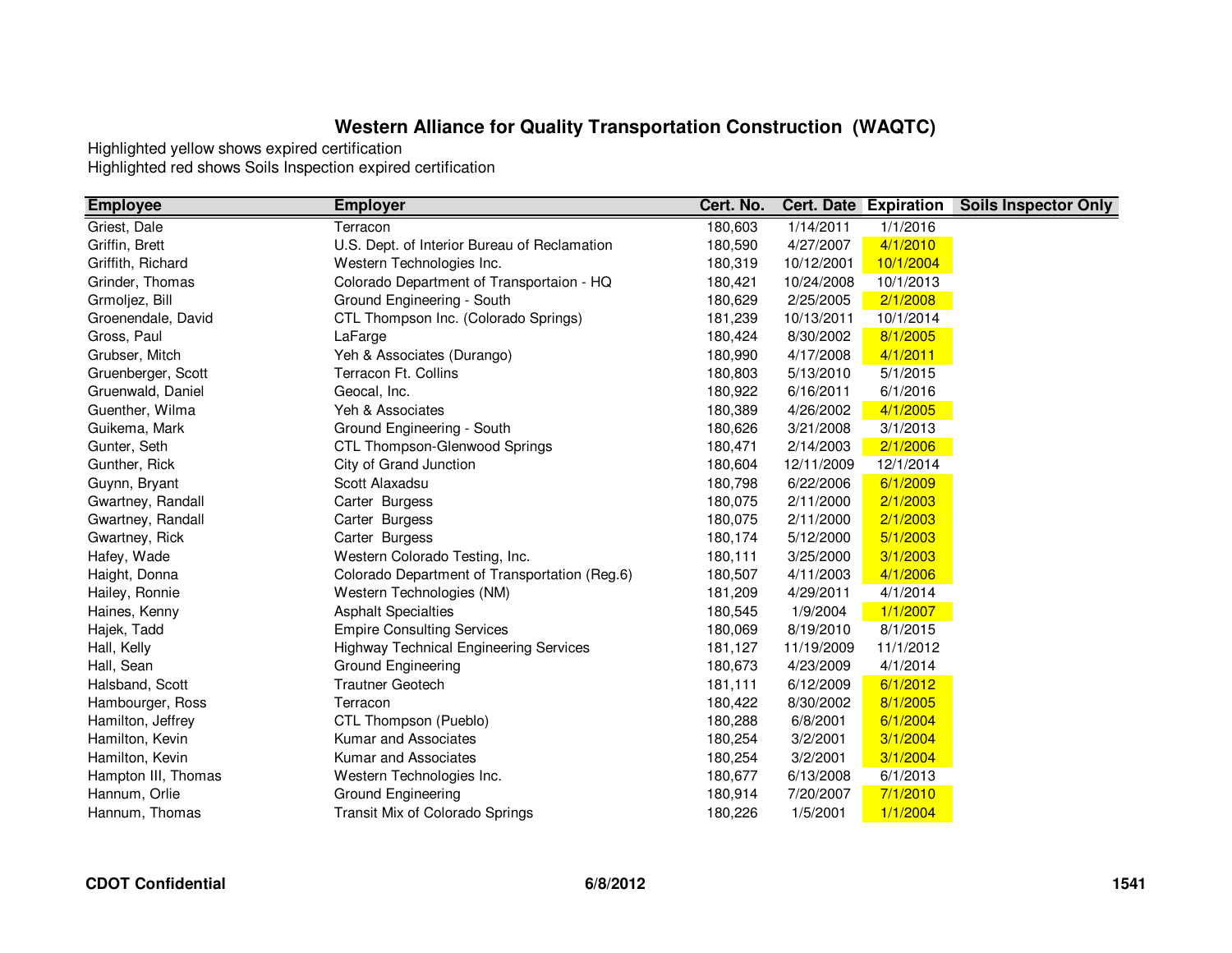| <b>Employee</b>     | <b>Employer</b>                                  | Cert. No. | <b>Cert. Date Expiration</b> |           | <b>Soils Inspector Only</b> |
|---------------------|--------------------------------------------------|-----------|------------------------------|-----------|-----------------------------|
| Hanson, Leigh       | <b>Ground Engineering</b>                        | 180,361   | 2/22/2002                    | 2/1/2005  |                             |
|                     |                                                  |           |                              |           |                             |
| Haptonstall, Dennis | Colorado Department of Transportation (Reg.3-GJ) | 180,007   | 2/28/2003                    | 2/1/2006  |                             |
| Harding, Michael    | J. A. Cesare & Associates, Inc.                  | 180,696   | 10/27/2005                   | 10/1/2008 |                             |
| Harnan, Lila        | Colorado Department of Transportaion - HQ        | 180,267   | 10/14/2004                   | 10/1/2007 |                             |
| Harrington, John    | Rock Sol Consulting Group                        | 181,190   | 3/24/2011                    | 3/1/2014  |                             |
| Harris, Stephanie   | Ground Engineering                               | 180,575   | 5/7/2004                     | 5/1/2007  |                             |
| Harris, Yanter      | koe                                              | 180,866   | 3/23/2007                    | 3/1/2010  |                             |
| Hart, Sterling      | Ground Engineering                               | 180,599   | 8/23/2007                    | 8/1/2010  |                             |
| Harty, Michael      | Ground Engineering, Loveland                     | 180,621   | 12/16/2004                   | 12/1/2007 |                             |
| Harvey, Sean        | Lyman Henn Inc.                                  | 180,440   | 3/24/2006                    | 3/1/2009  |                             |
| Hasbrouck, David    | Koechlien Consulting Engineering(GJ)             | 181,195   | 4/1/2011                     | 4/1/2014  |                             |
| Hastings, Thomas    | Wassenaar                                        | 180,016   | 10/21/2005                   | 10/1/2008 |                             |
| Hawk, Bill          | Southeast Corridor Constructors                  | 180,493   | 3/28/2003                    | 3/1/2006  |                             |
| Hawks, Jeffrey      | <b>Vine Laboratories</b>                         | 181,236   | 9/22/2011                    | 9/1/2014  |                             |
| Hayes, Derrick      | Lambert & Associates                             | 180,776   | 5/12/2006                    | 5/1/2009  |                             |
| Hayes, Randall      | koe                                              | 180,991   | 4/17/2008                    | 4/1/2011  |                             |
| Hayle, Abenet       | Terracon                                         | 181,025   | 8/18/2011                    | 8/1/2016  |                             |
| Hays, Bobby         | Yeh & Associates                                 | 180,237   | 1/23/2004                    | 1/1/2007  |                             |
| Hayworth, Timothy   | H-P Geotech (Glenwood Springs)                   | 180,569   | 4/9/2004                     | 4/1/2007  |                             |
| Heasley, John       | Terracon-Longmont                                | 180,825   | 10/19/2006                   | 10/1/2009 |                             |
| Heath, Teresa       | Kumar and Associates (CO Springs)                | 180,309   | 9/28/2001                    | 9/1/2004  |                             |
| Hebard, Andrea      | Colorado Department of Transportation (Reg.6)    | 180,282   | 1/22/2010                    | 1/1/2015  |                             |
| Heffner, Ronald     | Southeast Corridor Constructors                  | 180,458   | 5/26/2006                    | 5/1/2009  |                             |
| Heffron, Dean       | <b>Ground Engineering</b>                        | 181,028   | 6/19/2008                    | 6/1/2011  |                             |
| Hehiawy, Joseph     | <b>Southeast Corridor Constructors</b>           | 180,589   | 6/11/2004                    | 6/1/2007  |                             |
| Heid, Fred          | Carter Burgess CO Springs                        | 180,115   | 2/14/2003                    | 2/1/2006  |                             |
| Heikkinen, Davin    | Southeast Corridor Constructors                  | 180,557   | 3/5/2004                     | 3/1/2007  |                             |
| Heikkinen, Loren    | Southeast Corridor Constructors                  | 180,553   | 2/19/2004                    | 2/1/2007  |                             |
| Henderson, Brad     | Kumar and Associates                             | 181,026   | 6/19/2008                    | 6/1/2011  |                             |
| Henderson, Carl     | Ground Engineering - South                       | 180,049   | 8/20/2009                    | 8/1/2014  |                             |
| Henk, Nicholas      | koe                                              | 180,168   | 4/29/2000                    | 4/1/2003  |                             |
| Hensley, Charles    | Wassenaar                                        | 180,302   | 8/10/2001                    | 8/1/2004  |                             |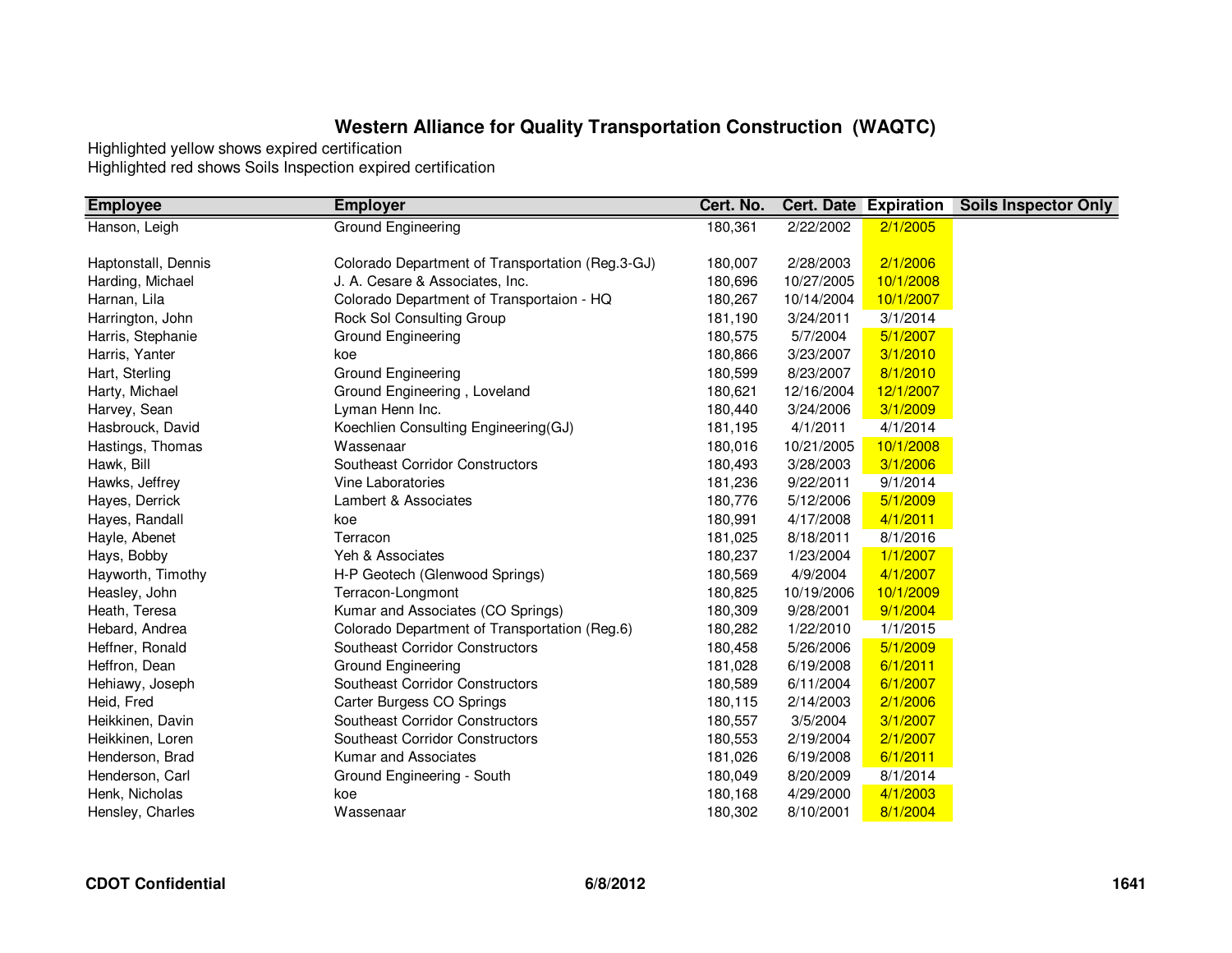| <b>Employee</b>     | <b>Employer</b>                               | Cert. No. |            | <b>Cert. Date Expiration</b> | <b>Soils Inspector Only</b> |
|---------------------|-----------------------------------------------|-----------|------------|------------------------------|-----------------------------|
| Hensley, Elizabeth  | Ground Engineering                            | 180,646   | 3/24/2005  | 3/1/2008                     |                             |
| Hernandez, Ivan     | Yeh & Associates                              | 181,147   | 4/8/2010   | 4/1/2013                     |                             |
| Heupel, Tyler       | Terracon Ft. Collins                          | 180,799   | 6/22/2006  | 6/1/2009                     |                             |
| Hewson, Dean        | Ground Engineering                            | 181,027   | 6/19/2008  | 6/1/2011                     |                             |
| Hickman, Amy        | Geocal, Inc.                                  | 180,051   | 12/17/1999 | 12/1/2002                    |                             |
| Hieber, Steven      | Yeh & Associates Glenwood Springs             | 181,196   | 4/1/2011   | 4/1/2014                     |                             |
| Higginson, Ryan     | <b>United Companies</b>                       | 180,720   | 1/12/2006  | 1/1/2009                     |                             |
| Hill, Ishac         | Wassenaar                                     | 180,725   | 1/26/2006  | 1/1/2009                     |                             |
| Hill, James         | Duncan Construction Inc.                      | 180,280   | 5/11/2001  | 5/1/2004                     |                             |
| Hill, James         | Duncan Construction Inc.                      | 180,280   | 5/11/2001  | 5/1/2004                     |                             |
| Hill, Timothy       | H-P Geotech (Parker)                          | 181,084   | 2/19/2009  | 2/1/2012                     |                             |
| Hodges, John        | Ground Engineering - South                    | 181,202   | 4/21/2011  | 4/1/2014                     |                             |
| Hodgson, Austin     | Terracon Ft. Collins                          | 180,992   | 4/17/2008  | 4/1/2011                     |                             |
| Hoedl, Lucas        | CTL Thompson (Pueblo)                         | 181,085   | 2/19/2009  | 2/1/2012                     |                             |
| Hoffman Jr., Donald | koe                                           | 180,312   | 1/18/2007  | 1/1/2010                     |                             |
| Hoffman, Jerry      | URS Greiner (CO. Springs)                     | 180,056   | 8/18/2011  | 8/1/2016                     |                             |
| Holland, Jeremiah   | Kumar and Associates (CO Springs)             | 180,527   | 7/24/2003  | 7/1/2006                     |                             |
| Holstein, Justin    | PSI                                           | 180,219   | 12/1/2000  | 12/1/2003                    |                             |
| Honanie, Isadore    | Colorado Department of Transportation (Reg.5) | 181,067   | 3/18/2011  | 3/1/2016                     |                             |
| Hoover, Brandon     | <b>Southeast Corridor Constructors</b>        | 180,477   | 2/14/2003  | 2/1/2006                     |                             |
| Hoover, Matthew     | <b>Construction Technical Services</b>        | 180,303   | 8/10/2001  | 8/1/2004                     |                             |
| Hosteen, Benjamin   | Western Technologies (NM)                     | 180,777   | 5/12/2006  | 5/1/2009                     |                             |
| Hotchkiss, Alan     | Colorado Department of Transportaion - HQ     | 180,004   | 10/24/2008 | 10/1/2013                    |                             |
| Houlihan, Patrick   | Ground Engineering                            | 181,276   | 4/19/2012  | 4/1/2015                     |                             |
| Howe, Kristal       | Terracon                                      | 180,923   | 9/21/2007  | 9/1/2010                     |                             |
| Howe, Tara          | Western Technologies (NM)                     | 180,335   | 1/11/2002  | 1/1/2005                     |                             |
| Howell, Wes         | PSI                                           | 180,760   | 4/20/2006  | 4/1/2009                     |                             |
| Howlett, Jesse      | <b>Earth Engineering Consultants</b>          | 180,800   | 6/22/2006  | 6/1/2009                     |                             |
| Howlett, Travis     | Earth Engineering Consultants                 | 180,669   | 6/17/2010  | 6/1/2015                     |                             |
| Huddleston, Amanda  | Western Technologies Inc.                     | 180,663   | 5/6/2005   | 5/1/2008                     |                             |
| Huddleston, James   | Western Colorado Testing, Inc.                | 180,138   | 3/5/2004   | 3/1/2007                     |                             |
| Huff, Cody          | Southeast Corridor Constructors               | 180,391   | 4/26/2002  | 4/1/2005                     |                             |
| Hull, Philip        | <b>URS Greiner (Denver)</b>                   | 180,727   | 1/26/2006  | 1/1/2009                     |                             |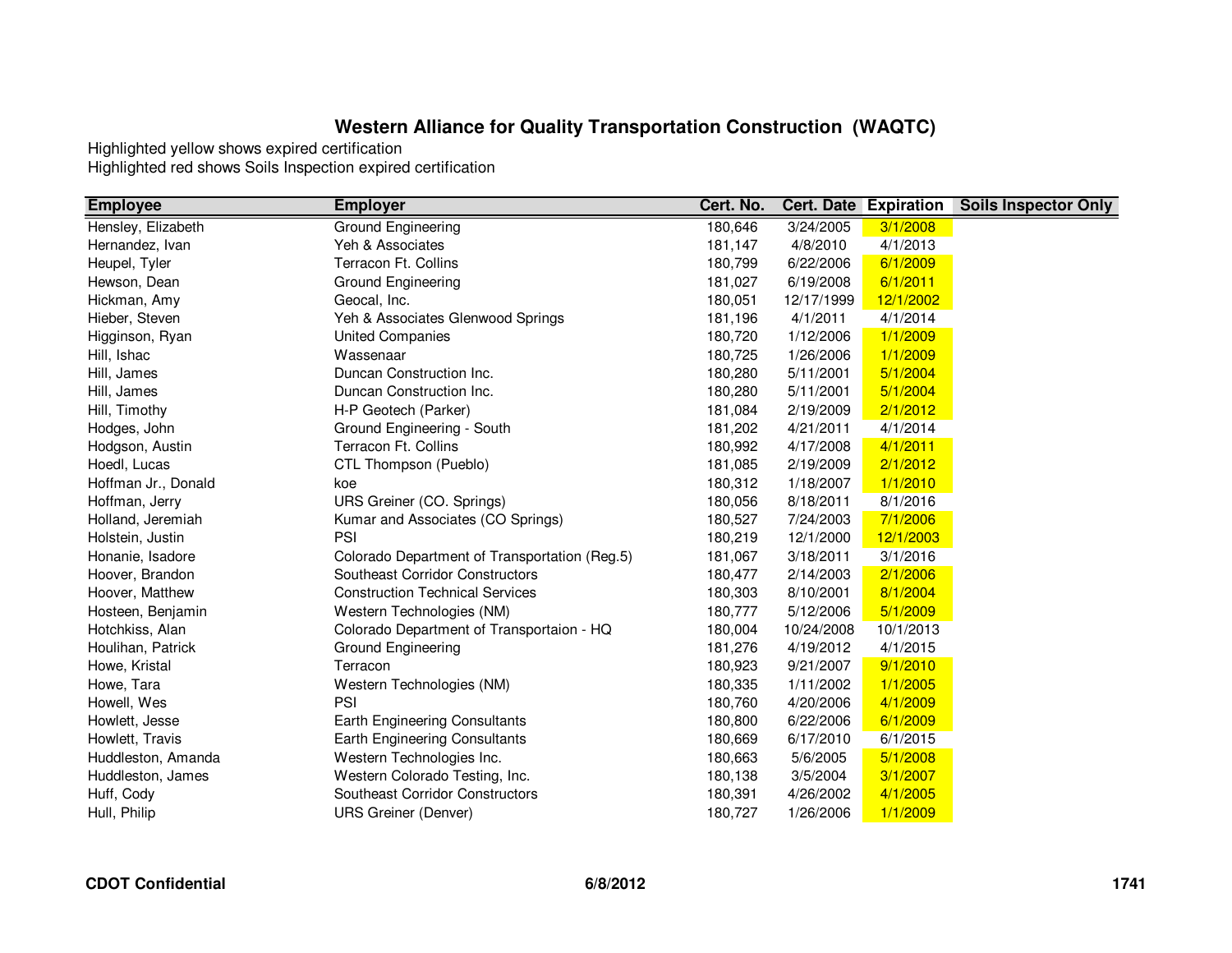| <b>Employee</b>      | <b>Employer</b>                                 | Cert. No. |                    | <b>Cert. Date Expiration</b> | <b>Soils Inspector Only</b> |
|----------------------|-------------------------------------------------|-----------|--------------------|------------------------------|-----------------------------|
| Hullinger, Dylan     | Westest                                         | 181,158   | $\sqrt{8/19/2010}$ | 8/1/2013                     |                             |
| Humphrey, Thomas     | Colorado Department of Transportation (Reg.5)   | 180,634   | 2/25/2005          | 2/1/2008                     |                             |
| Hunter, Jack         | Yeh & Associates Glenwood Springs               | 180,514   | 2/19/2009          | 2/1/2014                     |                             |
| Hurley, Timothy      | Vine Laboratories                               | 181,070   | 3/22/2012          | 3/1/2017                     |                             |
| Huston, Jeff         | Geocal, Inc.                                    | 180,950   | 12/12/2007         | 12/1/2010                    |                             |
| Hutto, Chris         | Ground Engineering - South                      | 180,196   | 2/17/2011          | 2/1/2016                     |                             |
| Hutton, Hugh         | Rock Sol Consulting Group                       | 180,031   | 10/23/2008         | 10/1/2013                    |                             |
| Huwe, Jeff           | Western Technologies (NM)                       | 180,888   | 4/27/2007          | 4/1/2010                     |                             |
| Ibarra, Jason        | koe                                             | 181,039   | 8/21/2008          | 8/1/2011                     |                             |
| Ingersoll, Arthur    | Geocal, Inc.                                    | 180,249   | 3/23/2007          | 3/1/2010                     |                             |
| Ireton, Lee          | Colorado Department of Transporation (Reg. 4)   | 180,447   | 11/18/2005         | 11/1/2008                    |                             |
| Irving, Donald       | Westest                                         | 181,029   | 6/19/2008          | 6/1/2011                     |                             |
| Iverson, Jesse       | Terracon                                        | 180,290   | 6/8/2001           | 6/1/2004                     |                             |
| Iverson, Jesse       | Terracon                                        | 180,290   | 6/8/2001           | 6/1/2004                     |                             |
| Jagow, Matthew       | H-P Geotech (Glenwood Springs)                  | 180,352   | 2/8/2002           | 2/1/2005                     |                             |
| Jahnke, Mark         | <b>Atkins</b>                                   | 181,203   | 4/21/2011          | 4/1/2014                     |                             |
| Jamsen, David        | Colorado Dept. of Transportation R-3 Eagle      | 180,067   | 12/4/2008          | 12/1/2013                    |                             |
| Janini, Robert       | Yeh & Associates                                | 180,068   | 3/21/2008          | 3/1/2013                     |                             |
| Jarvis, John         | Kumar and Associates                            | 181,248   | 12/15/2011         | 12/1/2014                    |                             |
| Jatko, Jared         | Yeh & Associates                                | 181,089   | 3/20/2009          | 3/1/2012                     |                             |
| Jemberie, Cherie     | Rock Sol Consulting Group                       | 180,961   | 5/17/2012          | 5/1/2017                     |                             |
| Jenkins, Billy       | Western Technologies (NM)                       | 180,889   | 4/16/2010          | 4/1/2015                     |                             |
| Jennings, Jonathan   | Ninyo & Moore                                   | 180,975   | 2/17/2011          | 2/1/2016                     |                             |
| Jereckos, Steven     | <b>Trautner Geotech</b>                         | 180,617   | 12/4/2008          | 12/1/2013                    |                             |
| Jimenez, Joseph      | Ground Engineering                              | 180,817   | 9/22/2006          | 9/1/2009                     |                             |
| Johni, Brian         | <b>Atkins</b>                                   | 180,752   | 4/8/2010           | 4/1/2015                     |                             |
| Johnson, Bradley     | Rock Sol Consulting Group                       | 180,109   | 2/18/2010          | 2/1/2015                     |                             |
| Johnson, Brian       | Yeh & Associates                                | 180,166   | 4/8/2010           | 4/1/2015                     |                             |
| Johnson, Brock       | Colorado Department of Transportation (Reg.1)   | 180,205   | 5/13/2010          | 5/1/2015                     |                             |
| Johnson, Christopher | Rock Sol Consulting Group                       | 181,007   | 5/23/2008          | 5/1/2011                     |                             |
| Johnson, Gregory     | koe                                             | 180,113   | 3/25/2000          | 3/1/2003                     |                             |
| Johnson, Randy       | Colorado Department of Transportation (Reg.2-C) | 180,418   | 4/17/2008          | 4/1/2013                     |                             |
| Johnson, Stephen     | Ground Engineering - South                      | 180,561   | 12/18/2008         | 12/1/2013                    |                             |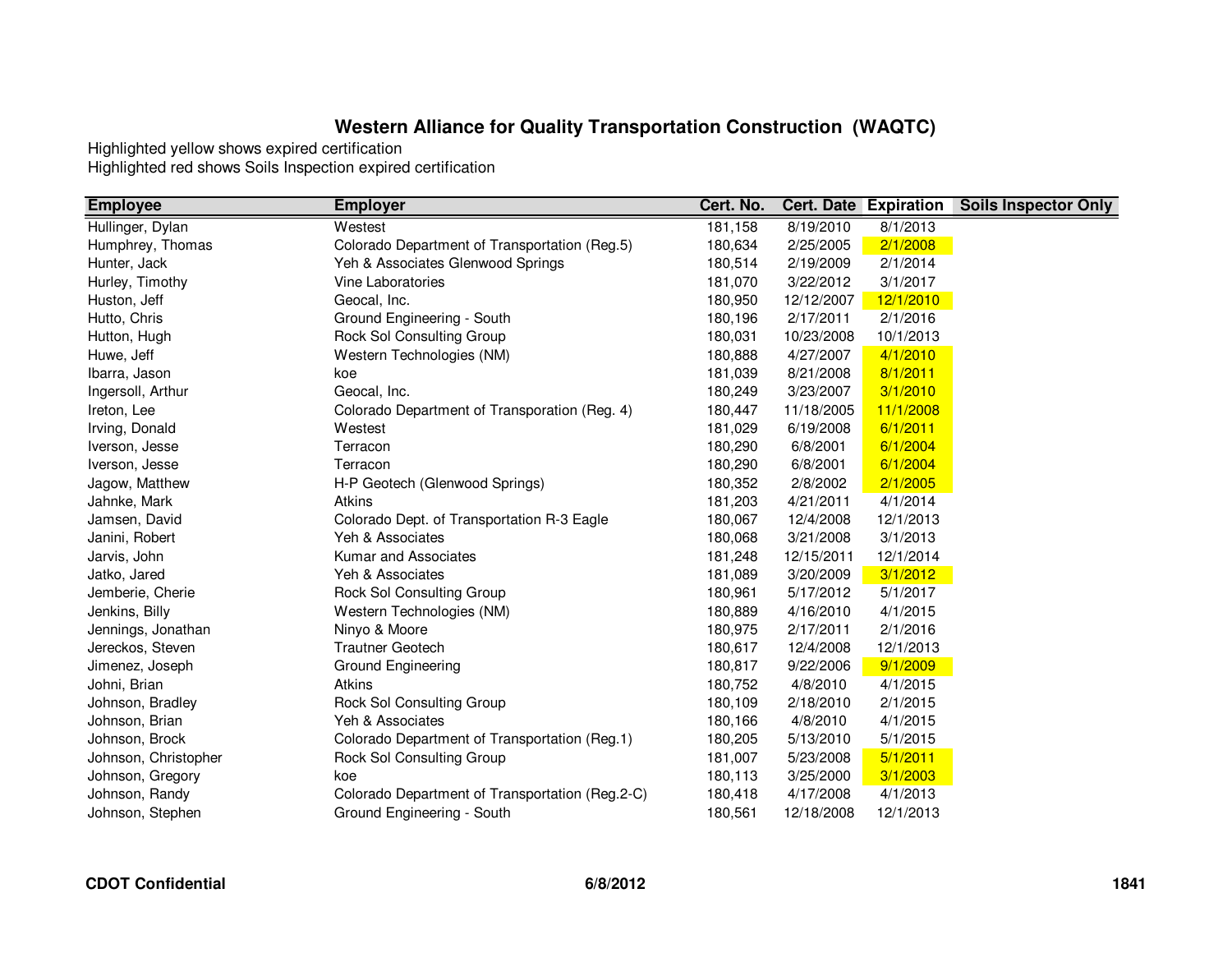| <b>Employee</b>       | <b>Employer</b>                                  | Cert. No. |            | <b>Cert. Date Expiration</b> | <b>Soils Inspector Only</b> |
|-----------------------|--------------------------------------------------|-----------|------------|------------------------------|-----------------------------|
| Johnson, Stephen      | Kleinfelder                                      | 180,671   | 5/19/2005  | 5/1/2008                     |                             |
| Johnson, Steven       | Rock Sol Consulting Group                        | 180,946   | 11/18/2010 | 11/1/2015                    |                             |
| Jones, Doug           | Geocal, Inc.                                     | 180,474   | 2/14/2003  | 2/1/2006                     |                             |
| Jones, Jeffery        | Geocal Inc. (CS)                                 | 180,867   | 3/18/2010  | 3/1/2015                     |                             |
| Jones, Rance          | J. A. Cesare & Associates, Inc.                  | 180,731   | 1/27/2006  | 1/1/2009                     |                             |
| Jordan, Mark          | Ground Engineering - South                       | 181,178   | 12/16/2010 | 12/1/2013                    |                             |
| Kacinski, John        | Colorado Department of Transportation (Reg.1)    | 180,762   | 4/20/2006  | 4/1/2009                     |                             |
| Kaiser, Ken           | Colorado Department of Transportation (Reg.6)    | 180,070   | 9/3/2003   | 9/1/2006                     |                             |
| Kamay, Kevin          | Ground Engineering                               | 181,044   | 9/19/2008  | 9/1/2011                     |                             |
| Karriker, Matthew     | J. A. Cesare & Associates, Inc.                  | 181,090   | 3/22/2012  | 3/1/2017                     |                             |
| Kaspin, Mikhail       | Geocal, Inc.                                     | 180,392   | 5/19/2011  | 5/1/2016                     |                             |
| Katzer, Richard       | Jacobs                                           | 180,448   | 1/9/2009   | 1/1/2014                     |                             |
| Katzer, Stephen       | Western Technologies Inc.                        | 180,062   | 6/12/2009  | 6/1/2014                     |                             |
| Kaurala, Jeff         | <b>URS Greiner (Denver)</b>                      | 180,317   | 10/12/2001 | 10/1/2004                    |                             |
| Kelly, Brian          | Geocal, Inc.                                     | 181,008   | 5/23/2008  | 5/1/2011                     |                             |
| Kelly, Brian          | Geocal, Inc.                                     | 180,250   | 5/19/2011  | 5/1/2016                     |                             |
| Kemp, Kris            | Soilogic Inc.                                    | 181,159   | 8/19/2010  | 8/1/2013                     |                             |
| Kernan, Patrick       | koe                                              | 181,129   | 11/19/2009 | 11/1/2012                    |                             |
| Kerns, Michael        | Rock Sol Consulting Group                        | 180,449   | 5/23/2008  | 5/1/2013                     |                             |
| Kibbin, Joseph        | Jacobs                                           | 180,761   | 4/23/2009  | 4/1/2014                     |                             |
| Kiifner, Kyle         | Kleinfelder-Golden                               | 180,839   | 1/18/2007  | 1/1/2010                     |                             |
| Kim, Victor           | Ground Engineering                               | 181,053   | 4/19/2012  | 4/1/2017                     |                             |
| King, Jeremy          | Colorado Department of Transporation (Reg. 4)    | 180,469   | 3/20/2009  | 3/1/2014                     |                             |
| Kinsey, Troy          | <b>Ground Engineering</b>                        | 180,246   | 2/16/2001  | 2/1/2004                     |                             |
| Kirschbaum, Frederick | Colorado Department of Transportation (Reg.3-GJ) | 180,750   | 5/22/2009  | 5/1/2014                     |                             |
| Klapproth, Jeremy     | Earth Engineering Consultants                    | 181,112   | 7/24/2009  | 7/1/2012                     |                             |
| Kleinsorge, Justin    | Ground Engineering, Loveland                     | 180,818   | 11/19/2009 | 11/1/2014                    |                             |
| Klimek, August        | <b>URS Greiner (Denver)</b>                      | 180,179   | 5/26/2000  | 5/1/2003                     |                             |
| Klimek, Jeff          | Atkins                                           | 180,695   | 4/17/2008  | 4/1/2013                     |                             |
| Kline, Chris          | <b>TSH Engineering</b>                           | 189,007   | 8/19/2010  | 8/1/2013                     | x                           |
| Kline, Clayton        | <b>URS Greiner (Denver)</b>                      | 180,699   | 11/18/2005 | 11/1/2008                    |                             |
| Klingbeil, Mark       | J. A. Cesare & Associates, Inc.                  | 180,730   | 5/22/2009  | 5/1/2014                     |                             |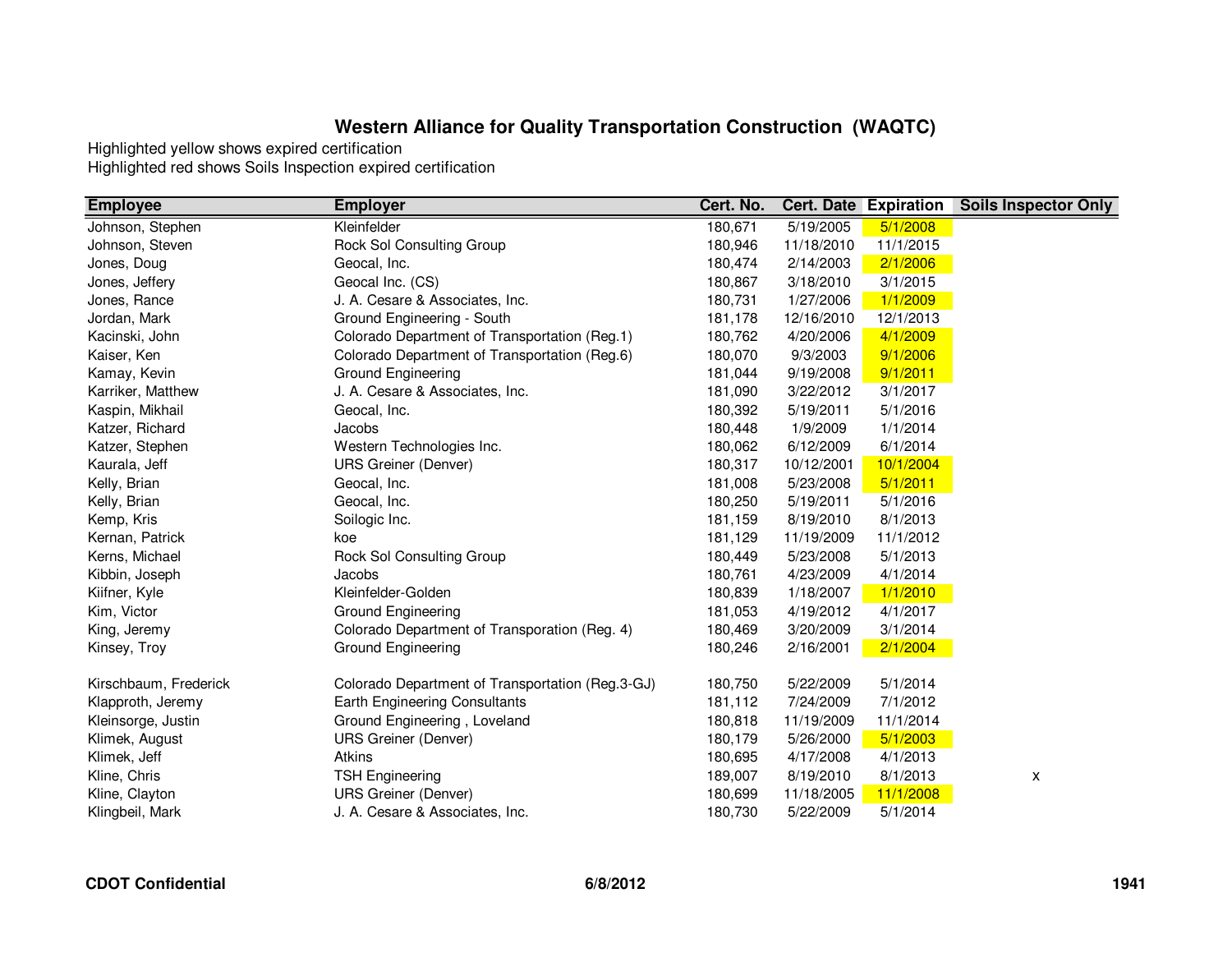| <b>Employee</b>   | <b>Employer</b>                               | Cert. No. |            | <b>Cert. Date Expiration</b> | <b>Soils Inspector Only</b> |
|-------------------|-----------------------------------------------|-----------|------------|------------------------------|-----------------------------|
| Klingsmith, Aaron | Ground Engineering, Loveland                  | 180,622   | 11/17/2011 | 11/1/2016                    |                             |
| Klobnock, Mike    | Westest                                       | 180,215   | 12/18/2008 | 12/1/2013                    |                             |
| Klotz, Lisa       | Kleinfelder-Golden                            | 180,522   | 1/18/2007  | 1/1/2010                     |                             |
| Knapp, Eric       | CTL Thompson (Pueblo)                         | 180,266   | 3/16/2001  | 3/1/2004                     |                             |
| Knapp, Robert     | <b>Washington Group-Denver</b>                | 180,819   | 9/22/2006  | 9/1/2009                     |                             |
| Knight, Axel      | Kleinfelder-Golden                            | 181,113   | 7/24/2009  | 7/1/2012                     |                             |
| Knight, Dave      | Rock Sol Consulting Group                     | 180,690   | 2/18/2010  | 2/1/2015                     |                             |
| Knill, Kory       | CTL Thompson (Pueblo)                         | 180,962   | 1/11/2008  | 1/1/2011                     |                             |
| Kochevar, Joe     | Westest                                       | 181,160   | 8/19/2010  | 8/1/2013                     |                             |
| Kochis, Leslie    | Colorado Department of Transportation (Reg.1) | 180,093   | 3/20/2009  | 3/1/2014                     |                             |
| Konavage, Peter   | <b>United Companies</b>                       | 181,197   | 4/1/2011   | 4/1/2014                     |                             |
| Konopka, Michael  | Ground Engineering                            | 180,740   | 3/20/2009  | 3/1/2014                     |                             |
| Kos, David        | Ninyo & Moore                                 | 181,216   | 6/11/2011  | 6/1/2014                     |                             |
| Kouns Jr., David  | Kleinfelder-Golden                            | 180,749   | 2/23/2006  | 2/1/2009                     |                             |
| Kraft, Scott      | Ground Engineering                            | 180,763   | 5/22/2009  | 5/1/2014                     |                             |
| Krake, Thomas     | Western Technologies (NM)                     | 180,594   | 4/29/2011  | 4/1/2016                     |                             |
| Kramer, Steven    | <b>Stantec Consulting</b>                     | 180,849   | 2/16/2007  | 2/1/2010                     |                             |
| Krebs, Ryan       | <b>TSH Engineering</b>                        | 189,011   | 9/23/2010  | 9/1/2013                     | X                           |
| Krolikowski, Ryan | CTL Thompson Inc. (Colorado Springs)          | 180,976   | 2/21/2008  | 2/1/2011                     |                             |
| Kronstein, James  | Geocal, Inc.                                  | 180,850   | 3/24/2011  | 3/1/2016                     |                             |
| Krupa, Thomas     | Kiewit                                        | 180,868   | 8/19/2010  | 8/1/2015                     |                             |
| Kucey, Michael    | Colorado Department of Transportation (Reg.6) | 180,178   | 3/21/2008  | 3/1/2013                     |                             |
| Kuebler, Harry    | Western Technologies (NM)                     | 180,778   | 6/12/2009  | 6/1/2014                     |                             |
| Kuehneman, Craig  | Colorado Department of Transporation (Reg. 4) | 180,176   | 10/14/2004 | 10/1/2007                    |                             |
| Kuhn, Evan        | Ground Engineering                            | 180,506   | 4/8/2010   | 4/1/2015                     |                             |
| Kutchery, Heather | Ground Engineering                            | 180,252   | 3/2/2001   | 3/1/2004                     |                             |
| Kyaani, Aaron     | Western Technologies (NM)                     | 181,210   | 4/29/2011  | 4/1/2014                     |                             |
| Laabs, Jason      | Atkins                                        | 180,993   | 3/22/2012  | 3/1/2017                     |                             |
| LaCroix, Kenneth  | koe                                           | 180,160   | 4/28/2000  | 4/1/2003                     |                             |
| Ladwig, Lewis     | Kumar and Associates                          | 180,009   | 10/22/1999 | 10/1/2002                    |                             |
| Lam, Johnny       | Colorado Department of Transportaion - HQ     | 180,025   | 3/20/2009  | 3/1/2014                     |                             |
| Lance, Michael    | Westest                                       | 180,251   | 1/20/2005  | 1/1/2008                     |                             |
| Landwehr, Tyler   | Ground Engineering                            | 181,183   | 2/17/2011  | 2/1/2014                     |                             |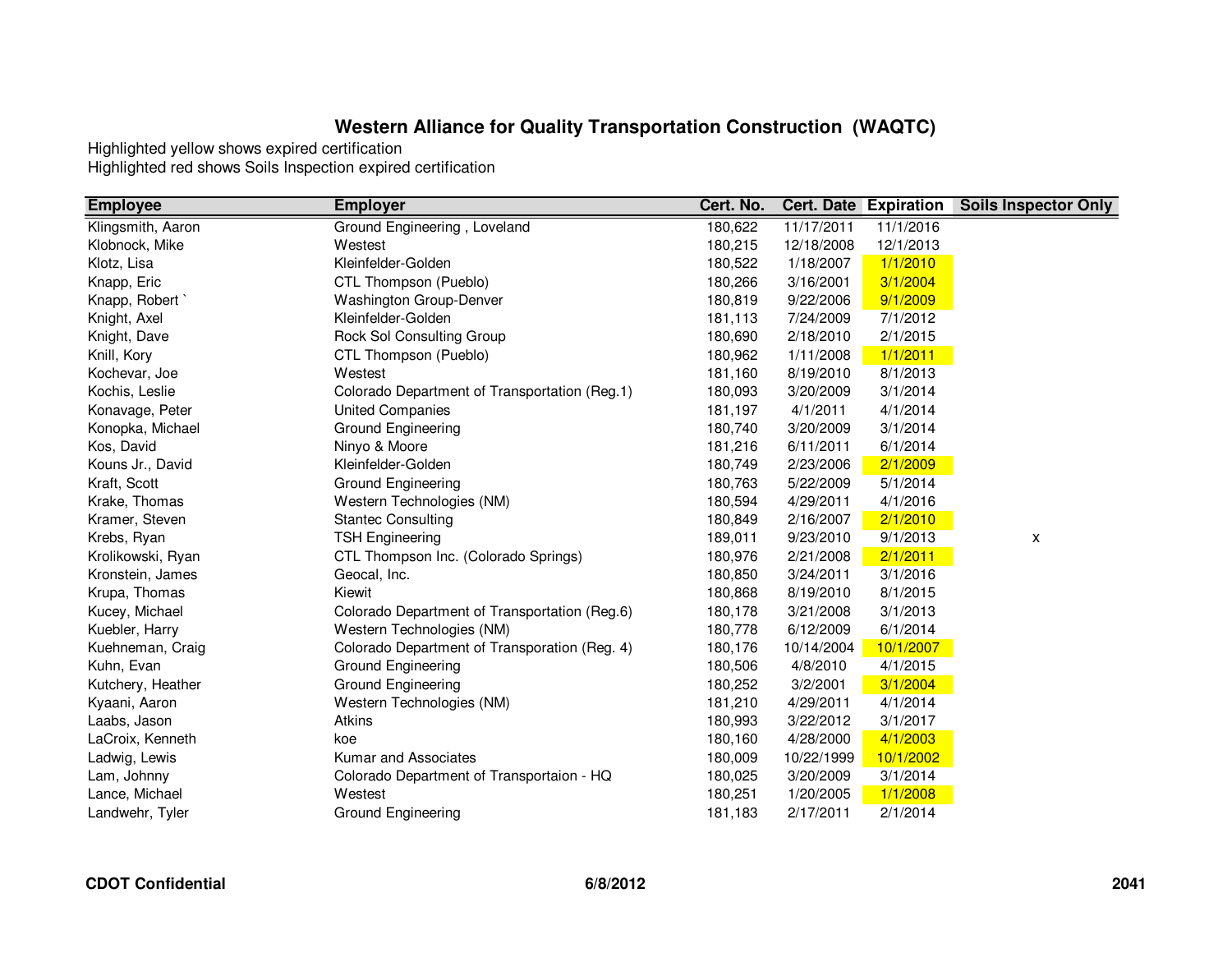| <b>Employee</b>    | <b>Employer</b>                                  | Cert. No. |            | <b>Cert. Date Expiration</b> | <b>Soils Inspector Only</b> |
|--------------------|--------------------------------------------------|-----------|------------|------------------------------|-----------------------------|
| Lane, Paul         | Colorado Department of Transportaion - HQ        | 180,003   | 8/25/2006  | 8/1/2009                     |                             |
| Lang, Gordon       | Ninyo & Moore                                    | 181,128   | 11/19/2009 | 11/1/2012                    |                             |
| Lange, Robert      | Rock Sol Consulting Group                        | 180,550   | 4/8/2010   | 4/1/2015                     |                             |
| Lansing, Rebecca   | Carter Burgess                                   | 180,159   | 4/28/2000  | 4/1/2003                     |                             |
| LaPorta, Sean      | Colorado Department of Transportaion - HQ        | 181,242   | 11/17/2011 | 11/1/2014                    |                             |
| Larkins, Misty     | Kumar and Associates (CO Springs)                | 180,295   | 6/22/2001  | 6/1/2004                     |                             |
| Larson, Dean       | Mountain Engineering & Testing                   | 180,348   | 5/23/2008  | 5/1/2013                     |                             |
| Larson, Karl       | Colorado Department of Transportation (Reg.1)    | 181,148   | 4/8/2010   | 4/1/2013                     |                             |
| LaRusso, Raymond   | Ground Engineering                               | 180,804   | 8/25/2006  | 8/1/2009                     |                             |
| Latham, Yolinda    | Colorado Department of Transportation (Reg.5)    | 180,143   | 4/6/2000   | 4/1/2003                     |                             |
| Lau, Roger         | Colorado Department of Transportation (Reg.1)    | 180,096   | 3/18/2010  | 3/1/2015                     |                             |
| Lawrence, Theodore | Ground Engineering                               | 180,918   | 8/23/2007  | 8/1/2010                     |                             |
| Ledford, Dusty     | Colorado Department of Transportation (Reg.5)    | 181,271   | 4/13/2012  | 4/1/2015                     |                             |
| Lee, Dong-Soo      | H-P Geotech (Parker)                             | 180,230   | 1/19/2001  | 1/1/2004                     |                             |
| Lee, Kerry         | koe                                              | 181,140   | 2/18/2010  | 2/1/2013                     |                             |
| Lee, Nicholas      | Ground Engineering - South                       | 180,616   | 11/19/2004 | 11/1/2007                    |                             |
| Legerski, Chad     | Ground Engineering - South                       | 180,460   | 1/17/2003  | 1/1/2006                     |                             |
| Lemar, Lawrence    | Colorado Department of Transportaion - HQ        | 180,573   | 4/22/2004  | 4/1/2007                     |                             |
| Lentzner, Thomas   | Ground Engineering                               | 180,554   | 2/19/2004  | 2/1/2007                     |                             |
| Lester, Kyle       | Colorado Department of Transportation (Reg.5)    | 180,407   | 6/28/2002  | 6/1/2005                     |                             |
| Levasseur, Michael | Koechlein Consulting Enginering                  | 180,139   | 4/1/2011   | 4/1/2016                     |                             |
| Lewis, David       | Kleinfelder-Golden                               | 181,243   | 11/17/2011 | 11/1/2014                    |                             |
| Leyba, Damian      | Colorado Dept. of Transportation R-3 Eagle       | 180,482   | 1/12/2006  | 1/1/2009                     |                             |
| Liesman, Joel      | Colorado Department of Transportation (Reg.3-GJ) | 180,710   | 1/12/2006  | 1/1/2009                     |                             |
| Lindner, Fredrick  | Shannon & Wilson, Inc.                           | 180,724   | 9/18/2009  | 9/1/2014                     |                             |
| Lindsay, Randy     | Kumar and Associates (CO Springs)                | 180,292   | 6/8/2001   | 6/1/2004                     |                             |
| Lindsay, Randy     | Kumar and Associates (CO Springs)                | 180,292   | 6/8/2001   | 6/1/2004                     |                             |
| Lindvall, Derek    | Atkins                                           | 180,728   | 3/20/2009  | 3/1/2014                     |                             |
| Lindvall, Gordon   | Atkins                                           | 180,726   | 2/19/2009  | 2/1/2014                     |                             |
| Link, John         | koe                                              | 181,045   | 9/19/2008  | 9/1/2011                     |                             |
| Linn, Mike         | Soilogic Inc.                                    | 181,153   | 5/13/2010  | 5/1/2013                     |                             |
| Linville, Gabriel  | <b>Ground Engineering</b>                        | 180,234   | 1/19/2001  | 1/1/2004                     |                             |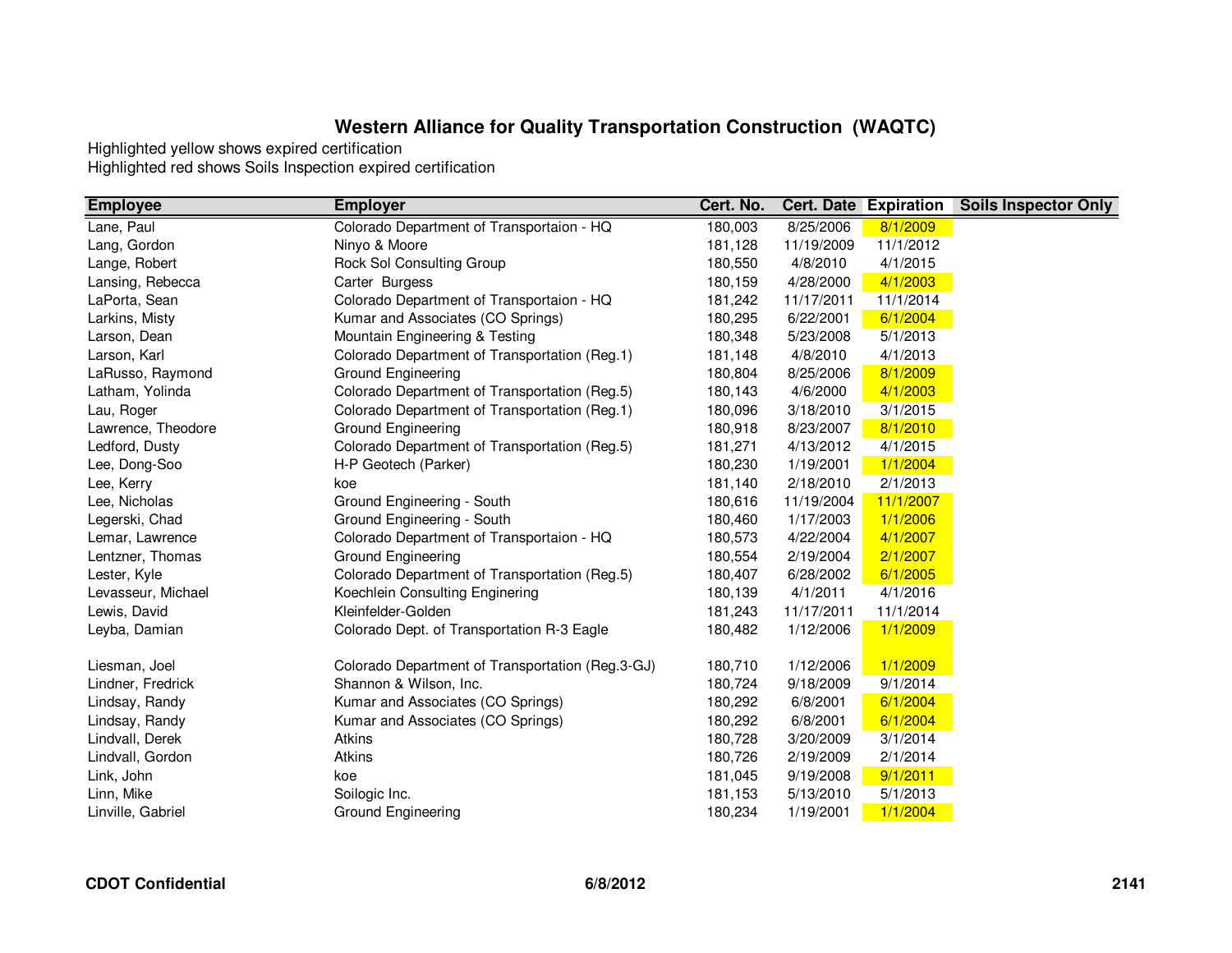| <b>Employee</b>    | <b>Employer</b>                               | Cert. No. |            | <b>Cert. Date Expiration</b> | <b>Soils Inspector Only</b> |
|--------------------|-----------------------------------------------|-----------|------------|------------------------------|-----------------------------|
| Little, Michael    | Westest                                       | 180,565   | 2/17/2011  | 2/1/2016                     |                             |
| Little, Robert     | Western Technologies (NM)                     | 180,890   | 4/27/2007  | 4/1/2010                     |                             |
| Liva, Geno         | Wassenaar                                     | 180,201   | 9/29/2000  | 9/1/2003                     |                             |
| Lobato, John       | <b>Stantec Consulting</b>                     | 180,851   | 3/22/2012  | 3/1/2017                     | x                           |
| Lockhart, Richard  | Colorado Department of Transportation (Reg.1) | 181,149   | 4/8/2010   | 4/1/2013                     |                             |
| Loeck, Aaron       | Ground Engineering                            | 181,115   | 8/20/2009  | 8/1/2012                     |                             |
| Long, Andrew       | koe                                           | 180,624   | 1/20/2005  | 1/1/2008                     |                             |
| Loomis, Brent      | Colorado Department of Transportation (Reg.1) | 180,037   | 12/18/2008 | 12/1/2013                    |                             |
| Lopez, Darcie      | Colorado Department of Transportaion - HQ     | 180,108   | 7/24/2009  | 7/1/2014                     |                             |
| Lopez, Frank       | Rock Sol Consulting Group                     | 180,852   | 12/15/2011 | 12/1/2016                    |                             |
| Lopez, Michael     | <b>Construction Technical Services</b>        | 180,152   | 5/23/2003  | 5/1/2006                     |                             |
| Louderback, Brian  | Terradyne                                     | 180,977   | 11/17/2011 | 11/1/2016                    |                             |
| Lucero, Abel       | Colorado Department of Transportation (Reg.6) | 181,091   | 3/22/2012  | 3/1/2017                     |                             |
| Lucero, Richard    | Colorado Department of Transportation (Reg.1) | 180,284   | 4/22/2004  | 4/1/2007                     |                             |
| Ludden, Steve      | Terracon (Colorado Springs)                   | 180,578   | 5/7/2004   | 5/1/2007                     |                             |
| Luer, Dave         | <b>Golder Associates</b>                      | 180,298   | 7/13/2001  | 7/1/2004                     |                             |
| Luscombe, Timothy  | Ground Engineering                            | 180,236   | 2/17/2011  | 2/1/2016                     |                             |
| Lutz, Bob          | <b>TSH Engineering</b>                        | 181,092   | 2/23/2012  | 2/1/2017                     |                             |
| Lykens, Steven     | Rock Sol Consulting Group                     | 181,213   | 5/19/2011  | 5/1/2014                     |                             |
| Lyons, Kyle        | Ground Engineering                            | 181,249   | 12/15/2011 | 12/1/2014                    |                             |
| Lyubinin, Mark     | Colorado Department of Transportation (Reg.6) | 181,093   | 3/20/2009  | 3/1/2012                     |                             |
| MacRavey, Michael  | Terracon                                      | 180,978   | 2/21/2008  | 2/1/2011                     |                             |
| Madsen, Travis     | <b>American Civil Constructors</b>            | 180,875   | 4/21/2011  | 4/1/2016                     |                             |
| Magdaleno, Mario   | URS Greiner (CO. Springs)                     | 180,321   | 10/26/2001 | 10/1/2004                    |                             |
| Maggio, Jarod      | Rock Sol Consulting Group                     | 180,674   | 6/3/2005   | 6/1/2008                     |                             |
| Malesky, Christian | Ground Engineering - South                    | 181,071   | 12/18/2008 | 12/1/2011                    |                             |
| Mamo, Tadesse      | Terradyne                                     | 181,214   | 5/19/2011  | 5/1/2014                     |                             |
| Manchester, Don    | <b>Nielsons</b>                               | 180,146   | 4/6/2000   | 4/1/2003                     |                             |
| Mangone, J.        | Empire Management Inc.                        | 189,003   | 8/20/2009  | 8/1/2012                     | X                           |
| Manning, Teresa    | Geocal, Inc.                                  | 180,805   | 8/25/2006  | 8/1/2009                     |                             |
| Manriquez, Pedro   | Geocal Inc. (CS)                              | 181,219   | 6/16/2011  | 6/1/2014                     |                             |
| Marone, Joe        | Colorado Department of Transportaion - HQ     | 180,385   | 10/21/2005 | 10/1/2008                    |                             |
| Marquiss, Jason    | Terracon                                      | 180,924   | 12/16/2010 | 12/1/2015                    |                             |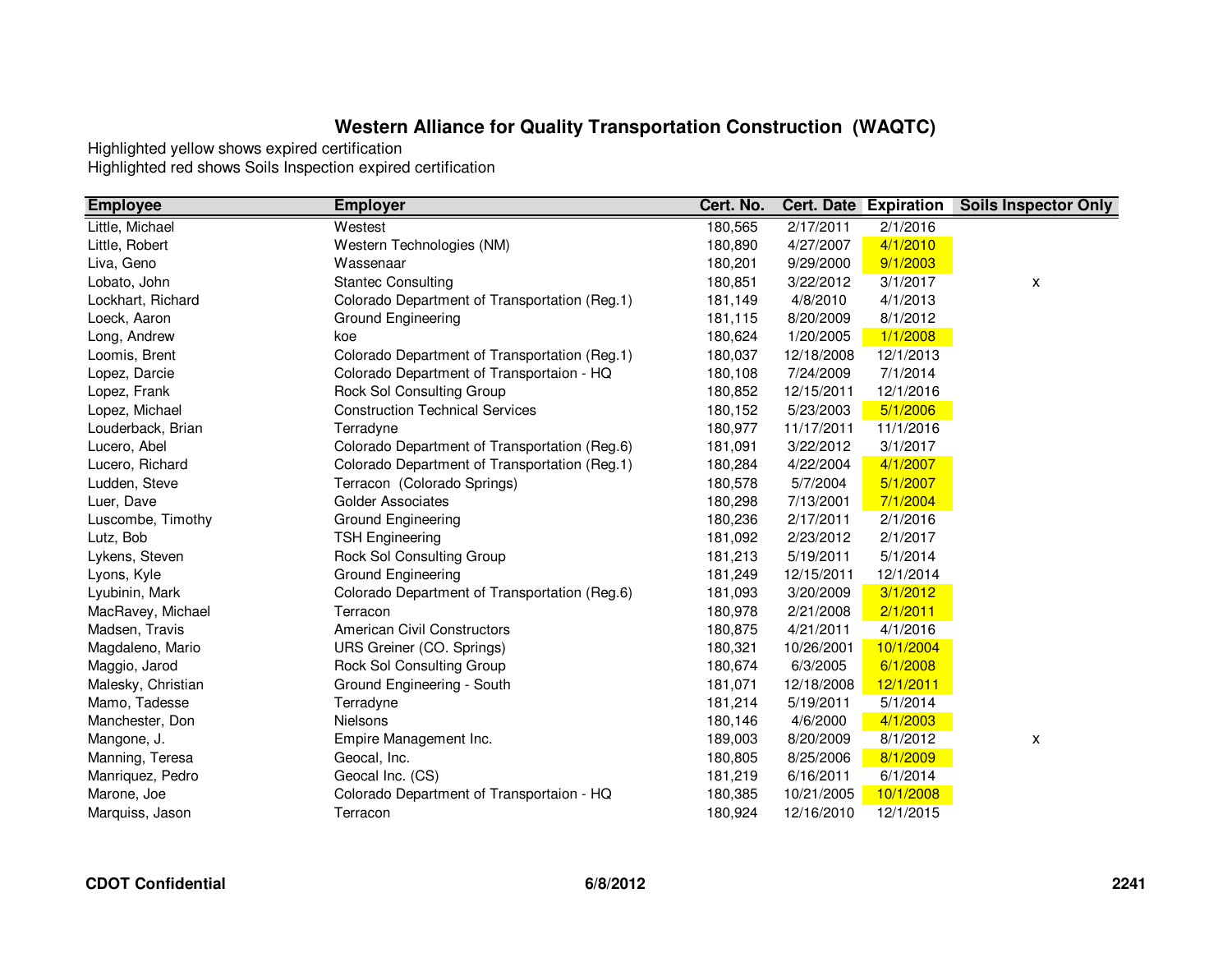| <b>Employee</b>        | <b>Employer</b>                                 | Cert. No. |            | <b>Cert. Date Expiration</b> | <b>Soils Inspector Only</b> |
|------------------------|-------------------------------------------------|-----------|------------|------------------------------|-----------------------------|
| Martin, Holly          | <b>United Companies</b>                         | 180,715   | 4/1/2011   | 4/1/2016                     |                             |
| Martin, Jason          | Western Colorado Testing, Inc.                  | 180,719   | 1/12/2006  | 1/1/2009                     |                             |
| Martin, William        | <b>Southeast Corridor Constructors</b>          | 180,386   | 4/26/2002  | 4/1/2005                     |                             |
| Martinez, Suzette      | <b>Ground Engineering</b>                       | 180,247   | 3/2/2001   | 3/1/2004                     |                             |
| Martsolf, Lori         | Western Colorado Testing, Inc.                  | 180,567   | 3/18/2004  | 3/1/2007                     |                             |
| Masters, Lochlan       | <b>Southeast Corridor Constructors</b>          | 180,485   | 2/28/2003  | 2/1/2006                     |                             |
| Mathers, Grant         | <b>Rock Sol Consulting Group</b>                | 180,593   | 10/25/2007 | 10/1/2010                    |                             |
| Mattecheck, Keith      | Kumar and Associates                            | 180,052   | 12/17/1999 | 12/1/2002                    |                             |
| Matteson, Michael      | Wassenaar                                       | 181,054   | 4/19/2012  | 4/1/2017                     |                             |
| Mattson, Joe           | koe                                             | 180,350   | 2/8/2002   | 2/1/2005                     |                             |
| Maupin, Robert         | Terracon                                        | 180,994   | 4/17/2008  | 4/1/2011                     |                             |
| Maurer, Dennis         | Colorado Department of Transportation (Reg.6)   | 180,021   | 10/24/2008 | 10/1/2013                    |                             |
| Mayhew, Todd           | <b>Rock Sol Consulting Group</b>                | 180,353   | 1/14/2011  | 1/1/2016                     |                             |
| Mayse, Sarah           | Colorado Dept. of Transportation R-4 (Loveland) | 180,390   | 4/26/2002  | 4/1/2005                     |                             |
| Mazza, Michael         | Western Colorado Testing, Inc.                  | 180,806   | 8/25/2006  | 8/1/2009                     |                             |
| McAfee, Sean           | PSI                                             | 180,427   | 8/30/2002  | 8/1/2005                     |                             |
| McBreen, Michael       | Western Technologies Inc.                       | 180,397   | 5/17/2002  | 5/1/2005                     |                             |
| McCall, Barbara        | Western Technologies Inc.                       | 180,313   | 4/16/2010  | 4/1/2015                     |                             |
| McCalmont III, William | Wassenaar                                       | 180,612   | 10/14/2004 | 10/1/2007                    |                             |
| McCandless, Michael    | CTL Thompson Inc. (Colorado Springs)            | 180,416   | 7/26/2002  | 7/1/2005                     |                             |
| McCarthy, Dan          | Ground Engineering                              | 181,250   | 12/15/2011 | 12/1/2014                    |                             |
| McCarty, Jeff          | Geocal, Inc.                                    | 180,877   | 3/18/2010  | 3/1/2015                     |                             |
| McClaskey, Stuart      | Yeh & Associates Glenwood Springs               | 180,324   | 2/21/2008  | 2/1/2013                     |                             |
| McCline, Telecia       | Colorado Department of Transportation (Reg.6)   | 180,098   | 3/10/2000  | 3/1/2003                     |                             |
| McCloud, Joe           | Ground Engineering - South                      | 180,995   | 4/17/2008  | 4/1/2011                     |                             |
| McClure, Kevin         | Ground Engineering - Gypsum                     | 181,030   | 12/15/2011 | 12/1/2016                    |                             |
| McConnell, Casey       | Vine Laboratories                               | 181,234   | 9/22/2011  | 9/1/2014                     |                             |
| McCoy II, James        | Colorado Department of Transportation (R-3 Cr.) | 180,123   | 6/18/2009  | 6/1/2014                     |                             |
| McCracken, Joel        | Colorado Department of Transporation (Reg. 4)   | 180,102   | 3/24/2000  | 3/1/2003                     |                             |
| McCready, Patrick      | <b>Southeast Corridor Constructors</b>          | 180,376   | 3/22/2002  | 3/1/2005                     |                             |
| McCreight, Kevin       | City of Aurora                                  | 180,032   | 4/23/2009  | 4/1/2014                     |                             |
| McCudden, Greg         | Ground Engineering                              | 181,173   | 11/18/2010 | 11/1/2013                    |                             |
| McDonald, Sargent      | Wassenaar                                       | 180,026   | 11/12/1999 | 11/1/2002                    |                             |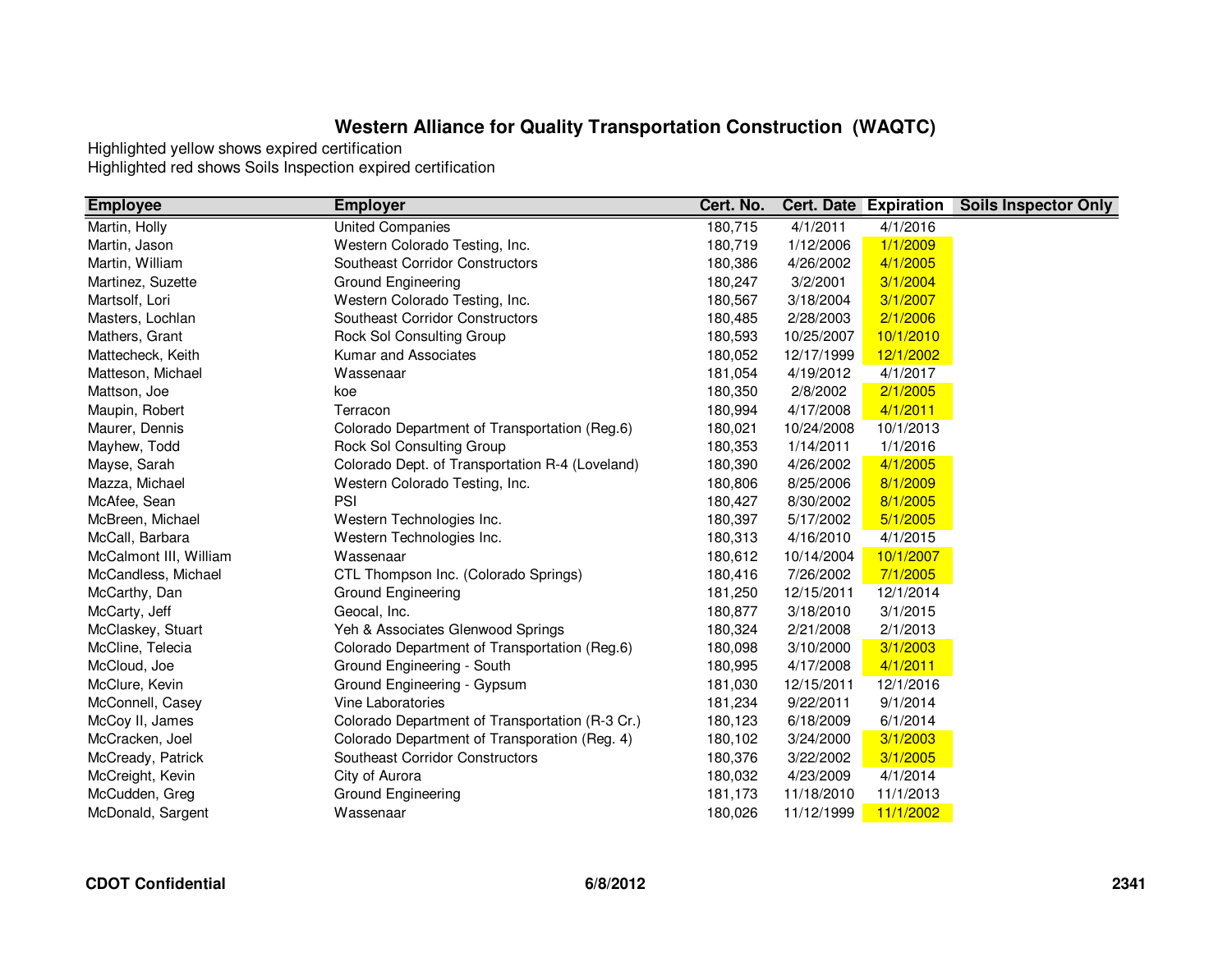| <b>Employee</b>     | <b>Employer</b>                                 | Cert. No. |            | <b>Cert. Date Expiration</b> | <b>Soils Inspector Only</b> |
|---------------------|-------------------------------------------------|-----------|------------|------------------------------|-----------------------------|
| McGarvy, Charles    | Colorado Department of Transportation (Reg.2-P) | 180,430   | 9/20/2002  | 9/1/2005                     |                             |
| McGee, Ron          | Western Technologies (NM)                       | 180,651   | 6/13/2008  | 6/1/2013                     |                             |
| McGeeney, Luke      | Kleinfelder (Pueblo)                            | 180,278   | 5/11/2001  | 5/1/2004                     |                             |
| McGeeney, Luke      | Kleinfelder (Pueblo)                            | 180,278   | 5/11/2001  | 5/1/2004                     |                             |
| McGhghy, Timothy    | Colorado Department of Transportation (Reg.2-P) | 180,480   | 2/23/2006  | 2/1/2009                     |                             |
| McHugh, Dillon      | Koechlien Consulting Engineering(GJ)            | 181,198   | 4/1/2011   | 4/1/2014                     |                             |
| McKanna, Scott      | Rock Sol Consulting Group                       | 181,161   | 8/19/2010  | 8/1/2013                     |                             |
| McKelvey, Aaron     | LaPlata County                                  | 189,015   | 3/18/2011  | 3/1/2014                     | X                           |
| McKnight, Brad      | Western Technologies Inc.                       | 180,780   | 5/12/2006  | 5/1/2009                     |                             |
| McMahon, Rod        | Colorado Department of Transportaion - HQ       | 180,996   | 5/19/2011  | 5/1/2016                     |                             |
| McMechen, Matthew   | Colorado Department of Transportation (Reg.6)   | 180,265   | 1/22/2010  | 1/1/2015                     |                             |
| McPherson, Scott    | CTL Thompson Inc. (Colorado Springs)            | 180,832   | 12/14/2006 | 12/1/2009                    |                             |
| McQuaid, Gregory    | <b>Golder Associates</b>                        | 180,213   | 10/27/2000 | 10/1/2003                    |                             |
| Medina, John        | Terradyne                                       | 180,014   | 11/18/2010 | 11/1/2015                    |                             |
| Medina, Ken         | Colorado Department of Transportation (Reg.2-C) | 180,078   | 4/11/2003  | 4/1/2006                     |                             |
| Medved, George      | Yeh & Associates                                | 180,869   | 4/19/2012  | 4/1/2017                     |                             |
| Meeks, David        | Vine Laboratories                               | 180,876   | 6/17/2010  | 6/1/2015                     |                             |
| Melgoza, Kelly      | Colorado Department of Transportation (Reg.2-P) | 180,117   | 4/17/2008  | 4/1/2013                     |                             |
| Mena, Johnny        | Geocal, Inc.                                    | 181,251   | 12/15/2011 | 12/1/2014                    |                             |
| Mendoza, Paul       | Colorado Department of Transportation (Reg.2-P) | 180,826   | 12/11/2009 | 12/1/2014                    |                             |
| Meneghetti, Anthony | Colorado Dept. of Transportation R-4 (Loveland) | 181,081   | 1/9/2009   | 1/1/2012                     |                             |
| Mensah, Sal         | <b>TSH Engineering</b>                          | 189,009   | 8/19/2010  | 8/1/2013                     | X                           |
| Mercado Jr., Homero | URS Greiner (CO. Springs)                       | 180,085   | 3/10/2000  | 3/1/2003                     |                             |
| Mercado Jr., Homero | URS Greiner (CO. Springs)                       | 180,085   | 3/10/2000  | 3/1/2003                     |                             |
| Mertz, Ben          | Terracon                                        | 180,433   | 10/4/2002  | 10/1/2005                    |                             |
| Metzger, Andrew     | CTL Thompson (Pueblo)                           | 180,156   | 4/14/2000  | 4/1/2003                     |                             |
| Metzger, Jon        | Terracon (Colorado Springs)                     | 180,197   | 2/10/2005  | 2/1/2008                     |                             |
| Metzger, Wendy      | Kumar and Associates                            | 180,512   | 9/22/2006  | 9/1/2009                     |                             |
| Meyer, Christopher  | Colorado Department of Transportation (Reg.5)   | 181,015   | 6/13/2008  | 6/1/2011                     |                             |
| Meyer, Kenneth      | Colorado Department of Transportation (Reg.6)   | 180,035   | 3/20/2009  | 3/1/2014                     |                             |
| Meyer, Wesley       | Lyman Henn Inc.                                 | 180,907   | 6/21/2007  | 6/1/2010                     |                             |
| Mielbeck, Kevin     | Terracon Ft. Collins                            | 180,997   | 5/19/2011  | 5/1/2016                     |                             |
| Milender, Jerome    | Colorado Department of Transportation (Reg.1)   | 180,189   | 3/24/2006  | 3/1/2009                     |                             |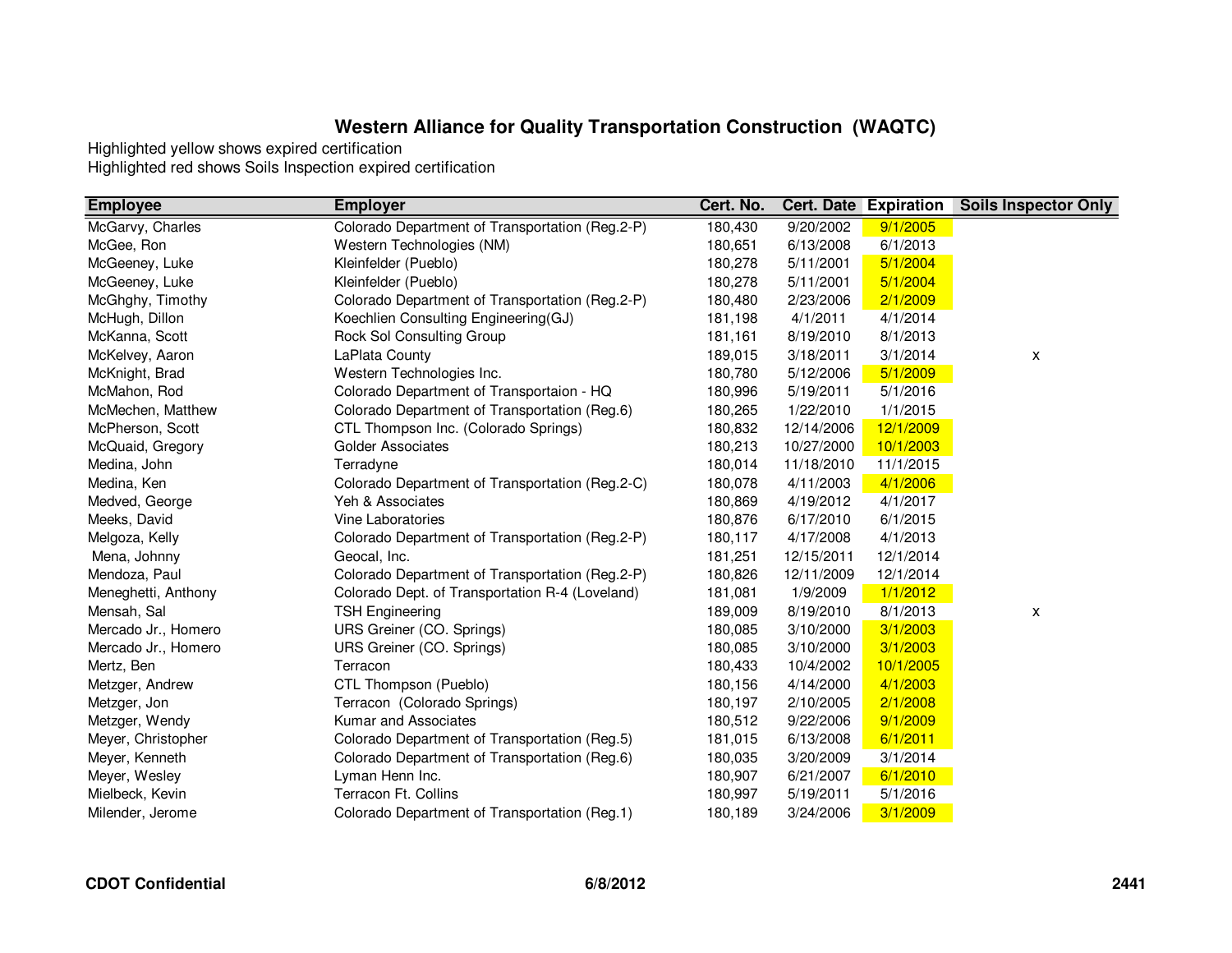| <b>Employee</b>     | <b>Employer</b>                               | Cert. No. |            | <b>Cert. Date Expiration</b> | <b>Soils Inspector Only</b> |
|---------------------|-----------------------------------------------|-----------|------------|------------------------------|-----------------------------|
| Miles, Ben          | Colorado Department of Transportation (Reg.5) | 180,039   | 4/16/2010  | 4/1/2015                     |                             |
| Miller, Anthony     | Carter Burgess                                | 180,501   | 3/28/2003  | 3/1/2006                     |                             |
| Miller, Arthur      | Colorado Dept. of Tranportation R-5 (Alamosa) | 189,016   | 3/18/2011  | 3/1/2014                     | X                           |
| Miller, Jacob       | <b>Trautner Geotech</b>                       | 181,184   | 3/18/2011  | 3/1/2014                     |                             |
| Miller, Roger       | Acura Engineering                             | 180,106   | 4/21/2011  | 4/1/2016                     |                             |
| Miller, Scott       | Atkins                                        | 189,024   | 8/18/2011  | 8/1/2014                     | X                           |
| Miller, Stuart      | Colorado Department of Transporation (Reg. 4) | 180,153   | 4/14/2000  | 4/1/2003                     |                             |
| Mirmira, Anil       | koe                                           | 180,346   | 1/25/2002  | 1/1/2005                     |                             |
| Mitchell, Jeff      | Acura Engineering                             | 180,546   | 3/18/2010  | 3/1/2015                     |                             |
| Mitchell, Wallace   | Southeast Corridor Constructors               | 180,462   | 1/17/2003  | 1/1/2006                     |                             |
| Mjoen, Robert       | <b>Stantec Consulting</b>                     | 181,282   | 5/17/2012  | 5/1/2015                     |                             |
| Mocko, Eric         | Ground Engineering Consultants, Inc. (GJ)     | 180,998   | 4/1/2011   | 4/1/2016                     |                             |
| Mohrbach, David     | PSI                                           | 180,900   | 8/19/2010  | 8/1/2015                     |                             |
| Montoya, Gilbert    | Yeh & Associates                              | 180,017   | 10/24/2008 | 10/1/2013                    |                             |
| Montoya, Robert     | Transit Mix of Pueblo                         | 180,163   | 3/24/2000  | 3/1/2003                     |                             |
| Moore, Dave         | Ground Engineering                            | 180,241   | 2/16/2001  | 2/1/2004                     |                             |
| Moore, Mike         | Earth Engineering Consultants                 | 181,215   | 5/19/2011  | 5/1/2014                     |                             |
| Moore, Todd         | Ground Engineering                            | 180,229   | 1/5/2001   | 1/1/2004                     |                             |
| Moore, Valentino    | Western Technologies (NM)                     | 180,656   | 4/13/2012  | 4/1/2017                     |                             |
| Moran, Kristin      | City of Aurora                                | 180,658   | 4/17/2008  | 4/1/2013                     |                             |
| Morey, Phillip      | URS Greiner (CO. Springs)                     | 180,187   | 6/16/2000  | 6/1/2003                     |                             |
| Morgan, Mark        | Ground Engineering                            | 180,853   | 2/16/2007  | 2/1/2010                     |                             |
| Morphis, Justin     | Ground Engineering - South                    | 181,199   | 4/21/2011  | 4/1/2014                     |                             |
| Morrow, Christopher | J. A. Cesare & Associates, Inc.               | 180,167   | 1/23/2004  | 1/1/2007                     |                             |
| Morrow, K.          | H-P Geotech (Glenwood Springs)                | 180,456   | 1/17/2003  | 1/1/2006                     |                             |
| Morrow, Mark        | Southeast Corridor Constructors               | 180,494   | 3/24/2006  | 3/1/2009                     |                             |
| Moser, Lewis        | <b>United Companies</b>                       | 181,094   | 4/13/2012  | 4/1/2017                     |                             |
| Mostafa, Salehi     | Rock Sol Consulting Group                     | 180,305   | 9/7/2001   | 9/1/2004                     |                             |
| Mueller, Andrea     | Southeast Corridor Constructors               | 180,547   | 1/23/2004  | 1/1/2007                     |                             |
| Mueller, Robert     | Southeast Corridor Constructors               | 180,442   | 11/15/2002 | 11/1/2005                    |                             |
| Mulbah, Harris      | Acura Engineering                             | 180,925   | 8/19/2010  | 8/1/2015                     |                             |
| Muldoon, John       | Geocal, Inc.                                  | 180,502   | 2/21/2008  | 2/1/2013                     |                             |
| Muller, Andrew      | Colo. Dept. of Trans. (R4-Sterling)           | 181,257   | 2/23/2012  | 2/1/2015                     |                             |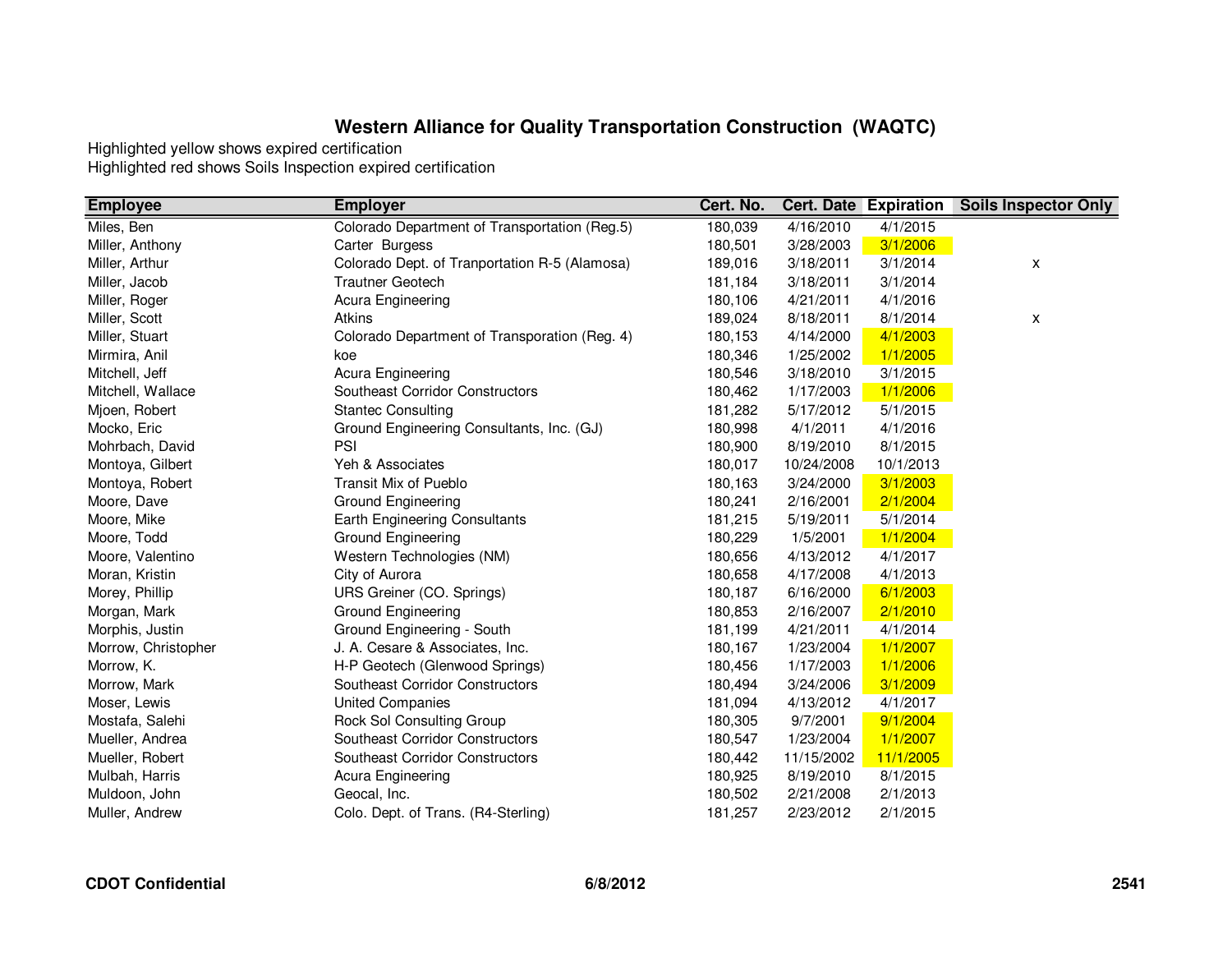| <b>Employee</b>    | <b>Employer</b>                                 | Cert. No. |            | <b>Cert. Date Expiration</b> | <b>Soils Inspector Only</b> |
|--------------------|-------------------------------------------------|-----------|------------|------------------------------|-----------------------------|
| Muller, Scott      | Colorado Department of Transporation (Reg. 4)   | 180,080   | 4/23/2009  | 4/1/2014                     |                             |
| Mulligan, Stephen  | Kumar & Associates (Fraser)                     | 181,095   | 3/22/2012  | 3/1/2017                     |                             |
| Munguio, Armando   | Geocal, Inc.                                    | 180,426   | 8/30/2002  | 8/1/2005                     |                             |
| Murphy, Patrick    | Colorado Department of Transportation (Reg.5)   | 180,169   | 12/4/2008  | 12/1/2013                    |                             |
| Murray, Martin     | <b>Southeast Corridor Constructors</b>          | 180,552   | 2/19/2004  | 2/1/2007                     |                             |
| Muth, Christopher  | <b>Golder Associates</b>                        | 180,291   | 6/8/2001   | 6/1/2004                     |                             |
| Muylle, Nicholas   | Ground Engineering - South                      | 180,854   | 2/16/2007  | 2/1/2010                     |                             |
| Myers, Luke        | Southeast Corridor Constructors                 | 180,516   | 5/23/2003  | 5/1/2006                     |                             |
| Nakazono, Kurt     | H-P Geotech (Parker)                            | 181,082   | 1/9/2009   | 1/1/2012                     |                             |
| Napoleon, Wilson   | Western Technologies (NM)                       | 181,046   | 9/19/2008  | 9/1/2011                     |                             |
| Naranjo, Warren    | Terracon                                        | 180,947   | 1/14/2011  | 1/1/2016                     |                             |
| Ndu, Nse           | Terracon                                        | 181,047   | 9/19/2008  | 9/1/2011                     |                             |
| Neary, Jason       | J. A. Cesare & Associates, Inc.                 | 180,744   | 2/23/2006  | 2/1/2009                     |                             |
| Neece, Randy       | Colorado Department of Transportation (R-3 Cr.) | 180,125   | 12/18/2008 | 12/1/2013                    |                             |
| Nelson, Craig      | Terracon Ft. Collins                            | 180,999   | 4/17/2008  | 4/1/2011                     |                             |
| Nelson, Lance      | De-Rey Engineering, Inc.                        | 180,855   | 3/18/2010  | 3/1/2015                     |                             |
| Nelson, Ronnie     | Wassenaar                                       | 181,096   | 3/20/2009  | 3/1/2012                     |                             |
| Newberry, Andrew   | Vine Laboratories                               | 181,267   | 3/22/2012  | 3/1/2015                     |                             |
| Nguyen, Con        | PSI                                             | 180,414   | 7/26/2002  | 7/1/2005                     |                             |
| Nichols, Robert    | <b>Golder Associates</b>                        | 180,207   | 10/27/2000 | 10/1/2003                    |                             |
| Nickerson, Jeff    | Kumar & Associates (Ft. Collins)                | 180,243   | 2/16/2001  | 2/1/2004                     |                             |
| Niesen, Samual     | Ground Engineering                              | 181,040   | 8/21/2008  | 8/1/2011                     |                             |
| Nilson, Randy      | City of Aurora                                  | 180,188   | 3/18/2010  | 3/1/2015                     |                             |
| Noble, Jonathan    | Ground Engineering - Gypsum                     | 181,162   | 8/19/2010  | 8/1/2013                     |                             |
| Noland, Donald     | SEH, Inc.                                       | 181,031   | 6/19/2008  | 6/1/2011                     |                             |
| Norden, Matthew    | Ground Engineering                              | 180,248   | 3/2/2001   | 3/1/2004                     |                             |
| Norman, Jeremy     | PSI                                             | 180,438   | 11/15/2002 | 11/1/2005                    |                             |
| Norwood, Matt      | Vine Laboratories                               | 181,055   | 10/23/2008 | 10/1/2011                    |                             |
| Novak, David       | Colorado Department of Transportaion - HQ       | 180,409   | 6/28/2002  | 6/1/2005                     |                             |
| Nover, Zachary     | Kumar and Associates                            | 180,299   | 3/24/2011  | 3/1/2016                     |                             |
| Nurniyazov, Nurlan | Ground Engineering                              | 180,878   | 4/19/2007  | 4/1/2010                     |                             |
| Nybo, Jacquelyn    | koe                                             | 180,856   | 2/16/2007  | 2/1/2010                     |                             |
| O' Hara, John      | Westest                                         | 180,525   | 8/25/2006  | 8/1/2009                     |                             |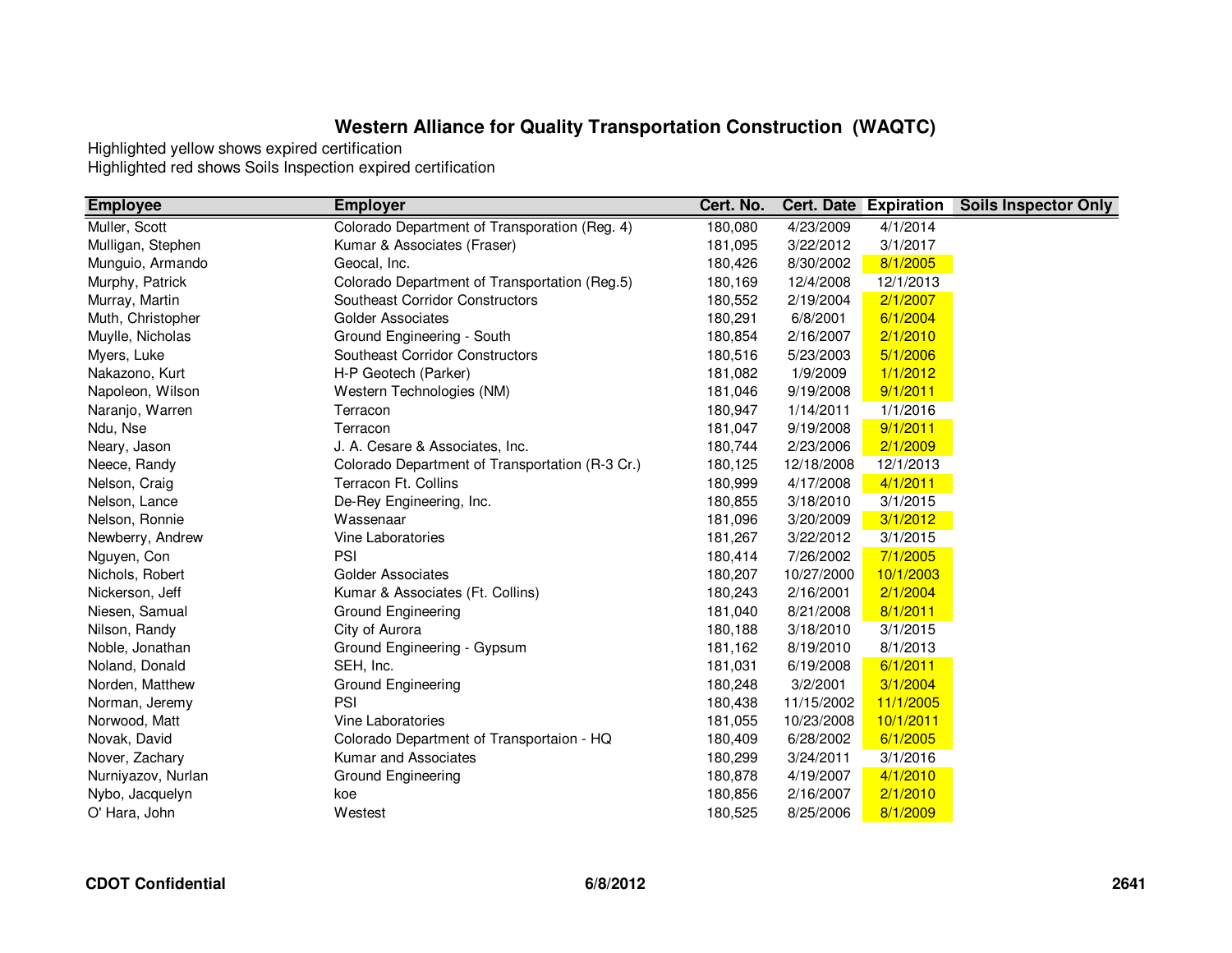| <b>Employee</b>    | <b>Employer</b>                               | Cert. No. |            | <b>Cert. Date Expiration</b> | <b>Soils Inspector Only</b> |
|--------------------|-----------------------------------------------|-----------|------------|------------------------------|-----------------------------|
| Ochoa, Henry       | <b>Rock Sol Consulting Group</b>              | 180,765   | 1/19/2012  | 1/1/2017                     |                             |
| O'Connell, Tod     | Rock Sol Consulting Group                     | 180,807   | 12/18/2008 | 12/1/2013                    |                             |
| Odell, Jeffrey     | CTL Thompson Inc. (Colorado Springs)          | 180,417   | 4/21/2011  | 4/1/2016                     |                             |
| Odum, Bryce        | PSI                                           | 180,450   | 12/6/2002  | 12/1/2005                    |                             |
| Off, Donna         | PSI                                           | 180,172   | 4/29/2000  | 4/1/2003                     |                             |
| Ogden, Derek       | Ground Engineering, Loveland                  | 180,808   | 8/25/2006  | 8/1/2009                     |                             |
| O'Hara, Robert     | Colorado Department of Transportation (Reg.6) | 180,549   | 2/19/2004  | 2/1/2007                     |                             |
| Okerlund, Jason    | EST, Inc.                                     | 181,033   | 9/22/2011  | 9/1/2016                     |                             |
| Oldland, Laura     | Geocal Inc. (CS)                              | 180,810   | 8/20/2009  | 8/1/2014                     |                             |
| Olsen, Dan         | Wassenaar                                     | 180,047   | 12/11/1999 | 12/1/2002                    |                             |
| Olsen, Jeffrey     | Colorado Department of Transporation (Reg. 4) | 180,316   | 8/12/2004  | 8/1/2007                     |                             |
| Olsen, Jon         | Kleinfelder Inc.                              | 181,191   | 3/24/2011  | 3/1/2014                     |                             |
| Olson, Dale        | <b>URS Greiner (Denver)</b>                   | 180,705   | 1/9/2009   | 1/1/2014                     |                             |
| Olson, Phillip     | URS Greiner (CO. Springs)                     | 180,054   | 1/7/2000   | 1/1/2003                     |                             |
| Orazem, Victor     | CTL Thompson (Pueblo)                         | 181,244   | 11/17/2011 | 11/1/2014                    |                             |
| O'Reilly, Kevin    | Colorado Department of Transportation (Reg.1) | 180,181   | 3/21/2008  | 3/1/2013                     |                             |
| Osburn, Tom        | Colorado Department of Transportaion - HQ     | 181,154   | 5/13/2010  | 5/1/2013                     |                             |
| Ouellette, Steve   | <b>Earth Engineering Consultants</b>          | 180,753   | 2/18/2010  | 2/1/2015                     |                             |
| Oursler, Dick      | Terracon                                      | 180,233   | 1/19/2001  | 1/1/2004                     |                             |
| Oviedo, John       | City and County of Denver                     | 180,206   | 12/12/2007 | 12/1/2010                    |                             |
| Pahlke, Fredrick   | City of Grand Junction                        | 181,135   | 12/11/2009 | 12/1/2012                    |                             |
| Paiz, Brian        | Colorado Department of Transportaion - HQ     | 181,222   | 6/16/2011  | 6/1/2014                     |                             |
| Palm, Jason        | Ground Engineering - South                    | 181,116   | 8/20/2009  | 8/1/2012                     |                             |
| Palma, Ramon       | <b>Asphalt Specialties</b>                    | 180,857   | 2/16/2007  | 2/1/2010                     |                             |
| Pankey, Bill       | CTL Thompson (Pueblo)                         | 180,963   | 4/21/2011  | 4/1/2016                     |                             |
| Pappert, Jack      | CTL Thompson (Ft. Collins)                    | 180,261   | 1/9/2009   | 1/1/2014                     |                             |
| Paraday, Larry     | <b>Ground Engineering</b>                     | 180,074   | 1/22/2010  | 1/1/2015                     |                             |
| Parfitt, Michael   | CTL Thompson (Pueblo)                         | 181,120   | 9/18/2009  | 9/1/2012                     |                             |
| Parker, Michelle   | Ground Engineering                            | 180,331   | 12/28/2001 | 12/1/2004                    |                             |
| Partington, Raymie | Colorado Department of Transportation (Reg.6) | 180,387   | 3/21/2008  | 3/1/2013                     |                             |
| Paschall, Adam     | Ground Engineering                            | 180,809   | 8/25/2006  | 8/1/2009                     |                             |
| Pascoe, Jason      | H-P Geotech (Silverthorne)                    | 180,401   | 5/17/2002  | 5/1/2005                     |                             |
| Pasic, David       | Terradyne                                     | 181,227   | 8/18/2011  | 8/1/2014                     |                             |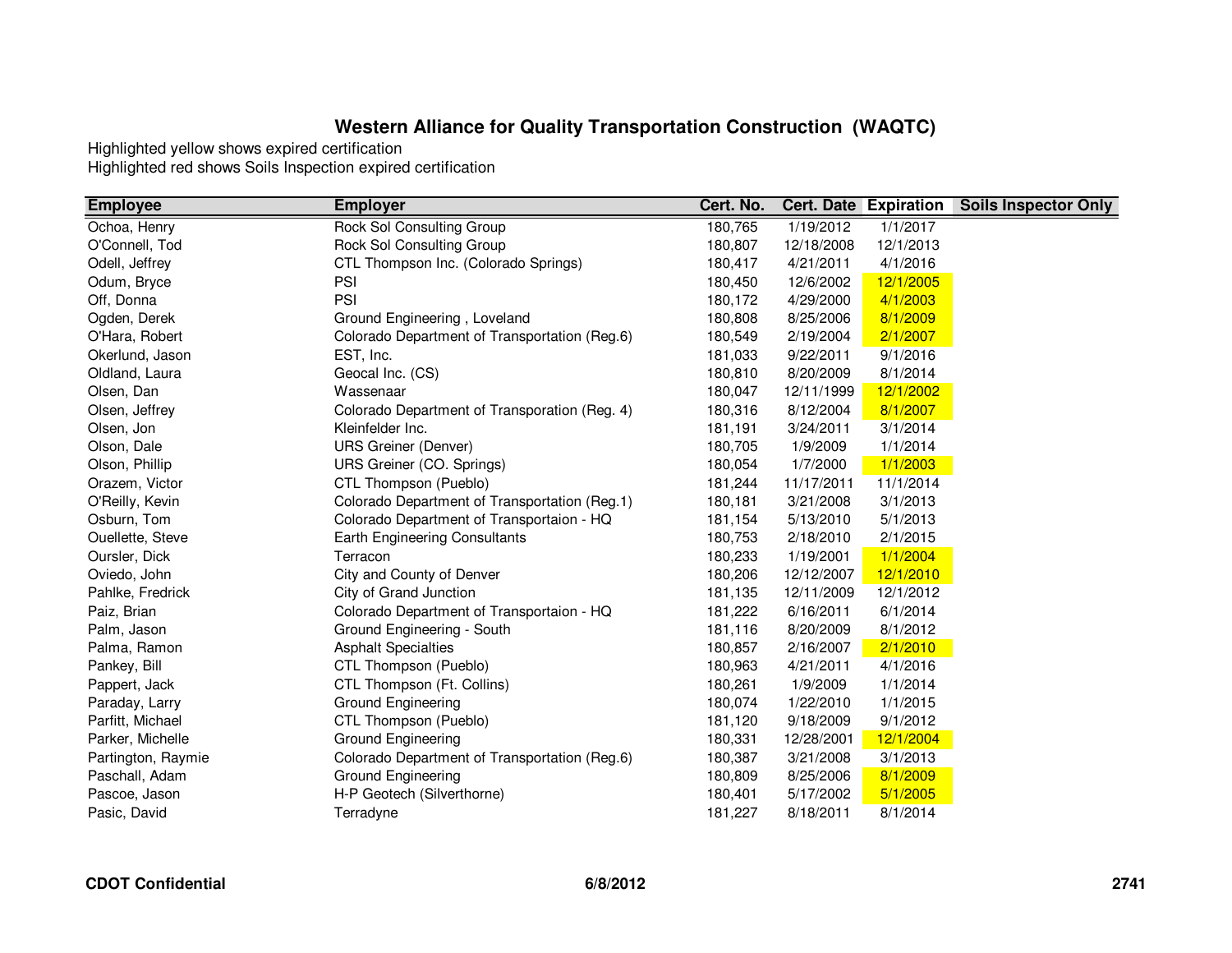| <b>Employee</b>        | <b>Employer</b>                                  | Cert. No. |            | <b>Cert. Date Expiration</b> | <b>Soils Inspector Only</b> |
|------------------------|--------------------------------------------------|-----------|------------|------------------------------|-----------------------------|
| Patrick, Shawn         | <b>URS Greiner (Denver)</b>                      | 180,242   | 5/7/2004   | 5/1/2007                     |                             |
| Patterson, Michael     | Geocal, Inc.                                     | 180,210   | 1/9/2004   | 1/1/2007                     |                             |
| Patterson, Scott       | Colorado Department of Transportation (R-3 Cr.)  | 180,432   | 11/19/2009 | 11/1/2014                    |                             |
| Pattiasiana, Bella     | Acura Engineering                                | 180,933   | 9/23/2010  | 9/1/2015                     |                             |
| Pattishall, Tyler      | Ground Engineering - South                       | 181,228   | 8/18/2011  | 8/1/2014                     |                             |
| Pavlick, Steve         | <b>Russel Engineering</b>                        | 189,004   | 4/16/2010  | 4/1/2013                     | X                           |
| Pearson, Eric          | <b>Asphalt Specialties</b>                       | 180,544   | 1/9/2004   | 1/1/2007                     |                             |
| Penn, John             | <b>Trautner Geotech</b>                          | 180,891   | 4/27/2007  | 4/1/2010                     |                             |
| Pennington, Victor     | Colorado Department of Transportation (Reg.3-GJ) | 180,145   | 12/4/2008  | 12/1/2013                    |                             |
| Perez, Eugene          | Kleinfelder                                      | 180,636   | 3/11/2005  | 3/1/2008                     |                             |
| Perez, Stephen         | <b>TSH Engineering</b>                           | 189,026   | 2/23/2012  | 2/1/2015                     | x                           |
| Perkins, Joell         | Western Technologies (NM)                        | 180,892   | 4/27/2007  | 4/1/2010                     |                             |
| Perzinski, Gregory     | Geocal, Inc.                                     | 180,336   | 7/24/2009  | 7/1/2014                     |                             |
| Perzinski, Ross        | Ground Engineering                               | 180,555   | 9/19/2008  | 9/1/2013                     |                             |
| Peters, Joe            | URS Greiner (CO. Springs)                        | 180,721   | 1/26/2006  | 1/1/2009                     |                             |
| Peters, Kathryn        | Ground Engineering                               | 180,766   | 4/20/2006  | 4/1/2009                     |                             |
| Peters, Steven         | Ground Engineering - South                       | 180,467   | 4/23/2009  | 4/1/2014                     |                             |
| Peterson, Blair        | Geocal Inc. (CS)                                 | 181,130   | 11/19/2009 | 11/1/2012                    |                             |
| Peterson, Kathleen     | Colorado Department of Transporation (Reg. 4)    | 180,273   | 3/18/2010  | 3/1/2015                     |                             |
| Petrak, Matt           | <b>Stantec Consulting</b>                        | 189,005   | 5/13/2010  | 5/1/2013                     | X                           |
| Petrella, Briana       | Ground Engineering                               | 180,666   | 5/6/2005   | 5/1/2008                     |                             |
| Petrovski, Peter       | LKP Engineering, Inc.                            | 180,526   | 7/24/2003  | 7/1/2006                     |                             |
| Petty, Joyce           | Colorado Department of Transportation (Reg.5)    | 180,147   | 2/23/2006  | 2/1/2009                     |                             |
| Petty, Preston         | EST, Inc.                                        | 181,204   | 4/21/2011  | 4/1/2014                     |                             |
| Pfeffer, Fredrick      | H-P Geotech (Glenwood Springs)                   | 180,403   | 5/17/2002  | 5/1/2005                     |                             |
| Phillippus, Kenny      | Colorado Department of Transportation (Reg.6)    | 180,639   | 3/11/2005  | 3/1/2008                     |                             |
| Phillips, Dwane        | PSI                                              | 180,435   | 10/18/2002 | 10/1/2005                    |                             |
| Phipps, Darren         | Western Colorado Testing, Inc.                   | 180,132   | 4/4/2000   | 4/1/2003                     |                             |
| Phipps, Debra          | H-P GeoTech                                      | 180,340   | 1/25/2002  | 1/1/2005                     |                             |
| Phythian-Olsen, Shauna | Southeast Corridor Constructors                  | 180,419   | 7/26/2002  | 7/1/2005                     |                             |
| Pickerill, Eric        | Acura Engineering                                | 181,117   | 8/20/2009  | 8/1/2012                     |                             |
| Pickett, Kyle          | Kumar and Associates (CO Springs)                | 180,979   | 1/19/2012  | 1/1/2017                     |                             |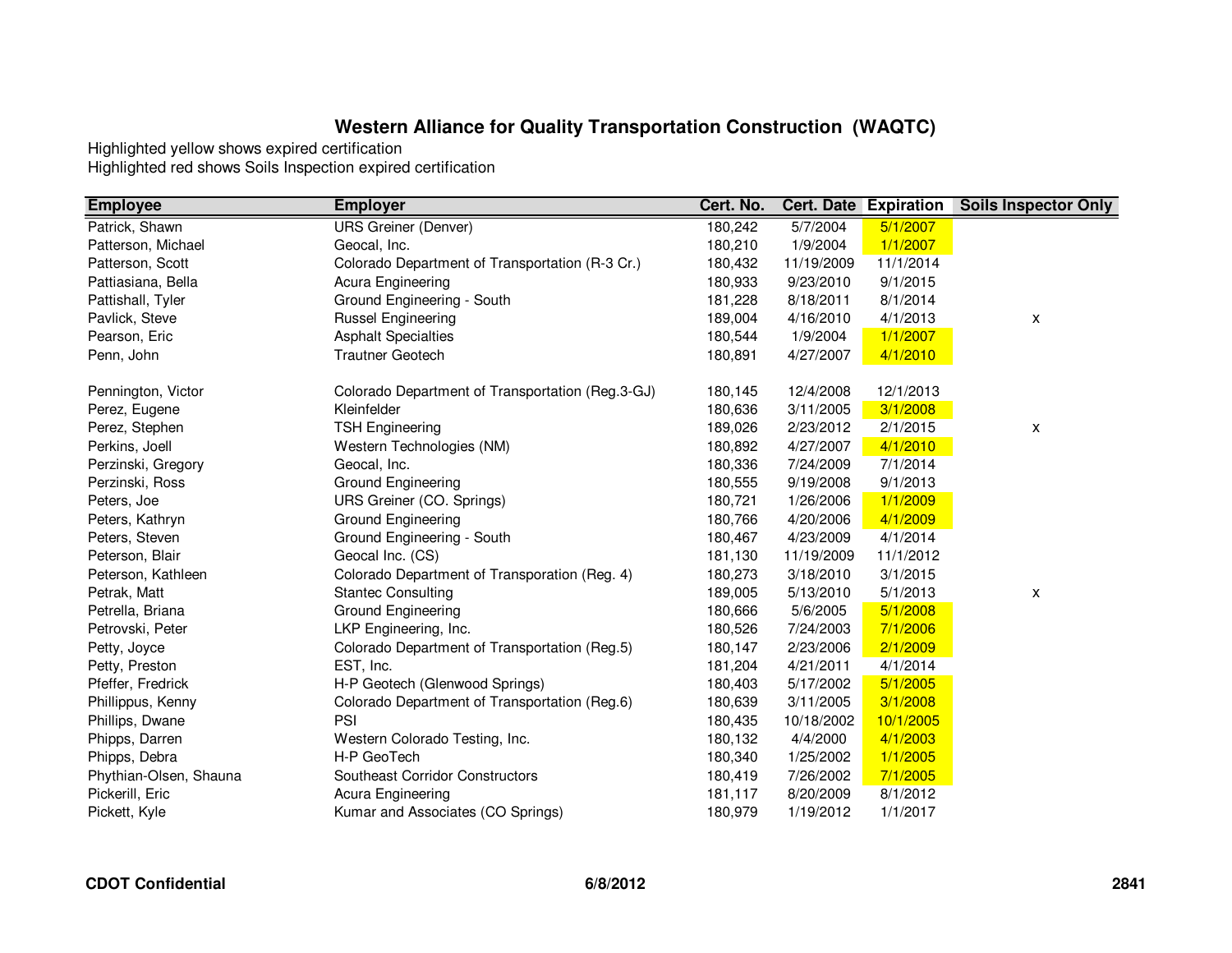| <b>Employee</b>    | <b>Employer</b>                                 | Cert. No. |            | <b>Cert. Date Expiration</b> | <b>Soils Inspector Only</b> |
|--------------------|-------------------------------------------------|-----------|------------|------------------------------|-----------------------------|
| Piede, Brad        | Kleinfelder-Golden                              | 181,252   | 12/15/2011 | 12/1/2014                    |                             |
| Pieper, F. John    | Yeh & Associates (Durango)                      | 181,185   | 3/18/2011  | 3/1/2014                     |                             |
| Pieper, Jody       | Terracon (Colorado Springs)                     | 180,463   | 1/31/2003  | 1/1/2006                     |                             |
| Pierce, Rusty      | Kleinfelder Inc.                                | 180,287   | 4/9/2004   | 4/1/2007                     |                             |
| Pierson, Preston   | Ground Engineering, Loveland                    | 180,934   | 10/25/2007 | 10/1/2010                    |                             |
| Pilcher, Nathan    | Kleinfelder                                     | 181,229   | 8/18/2011  | 8/1/2014                     |                             |
| Pinckert, Rick     | Westest                                         | 181,258   | 2/23/2012  | 2/1/2015                     |                             |
| Pipe, Justin       | Colorado Dept. of Transportation R-4 (Loveland) | 181,240   | 10/13/2011 | 10/1/2014                    |                             |
| Pisarra, Luis      | Kleinfelder                                     | 180,642   | 3/24/2005  | 3/1/2008                     |                             |
| Piscotta, Robert   | City of Colorado Springs                        | 180,734   | 1/27/2006  | 1/1/2009                     |                             |
| Pizem, Robert      | Kumar and Associates                            | 180,200   | 8/11/2000  | 8/1/2003                     |                             |
| Plack, Ronald      | Wassenaar                                       | 181,056   | 10/23/2008 | 10/1/2011                    |                             |
| Plant, Hugh        | Parsons Transportation Group                    | 180,498   | 3/28/2003  | 3/1/2006                     |                             |
| Plasters, Paul     | Southeast Corridor Constructors                 | 180,497   | 3/28/2003  | 3/1/2006                     |                             |
| Plato, Clifford    | Civil Technologies, Inc.                        | 180,315   | 6/17/2010  | 6/1/2015                     |                             |
| Platt Jr., Douglas | Kumar and Associates (CO Springs)               | 180,540   | 12/11/2003 | 12/1/2006                    |                             |
| Pocock, David      | H-P Geotech (Parker)                            | 180,443   | 11/15/2002 | 11/1/2005                    |                             |
| Polick, Michael    | Westest                                         | 180,964   | 1/11/2008  | 1/1/2011                     |                             |
| Poole, David       | Soilogic Inc.                                   | 180,840   | 1/18/2007  | 1/1/2010                     |                             |
| Porter, Ben        | Southeast Corridor Constructors                 | 180,441   | 11/15/2002 | 11/1/2005                    |                             |
| Potter, Cameron    | Vine Laboratories                               | 181,163   | 8/19/2010  | 8/1/2013                     |                             |
| Potts, Gregory     | Terracon (Colorado Springs)                     | 181,192   | 3/24/2011  | 3/1/2014                     |                             |
| Powell, Brandon    | Western Technologies (NM)                       | 180,333   | 12/28/2001 | 12/1/2004                    |                             |
| Prats, Joseph      | Kumar and Associates                            | 180,571   | 4/22/2004  | 4/1/2007                     |                             |
| Price, Justin      | Geocal, Inc.                                    | 180,820   | 9/22/2006  | 9/1/2009                     |                             |
| Prieve, Eric       | Colorado Department of Transportaion - HQ       | 180,091   | 10/29/1999 | 10/1/2002                    |                             |
| Prince, Richard    | <b>Terracare Associates</b>                     | 189,021   | 7/14/2011  | 7/1/2014                     | x                           |
| Prunty, Josiah     | Ground Engineering - Gypsum                     | 181,164   | 8/19/2010  | 8/1/2013                     |                             |
| Pullen, Chad       | <b>Southeast Corridor Constructors</b>          | 180,535   | 10/23/2003 | 10/1/2006                    |                             |
| Putnam, Ted        | CTL Thompson (Pueblo)                           | 181,086   | 2/19/2009  | 2/1/2012                     |                             |
| Quimby, Larry      | Ground Engineering - Gypsum                     | 181,105   | 5/22/2009  | 5/1/2012                     |                             |
| Quinn, Michael     | Ground Engineering                              | 180,011   | 9/26/2002  | 9/1/2005                     |                             |
| Rabe, Brian        | Western Colorado Testing, Inc.                  | 180,323   | 11/30/2001 | 11/1/2004                    |                             |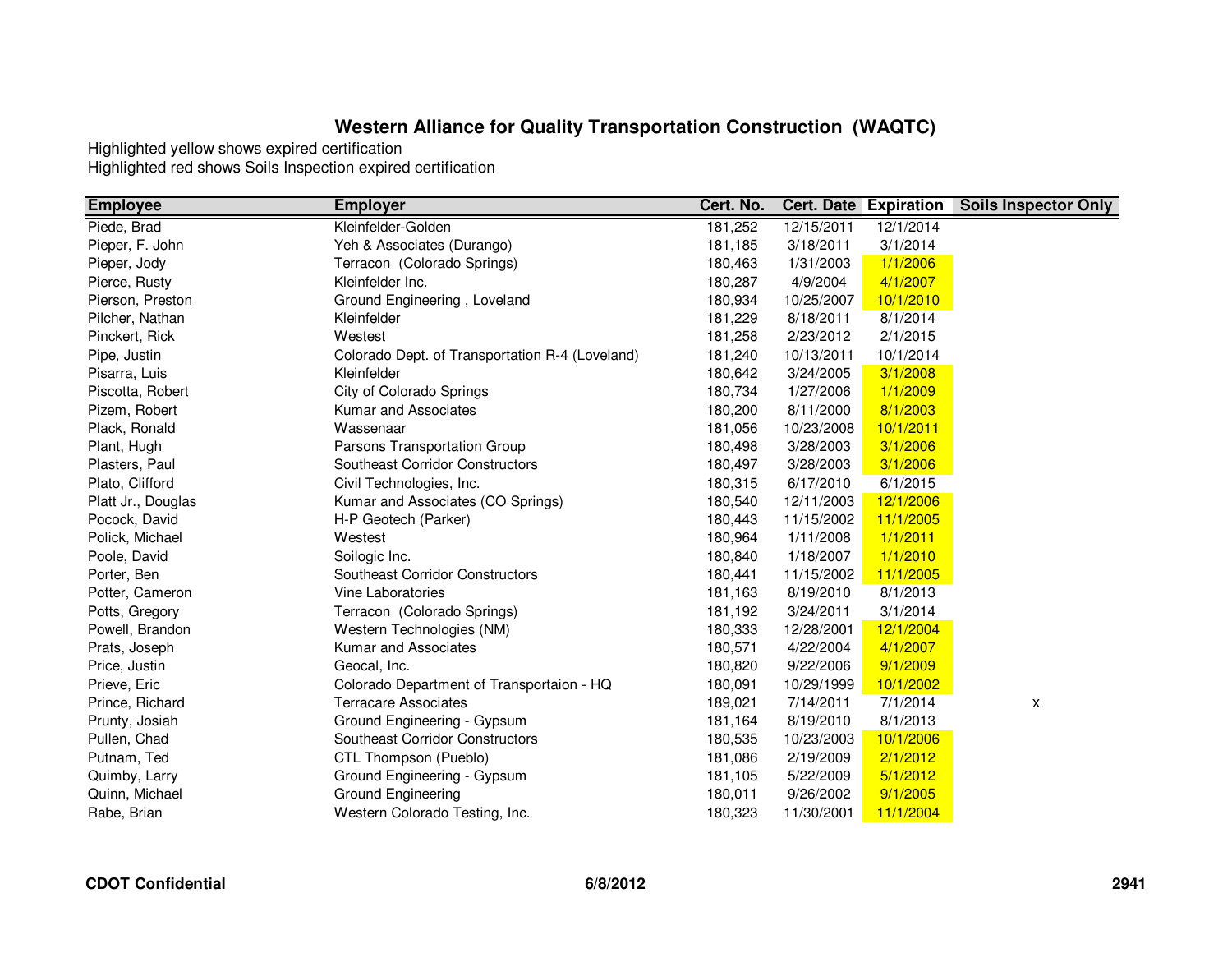| <b>Employee</b>    | <b>Employer</b>                                  | Cert. No. |            | <b>Cert. Date Expiration</b> | <b>Soils Inspector Only</b> |
|--------------------|--------------------------------------------------|-----------|------------|------------------------------|-----------------------------|
| Radosevich, Joseph | CTL Thompson (Pueblo)                            | 180,135   | 4/5/2000   | 4/1/2003                     |                             |
| Raebel, Richard    | Colorado Department of Transportation (Reg.2-P)  | 180,454   | 10/23/2008 | 10/1/2013                    |                             |
| Raffelson, Shawn   | Colorado Department of Transporation (Reg. 4)    | 180,211   | 2/18/2010  | 2/1/2015                     |                             |
| Raffii, Mohsen     | Geocal, Inc.                                     | 180,063   | 6/22/2006  | 6/1/2009                     |                             |
| Rakestraw, Gary    | Wassenaar                                        | 180,327   | 6/23/2005  | 6/1/2008                     |                             |
| Ramadan, Salem     | Geocal, Inc.                                     | 180,165   | 4/28/2000  | 4/1/2003                     |                             |
| Ramos, Rogelio     | Kiewit Western CO.                               | 180,754   | 3/24/2006  | 3/1/2009                     |                             |
| Randa, Sathish     | Western Technologies (NM)                        | 180,655   | 4/8/2005   | 4/1/2008                     |                             |
| Rash, Roger        | Colorado Department of Transportaion - HQ        | 180,332   | 12/28/2001 | 12/1/2004                    |                             |
| Rasic, Alan        | Colorado Department of Transportaion - HQ        | 180,510   | 4/25/2003  | 4/1/2006                     |                             |
| Rasmussen, Ryan    | Ground Engineering                               | 180,841   | 1/18/2007  | 1/1/2010                     |                             |
| Rausin, Robert     | Colorado Department of Transportation (Reg.3-GJ) | 180,128   | 4/4/2000   | 4/1/2003                     |                             |
| Ravgiala, A.       | <b>Atkins</b>                                    | 180,483   | 4/8/2010   | 4/1/2015                     |                             |
| Ravnsborg, Randy   | <b>Earth Engineering Consultants</b>             | 181,220   | 6/16/2011  | 6/1/2014                     |                             |
| Ray, Pattie        | Geocal, Inc.                                     | 180,755   | 2/19/2009  | 2/1/2014                     |                             |
| Reballli, Karthik  | Colorado Department of Transportation (Reg.5)    | 189,017   | 3/18/2011  | 3/1/2014                     | X                           |
| Rebel, Julia       | Yeh & Associates Glenwood Springs                | 180,649   | 3/18/2010  | 3/1/2015                     |                             |
| Redman, Dan        | Terracon                                         | 181,217   | 6/11/2011  | 6/1/2014                     |                             |
| Redman, Jack       | Terracon                                         | 180,926   | 9/21/2007  | 9/1/2010                     |                             |
| Redman, Rod        | Colorado Department of Transportaion - HQ        | 180,701   | 11/18/2005 | 11/1/2008                    |                             |
| Redzic, Husein     | Geocal, Inc.                                     | 180,842   | 1/22/2010  | 1/1/2015                     |                             |
| Reed, Danny        | Colorado Department of Transportation R-3 (GS)   | 180,126   | 1/12/2006  | 1/1/2009                     |                             |
| Reed, Reginald     | Ground Engineering                               | 180,349   | 2/8/2002   | 2/1/2005                     |                             |
| Rees, Scott        | Colorado Department of Transporation (Reg. 4)    | 180,149   | 4/14/2000  | 4/1/2003                     |                             |
| Reese, Mitch       | Kleinfelder-Golden                               | 181,097   | 3/20/2009  | 3/1/2012                     |                             |
| Reich, Chad        | Jacobs                                           | 189,010   | 8/19/2010  | 8/1/2013                     | X                           |
| Reichle, Jeff      | Colorado Department of Transportation (Reg.5)    | 180,619   | 6/13/2008  | 6/1/2013                     |                             |
| Reid, Bret         | Kleinfelder                                      | 180,654   | 4/8/2005   | 4/1/2008                     |                             |
| Reilly, Larry      | Colorado Department of Transportation (Reg.1)    | 180,733   | 1/27/2006  | 1/1/2009                     |                             |
| Reiter, Benjamin   | <b>Empire Consulting Services</b>                | 181,241   | 10/13/2011 | 10/1/2014                    |                             |
| Reno, Kurt         | Carter Burgess                                   | 180,300   | 7/13/2001  | 7/1/2004                     |                             |
| Rexford, Kerry     | Soilogic Inc.                                    | 181,106   | 5/22/2009  | 5/1/2012                     |                             |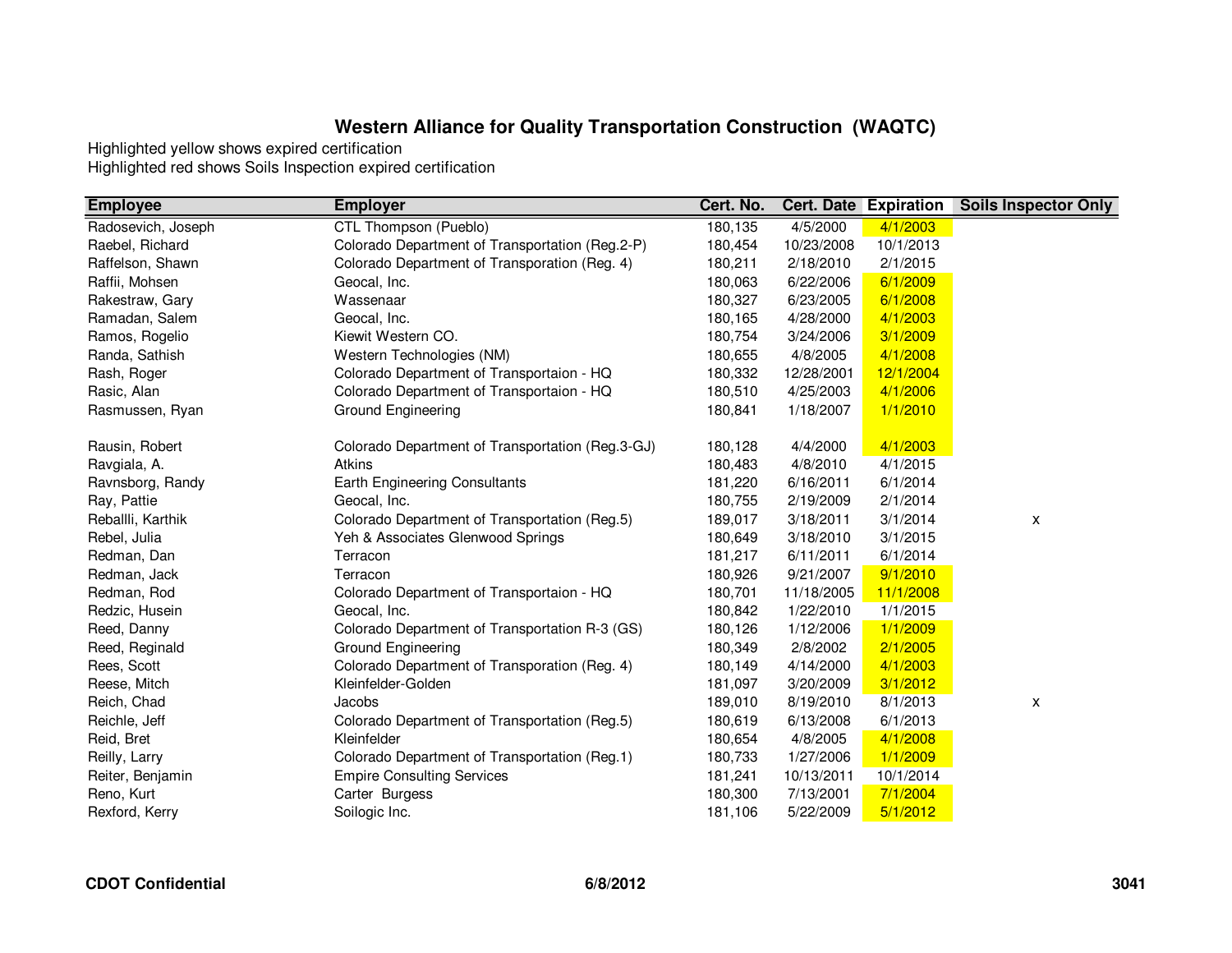| <b>Employee</b>        | <b>Employer</b>                                  | Cert. No. | <b>Cert. Date</b> | <b>Expiration</b> | <b>Soils Inspector Only</b> |
|------------------------|--------------------------------------------------|-----------|-------------------|-------------------|-----------------------------|
| Reyes, Reynaldo        | Kleinfelder                                      | 180,611   | 10/14/2004        | 10/1/2007         |                             |
| Reynolds, Channing     | <b>NWCC</b>                                      | 181,131   | 11/19/2009        | 11/1/2012         |                             |
| Richardson, Jared      | Kleinfelder-Golden                               | 180,738   | 2/23/2006         | 2/1/2009          |                             |
| Richner, Kimberly      | Kleinfelder Inc.                                 | 181,230   | 8/18/2011         | 8/1/2014          |                             |
| Rieg, Philip           | <b>United Companies</b>                          | 181,272   | 4/13/2012         | 4/1/2015          |                             |
| Riley, James           | H-P Geotech (Parker)                             | 180,231   | 1/19/2000         | 1/1/2003          |                             |
| Riley, James           | H-P Geotech (Parker)                             | 180,231   | 1/19/2001         | 1/1/2004          |                             |
| Roach, Neomia          | City of Aurora                                   | 181,098   | 3/20/2009         | 3/1/2012          |                             |
| Roalofs, Scott         | Colorado Department of Transportaion - HQ        | 180,901   | 5/13/2010         | 5/1/2015          |                             |
| Roanhorse, Ladele      | Terracon                                         | 180,667   | 5/6/2005          | 5/1/2008          |                             |
| Roberson, Edwin        | Western Technologies (NM)                        | 180,770   | 5/12/2006         | 5/1/2009          |                             |
| Roberts, Joseph        | LaPlata County                                   | 189,018   | 3/18/2011         | 3/1/2014          | X                           |
| Roberts, Kari          | Western Colorado Testing, Inc.                   | 180,112   | 3/25/2000         | 3/1/2003          |                             |
| Roberts, Todd          | Ground Engineering                               | 180,491   | 3/14/2003         | 3/1/2006          |                             |
| Robertson, Robert      | In Tec of Denver Metro LLC                       | 180,927   | 9/21/2007         | 9/1/2010          |                             |
| Robertson, Rodger      | Kleinfelder Inc.                                 | 181,259   | 2/23/2012         | 2/1/2015          |                             |
| Rock, James            | Terracon                                         | 180,602   | 7/16/2004         | 7/1/2007          |                             |
| Rodriguez, Leo         | Yeh & Associates                                 | 180,394   | 3/20/2009         | 3/1/2014          |                             |
| Rodriguez, Peter       | Acura Engineering                                | 181,260   | 2/23/2012         | 2/1/2015          |                             |
| Rodriguez, Ronney      | Yeh & Associates                                 | 180,388   | 4/26/2002         | 4/1/2005          |                             |
| Roesler, Jerr          | Ground Engineering - South                       | 180,694   | 12/18/2008        | 12/1/2013         |                             |
| Rogers, JoshJosh       | Ground Engineering                               | 180,843   | 1/18/2007         | 1/1/2010          |                             |
| Rogers, Ric            | Geocal, Inc.                                     | 180,086   | 2/25/2000         | 2/1/2003          |                             |
| Rogers, Ric            | Geocal, Inc.                                     | 180,086   | 2/25/2000         | 2/1/2003          |                             |
| Rogoza, Richard        | Terracon (Colorado Springs)                      | 180,464   | 1/26/2006         | 1/1/2009          |                             |
| Romero, Juan           | Ground Engineering - South                       | 180,756   | 2/19/2009         | 2/1/2014          |                             |
| Romero, Richard        | Colorado Department of Transportation (Reg.2-P)  | 180,010   | 8/21/2008         | 8/1/2013          |                             |
| Ronnekleiv-Kelly, Rolf | Yeh & Associates                                 | 180,258   | 3/2/2001          | 3/1/2004          |                             |
| Rosburg, Dustin        | Ground Engineering                               | 181,048   | 9/19/2008         | 9/1/2011          |                             |
| Rosedahl, Andy         | Colorado Department of Transportation (Reg.3-GJ) | 180,558   | 2/18/2010         | 2/1/2015          |                             |
| Rosencrans, Clark      | Ground Engineering - Gypsum                      | 181,141   | 2/18/2010         | 2/1/2013          |                             |
| Roskop, Miranda        | Colorado Dept. of Transportation R-4 (Loveland)  | 180,509   | 1/9/2009          | 1/1/2014          |                             |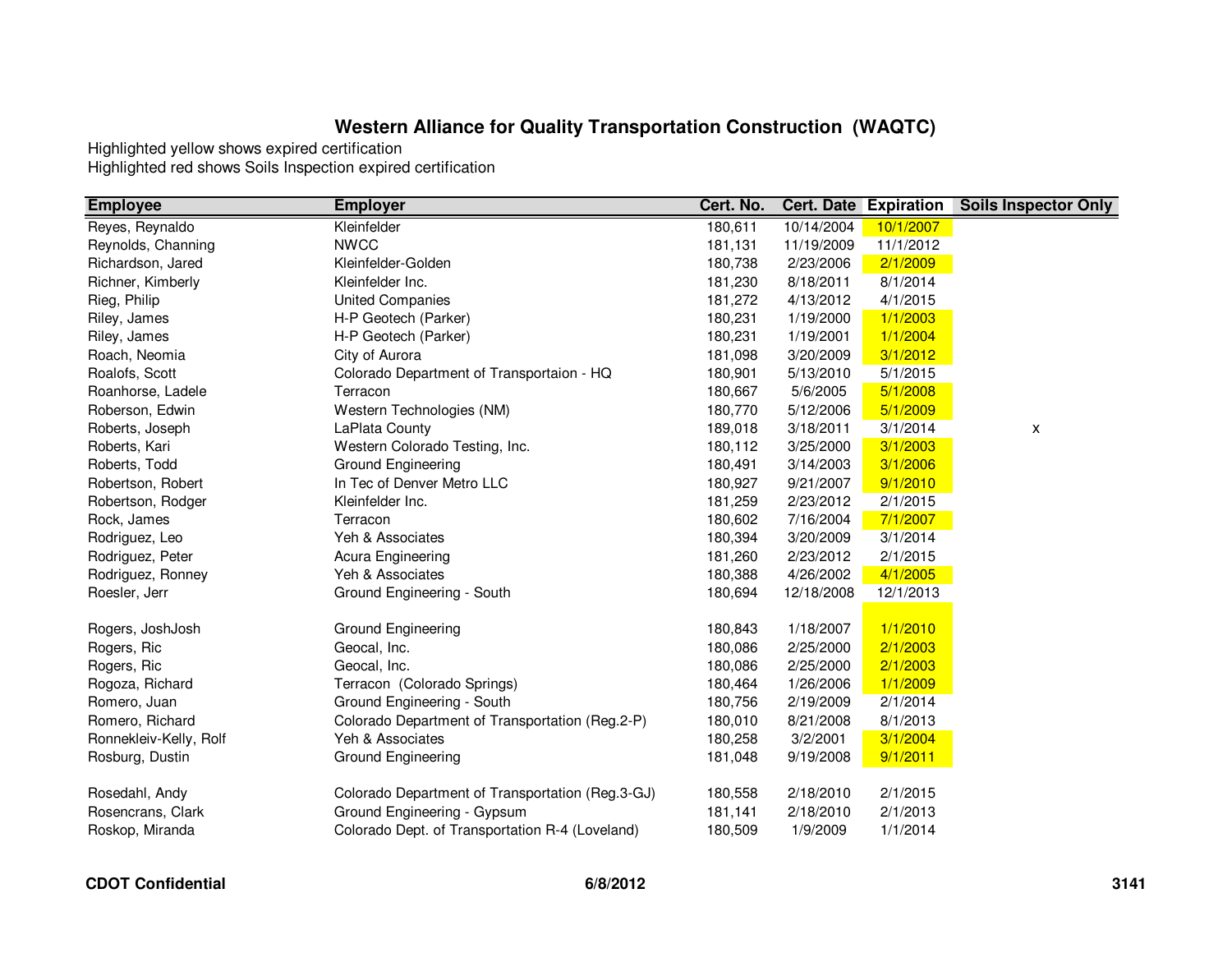| <b>Employee</b>       | <b>Employer</b>                                 | Cert. No. |            | <b>Cert. Date Expiration</b> | <b>Soils Inspector Only</b> |
|-----------------------|-------------------------------------------------|-----------|------------|------------------------------|-----------------------------|
| Rossart, Beth         | Colorado Department of Transportaion - HQ       | 180,044   | 12/6/2002  | 12/1/2005                    |                             |
| Rowe, Jason           | CTL Thompson (Pueblo)                           | 180,980   | 3/24/2011  | 3/1/2016                     |                             |
| Rowell, Dawn          | Koechlein Consulting Enginering                 | 180,668   | 11/19/2009 | 11/1/2014                    |                             |
| Roybal, John          | Carter Burgess                                  | 180,393   | 4/8/2005   | 4/1/2008                     |                             |
| Roybal, Scott         | <b>URS Greiner (Denver)</b>                     | 180,693   | 10/27/2005 | 10/1/2008                    |                             |
| Royse, Kyle           | Kleinfelder Inc.                                | 181,284   | 5/17/2012  | 5/1/2015                     |                             |
| Rudy, Stephen         | Colorado Department of Transportation (Reg.1)   | 180,094   | 4/22/2004  | 4/1/2007                     |                             |
| Runner, Kevin         | Lyman Henn Inc.                                 | 180,574   | 8/19/2010  | 8/1/2015                     |                             |
| Rush, Tracy           | Western Technologies Inc.                       | 180,380   | 4/5/2002   | 4/1/2005                     |                             |
| Rutan, Cullen         | Colorado Department of Transportation R-3 (M)   | 181,063   | 12/15/2011 | 12/1/2016                    |                             |
| Ruth, Christopher     | J. A. Cesare & Associates, Inc.                 | 180,746   | 2/19/2009  | 2/1/2014                     |                             |
| Rutkoski, Cindy       | CAPA                                            | 180,055   | 10/24/2008 | 10/1/2013                    |                             |
| Ryan, Tim             | Kleinfelder Inc.                                | 180,570   | 2/23/2012  | 2/1/2017                     |                             |
| Rychel, Frederick     | <b>URS Greiner (Denver)</b>                     | 180,274   | 4/20/2001  | 4/1/2004                     |                             |
| Salari, Mohammad      | Rock Sol Consulting Group                       | 180,276   | 5/11/2001  | 5/1/2004                     |                             |
| Samsel, Kenneth       | <b>Two Rivers Testing</b>                       | 180,538   | 12/11/2003 | 12/1/2006                    |                             |
| Sanchez, Lawrence     | Western Colorado Testing, Inc.                  | 180,133   | 4/4/2000   | 4/1/2003                     |                             |
| Sanchez, Lawrence     | Western Colorado Testing, Inc.                  | 180,133   | 4/4/2000   | 4/1/2003                     |                             |
| Sanchez, Miriam       | Koechlien Consulting Engineering(GJ)            | 181,065   | 4/1/2011   | 4/1/2016                     |                             |
| Sanchez, Robert       | Colorado Dept. of Tranportation R-5 (Alamosa)   | 180,717   | 12/4/2008  | 12/1/2013                    |                             |
| Sanderson, Drayton    | Terradyne                                       | 181,132   | 11/19/2009 | 11/1/2012                    |                             |
| Sandifer, Gary        | Carter Burgess                                  | 180,404   | 8/21/2008  | 8/1/2013                     |                             |
| Sanger, Jason         | CTL Thompson (Ft. Collins)                      | 180,981   | 2/21/2008  | 2/1/2011                     |                             |
| Santana, Yadira       | koe                                             | 180,369   | 3/8/2002   | 3/1/2005                     |                             |
| Santorno, Christopher | Ground Engineering - South                      | 181,179   | 12/16/2010 | 12/1/2013                    |                             |
| Sarchet, Richard      | Colorado Department of Transporation (Reg. 4)   | 180,185   | 6/2/2000   | 6/1/2003                     |                             |
| Sare, Johnathan       | Ground Engineering - South                      | 181,277   | 4/19/2012  | 4/1/2015                     |                             |
| Sawaya, James         | Colorado Department of Transportation (Reg.2-P) | 180,270   | 8/23/2007  | 8/1/2010                     |                             |
| Scanga, Don           | Colorado Department of Transportation (Reg.2-C) | 180,605   | 8/12/2004  | 8/1/2007                     |                             |
| Schenfeld, George     | koe                                             | 181,133   | 11/19/2009 | 11/1/2012                    |                             |
| Schiffner, Derrick    | Kumar & Associates (Ft. Collins)                | 180,296   | 6/22/2001  | 6/1/2004                     |                             |
| Schiffner, Jessica    | Acura Engineering                               | 180,828   | 11/19/2009 | 11/1/2014                    |                             |
| Schlittenhart, Todd   | Yeh & Associates                                | 180,245   | 2/16/2001  | 2/1/2004                     |                             |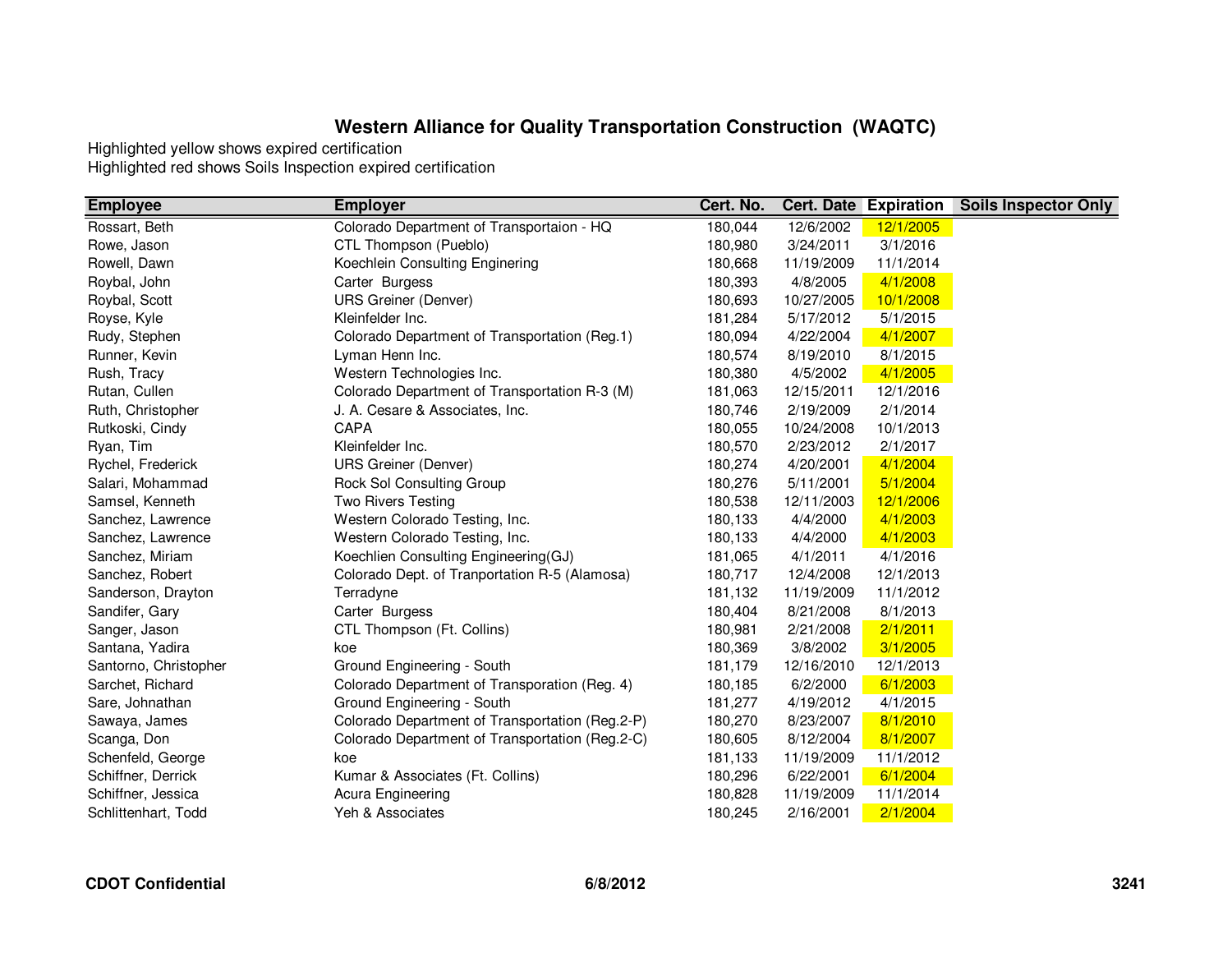| <b>Employee</b>     | <b>Employer</b>                                 | Cert. No. |            | <b>Cert. Date Expiration</b> | <b>Soils Inspector Only</b> |
|---------------------|-------------------------------------------------|-----------|------------|------------------------------|-----------------------------|
| Schmeiser, Frank    | Terracon                                        | 180,903   | 5/25/2007  | 5/1/2010                     |                             |
| Schmitt, Matt       | Ground Engineering - South                      | 180,620   | 5/23/2008  | 5/1/2013                     |                             |
| Schneider, Joanna   | Geocal, Inc.                                    | 181,165   | 8/19/2010  | 8/1/2013                     |                             |
| Schneider, Joseph   | Terracon                                        | 181,009   | 7/14/2011  | 7/1/2016                     |                             |
| Schneider, Rodney   | Rock Sol Consulting Group                       | 180,879   | 4/19/2007  | 4/1/2010                     |                             |
| Schott Jr., Charles | Terracon                                        | 180,982   | 2/21/2008  | 2/1/2011                     |                             |
| Schott, Joel        | CTL Thompson (Pueblo)                           | 181,167   | 8/19/2010  | 8/1/2013                     |                             |
| Schreiber, Michael  | Colorado Department of Transportation (Reg.2-P) | 180,983   | 8/19/2010  | 8/1/2015                     |                             |
| Schreiner, Brant    | Geocal, Inc.                                    | 180,801   | 6/22/2006  | 6/1/2009                     |                             |
| Schrock, Arthur     | Western Technologies (NM)                       | 180,652   | 4/8/2005   | 4/1/2008                     |                             |
| Schroder, Kyle      | Earth Engineering Consultants                   | 180,880   | 9/23/2010  | 9/1/2015                     |                             |
| Schroeder, Devin    | Ground Engineering                              | 180,307   | 9/7/2001   | 9/1/2004                     |                             |
| Schuette, Micah     | Rock Sol Consulting Group                       | 181,034   | 6/19/2008  | 6/1/2011                     |                             |
| Schultz, Richard    | Colorado Department of Transportaion - HQ       | 180,001   | 10/15/1999 | 10/1/2002                    |                             |
| Schumacher, Craig   | Colorado Department of Transporation (Reg. 4)   | 180,103   | 3/24/2000  | 3/1/2003                     |                             |
| Schumann, Cory      | <b>Ground Engineering</b>                       | 181,166   | 8/19/2010  | 8/1/2013                     |                             |
| Schwabauer, Michael | <b>Southeast Corridor Constructors</b>          | 180,457   | 1/17/2003  | 1/1/2006                     |                             |
| Sciacca, Tamara     | Yeh & Associates (Durango)                      | 181,273   | 4/13/2012  | 4/1/2015                     |                             |
| Scott, David        | Geocal, Inc.                                    | 180,008   | 2/25/2005  | 2/1/2008                     |                             |
| Scott, David        | Geocal, Inc.                                    | 180,104   | 3/21/2008  | 3/1/2013                     |                             |
| Scott, Jermaine     | Ground Engineering - South                      | 180,520   | 6/20/2003  | 6/1/2006                     |                             |
| Scott, Jim          | Kumar and Associates                            | 180,383   | 4/5/2002   | 4/1/2005                     |                             |
| Scroggins, David    | Geocal, Inc.                                    | 180,844   | 1/18/2007  | 1/1/2010                     |                             |
| Scroggins, Jeffrey  | Kleinfelder Inc.                                | 180,881   | 3/24/2011  | 3/1/2016                     |                             |
| Seabeck, David      | Ground Engineering, Loveland                    | 181,050   | 9/19/2008  | 9/1/2011                     |                             |
| Sears, Adam         | J. A. Cesare & Associates, Inc.                 | 181,099   | 3/20/2009  | 3/1/2012                     |                             |
| Sedlar, Amy         | Ground Engineering - South                      | 180,591   | 6/11/2004  | 6/1/2007                     |                             |
| Segay, Harold       | Western Technologies (NM)                       | 180,779   | 5/12/2006  | 5/1/2009                     |                             |
| Segura, Danny       | Colorado Department of Transportation (Reg.6)   | 180,410   | 2/19/2009  | 2/1/2014                     |                             |
| Semus, Dean         | Rock Sol Consulting Group                       | 181,072   | 3/22/2012  | 3/1/2017                     |                             |
| Senjem, Daniel      | Western Technologies Inc.                       | 180,682   | 6/13/2008  | 6/1/2013                     |                             |
| Server, Jeffrey     | Atkins                                          | 180,788   | 3/22/2012  | 3/1/2017                     |                             |
| Sewell, Greg        | Hollingsworth & Associates                      | 180,214   | 11/10/2000 | 11/1/2003                    |                             |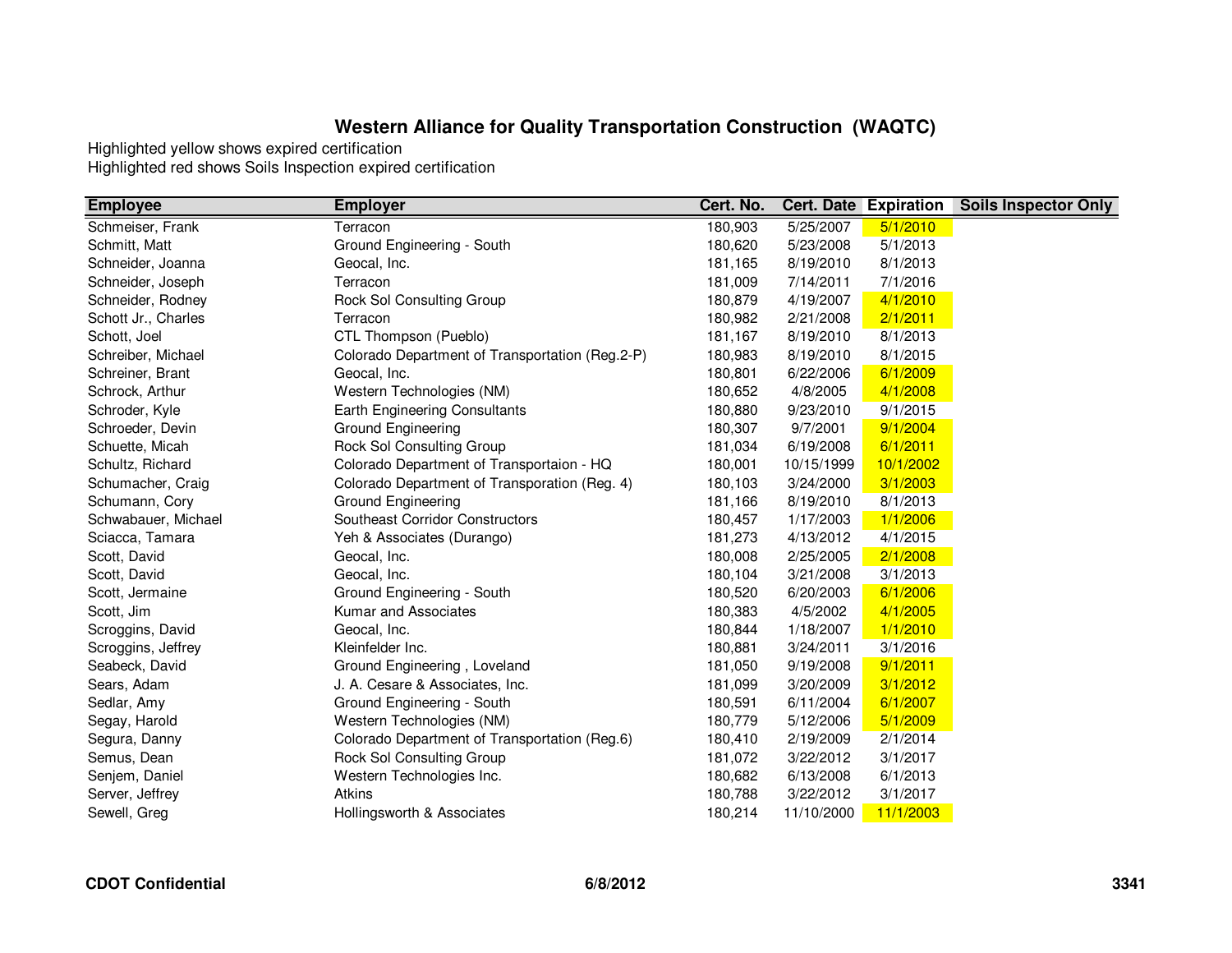| 180,830<br>11/19/2009<br>Sewell, Patrick<br>11/1/2014<br>Acura Engineering<br>12/1/2011<br>Shafer, Jacob<br>Colorado Department of Transportation (Reg.3-GJ)<br>181,068<br>12/4/2008 |  |
|--------------------------------------------------------------------------------------------------------------------------------------------------------------------------------------|--|
|                                                                                                                                                                                      |  |
|                                                                                                                                                                                      |  |
|                                                                                                                                                                                      |  |
| Colorado Department of Transportation R-3 (GS)<br>Shanks, Jeffrey<br>180,130<br>4/4/2000<br>4/1/2003                                                                                 |  |
| Shanks, Jeffrey<br>Colorado Department of Transportation R-3 (GS)<br>180,130<br>2/1/2006<br>2/14/2003                                                                                |  |
| Yeh & Associates Glenwood Springs<br>Shanks, Sharon<br>180,122<br>4/1/2011<br>4/1/2016                                                                                               |  |
| Rock Sol Consulting Group<br>Shellman, Jonathan<br>180,408<br>8/21/2008<br>8/1/2013                                                                                                  |  |
| Shepard, David<br>Schmuesen Gordon Meyer<br>181,003<br>10/13/2011<br>10/1/2016<br>X                                                                                                  |  |
| Shephard, William<br>Westest<br>181,073<br>12/18/2008<br>12/1/2011                                                                                                                   |  |
| CH2MHill<br>Shia, Young-Su<br>9/22/2011<br>9/1/2014<br>189,022<br>X                                                                                                                  |  |
| Shoemaker, Josh<br>Ground Engineering<br>181,035<br>3/22/2012<br>3/1/2017                                                                                                            |  |
| 3/1/2012<br>Sholokhov, Aleks<br>3/20/2009<br>181,100<br>koe                                                                                                                          |  |
| Short, Howard<br>CTL Thompson - Denver<br>180,013<br>6/16/2011<br>6/1/2016                                                                                                           |  |
| Shuey, Roger<br>Colorado Department of Transportation (Reg.6)<br>12/1/2004<br>180,329<br>12/28/2001                                                                                  |  |
| Shuey, Shawn<br>Mountain Engineering & Testing<br>5/1/2013<br>180,347<br>5/23/2008                                                                                                   |  |
| Kumar and Associates (CO Springs)<br>7/1/2003<br>Sieberg, Justin<br>180,195<br>7/14/2000                                                                                             |  |
| Silver, David<br><b>Southeast Corridor Constructors</b><br>2/1/2006<br>180,476<br>2/14/2003                                                                                          |  |
| 6/1/2014<br>Silversmith, Crystal<br>Western Technologies (NM)<br>180,596<br>6/12/2009                                                                                                |  |
| Simmons, Aaron<br>180,339<br>1/25/2002<br>1/1/2005<br>koe                                                                                                                            |  |
| Simpson, Kaydawn<br>URS Greiner (CO. Springs)<br>180,662<br>4/21/2005<br>4/1/2008                                                                                                    |  |
| Sims, Tara<br><b>United Companies</b><br>4/1/2011<br>180,870<br>4/1/2016                                                                                                             |  |
| Sipe, Jonathan<br>Kleinfelder-Golden<br>181,245<br>11/17/2011<br>11/1/2014                                                                                                           |  |
| Colorado Department of Transportation (Reg.2-C)<br>180,171<br>8/23/2007<br>8/1/2010<br>Sipnefski, Rudy                                                                               |  |
| Sisco, Richard<br>Colorado Department of Transportation (Reg.3-GJ)<br>4/16/2010<br>4/1/2015<br>180,928                                                                               |  |
| Sisson, Jim<br>Colorado Department of Transporation (Reg. 4)<br>9/1/2011<br>181,049<br>9/19/2008                                                                                     |  |
| Smith, Brandon<br>Wassenaar<br>180,609<br>10/14/2004<br>10/1/2007                                                                                                                    |  |
| Smith, Charles<br>Kumar and Associates (CO Springs)<br>180,064<br>1/31/2003<br>1/1/2006                                                                                              |  |
| Smith, Dan<br>Western Colorado Testing, Inc.<br>180,110<br>3/25/2000<br>3/1/2003                                                                                                     |  |
| 12/1/2014<br>Smith, Davis<br>Colorado Department of Transportation (Reg.2-C)<br>180,220<br>12/11/2009                                                                                |  |
| Atkins<br>180,722<br>1/26/2006<br>1/1/2009<br>Smith, Douglas                                                                                                                         |  |
| Kleinfelder-Golden<br>8/25/2006<br>8/1/2009<br>Smith, James<br>180,811                                                                                                               |  |
| Smith, Keith<br><b>Rock Sol Consulting Group</b><br>180,858<br>2/18/2010<br>2/1/2015<br>X                                                                                            |  |
| Smith, Lee<br>2/19/2009<br>2/1/2014<br>Yeh & Associates<br>180,065                                                                                                                   |  |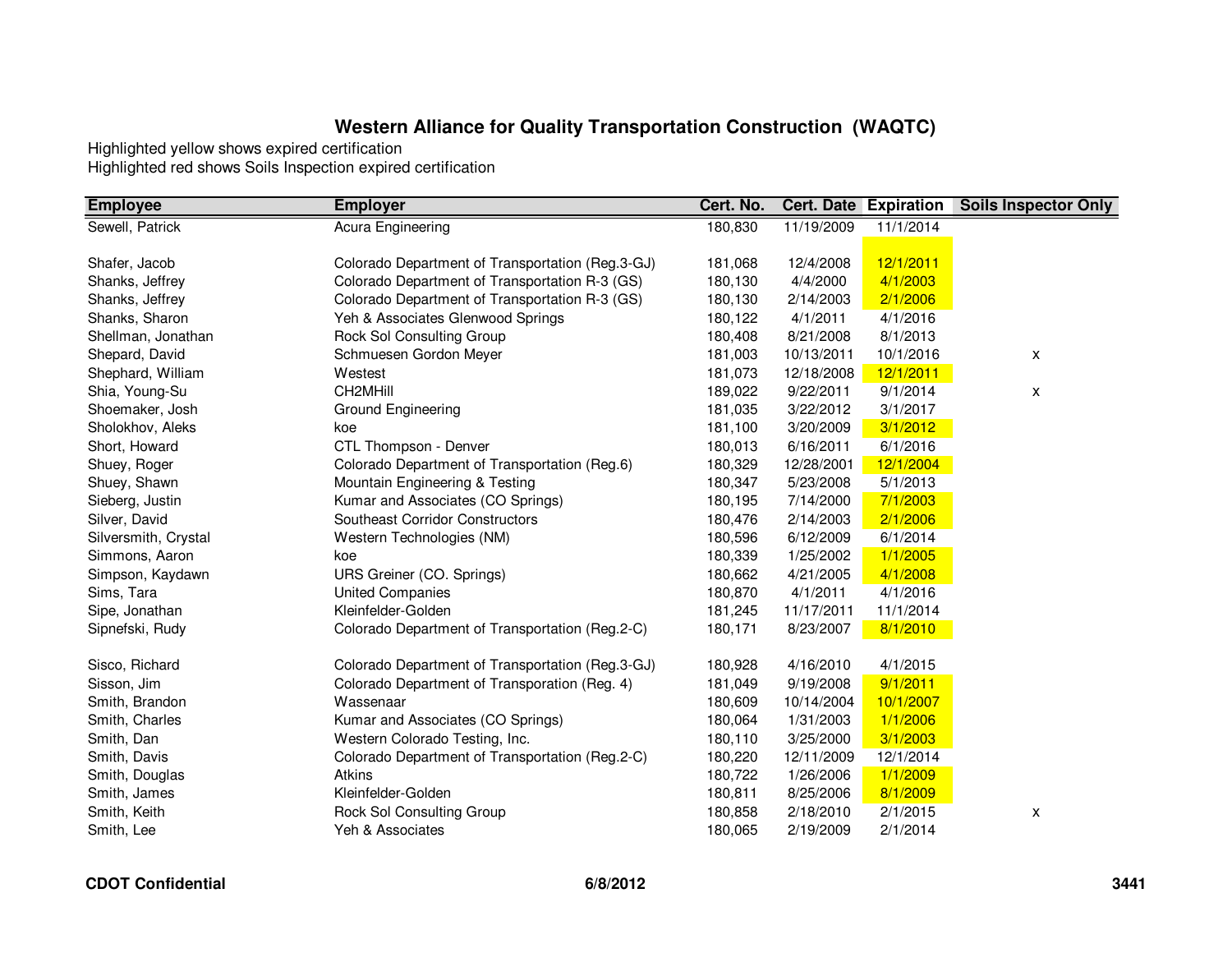| <b>Employee</b>    | <b>Employer</b>                                 | Cert. No. |            | <b>Cert. Date Expiration</b> | <b>Soils Inspector Only</b> |
|--------------------|-------------------------------------------------|-----------|------------|------------------------------|-----------------------------|
| Smith, Matt        | Ground Engineering                              | 180,228   | 1/5/2001   | 1/1/2004                     |                             |
| Smith, Matthew     | Geocal, Inc.                                    | 181,181   | 1/14/2011  | 1/1/2014                     |                             |
| Smith, Michael     | Colorado Department of Transportaion - HQ       | 180,363   | 3/20/2009  | 3/1/2014                     |                             |
| Smith, Paul        | Colorado Department of Transportaion - HQ       | 180,402   | 5/25/2007  | 5/1/2010                     |                             |
| Smith, Richard     | Rock Sol Consulting Group                       | 180,802   | 6/22/2006  | 6/1/2009                     |                             |
| Smith, Shaun       | CTL Thompson (Pueblo)                           | 180,285   | 5/25/2001  | 5/1/2004                     |                             |
| Smith, Stefano     | Ground Engineering                              | 181,101   | 3/20/2009  | 3/1/2012                     |                             |
| Smits, Tyler       | Ground Engineering - South                      | 181,121   | 9/18/2009  | 9/1/2012                     |                             |
| Sneed, Donald      | Koechlein Consulting Enginering                 | 180,831   | 11/16/2006 | 11/1/2009                    |                             |
| Snyder, Greg       | Lyman Henn Inc.                                 | 180,702   | 11/18/2005 | 11/1/2008                    |                             |
| Snyder, Robert     | Rock Sol Consulting Group                       | 189,028   | 4/19/2012  | 4/1/2015                     | X                           |
| Snyder, William    | <b>URS Greiner (Denver)</b>                     | 180,221   | 1/5/2001   | 1/1/2004                     |                             |
| Solano, Thomas     | CTL Thompson - Denver                           | 181,221   | 6/16/2011  | 6/1/2014                     |                             |
| Speer, Kirk        | Western Technologies (NM)                       | 180,406   | 6/28/2002  | 6/1/2005                     |                             |
| Spera, Steve       | Colorado Department of Transportation (Reg.2-P) | 180,697   | 10/23/2008 | 10/1/2013                    |                             |
| Spilker, Micheal   | Kumar & Associates (Frisco)                     | 181,168   | 8/19/2010  | 8/1/2013                     |                             |
| St. Jean, Zachary  | Ground Engineering                              | 180,425   | 8/30/2002  | 8/1/2005                     |                             |
| St. Laurent, Shane | Geocal, Inc.                                    | 180,360   | 2/22/2002  | 2/1/2005                     |                             |
| St. Onge, Josh     | Ground Engineering                              | 181,247   | 11/17/2011 | 11/1/2014                    |                             |
| Stackhouse, Amy    | koe                                             | 180,193   | 7/14/2000  | 7/1/2003                     |                             |
| Stafford, Scott    | Kleinfelder Inc.                                | 180,202   | 10/23/2003 | 10/1/2006                    |                             |
| Stahlecker, Cole   | Terracon Ft. Collins                            | 180,984   | 3/21/2008  | 3/1/2011                     |                             |
| Stanford, Michael  | Colorado Department of Transportaion - HQ       | 181,155   | 5/13/2010  | 5/1/2013                     |                             |
| Stanley, Scott     | PSI                                             | 180,572   | 11/21/2008 | 11/1/2013                    |                             |
| Stanton, Dan       | Ground Engineering                              | 180,218   | 2/25/2005  | 2/1/2008                     |                             |
| Steadman, Kirk     | Kleinfelder-Golden                              | 180,023   | 3/20/2009  | 3/1/2014                     |                             |
| Stephens, Barbara  | Rock Sol Consulting Group                       | 180,377   | 5/23/2008  | 5/1/2013                     |                             |
| Stephenson, Erik   | Colorado Department of Transportaion - HQ       | 181,246   | 11/17/2011 | 11/1/2014                    |                             |
| Stephenson, Gregg  | Colorado Department of Transportaion - HQ       | 180,700   | 11/18/2005 | 11/1/2008                    |                             |
| Stephenson, Kaye   | Colorado Department of Transportation (Reg.6)   | 180,040   | 12/10/1999 | 12/1/2002                    |                             |
| Stevens, Cynthia   | Rock Sol Consulting Group                       | 180,140   | 4/16/2010  | 4/1/2015                     |                             |
| Stevens, Marc      | Terracon                                        | 180,941   | 4/21/2011  | 4/1/2016                     |                             |
| Stevens, Thomas    | Wassenaar                                       | 180,608   | 9/17/2004  | 9/1/2007                     |                             |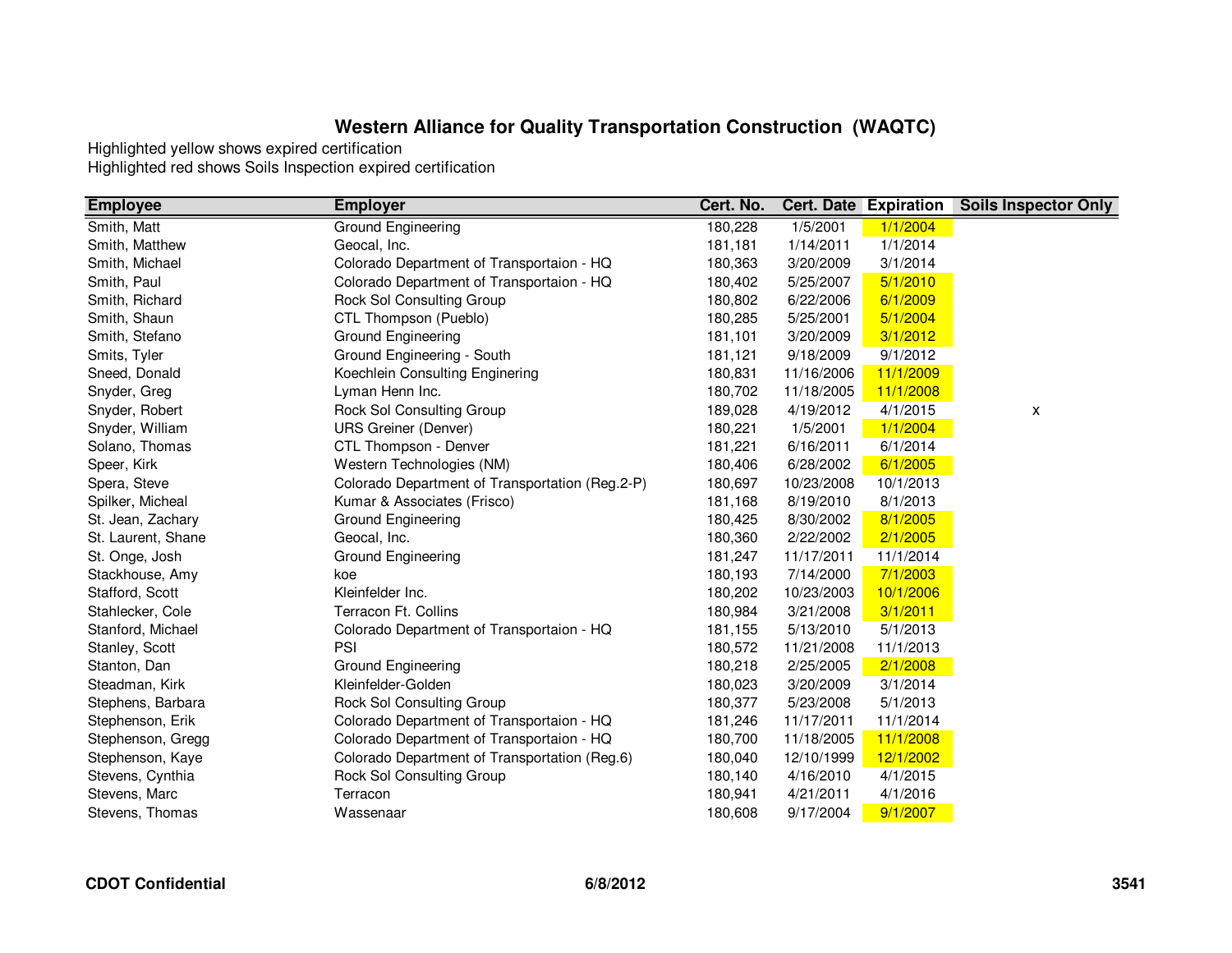| <b>Employee</b>     | <b>Employer</b>                                 | Cert. No. |            | <b>Cert. Date Expiration</b> | <b>Soils Inspector Only</b> |
|---------------------|-------------------------------------------------|-----------|------------|------------------------------|-----------------------------|
| Steward, Eric       | CTL Thompson (Pueblo)                           | 180,088   | 2/26/2000  | 2/1/2003                     |                             |
| Stewart, Shawn      | Ground Engineering                              | 180,789   | 5/26/2006  | 5/1/2009                     |                             |
| Stirbys, Anthony    | Kleinfelder                                     | 180,375   | 2/10/2005  | 2/1/2008                     |                             |
| Stites, Eric        | CTL Thompson (Pueblo)                           | 180,283   | 5/11/2001  | 5/1/2004                     |                             |
| Stocker, Robert     | Kleinfelder Inc.                                | 181,193   | 3/24/2011  | 3/1/2014                     |                             |
| Stoermer, Eric      | Acura Engineering                               | 181,170   | 9/23/2010  | 9/1/2013                     |                             |
| Stone Sr., Steven   | <b>ATSER</b>                                    | 180,600   | 7/16/2004  | 7/1/2007                     |                             |
| Stone, Jonathan     | Wassenaar                                       | 180,212   | 10/27/2000 | 10/1/2003                    |                             |
| Story, Daniel       | Colorado Department of Transportation (Reg.2-P) | 181,000   | 3/22/2012  | 3/1/2017                     |                             |
| Strand, Brock       | Terracon (Colorado Springs)                     | 181,010   | 5/23/2008  | 5/1/2011                     |                             |
| Stratton, Christian | Terracon Ft. Collins                            | 180,790   | 5/26/2006  | 5/1/2009                     |                             |
| Strebelinski, Jesse | <b>Rock Sol Consulting Group</b>                | 181,205   | 4/21/2011  | 4/1/2014                     |                             |
| Stults, Mark        | Ground Engineering, Loveland                    | 180,659   | 4/17/2008  | 4/1/2013                     |                             |
| Stump, Robert       | Kleinfelder Inc.                                | 180,308   | 9/7/2001   | 9/1/2004                     |                             |
| Sumner, Jason       | Western Technologies (NM)                       | 180,771   | 4/29/2011  | 4/1/2016                     |                             |
| Sumption, Michael   | CTL Thompson (Pueblo)                           | 180,036   | 11/19/1999 | 11/1/2002                    |                             |
| Sunderman, Justin   | Westest                                         | 180,965   | 1/11/2008  | 1/1/2011                     |                             |
| Sunderman, Kyle     | PSI                                             | 181,231   | 8/18/2011  | 8/1/2014                     |                             |
| Sundvick, Daniel    | <b>Stantec Consulting</b>                       | 189,013   | 12/16/2010 | 12/1/2013                    | X                           |
| Suvanprateep, Surat | Ground Engineering - South                      | 181,171   | 10/28/2010 | 10/1/2013                    |                             |
| Swaisgood, Eric     | Kumar and Associates (CO Springs)               | 180,966   | 11/17/2011 | 11/1/2016                    |                             |
| Swanson, Eric       | Ground Engineering                              | 180,648   | 4/8/2005   | 4/1/2008                     |                             |
| Swanson, Justin     | Western Technologies (NM)                       | 180,328   | 12/28/2001 | 12/1/2004                    |                             |
| Swanson, Robert     | Wassenaar                                       | 180,012   | 10/22/1999 | 10/1/2002                    |                             |
| Swarts, Linda       | Western Technologies (NM)                       | 181,017   | 4/13/2012  | 4/1/2017                     |                             |
| Swedberg, Karman    | Westest                                         | 180,627   | 2/10/2005  | 2/1/2008                     |                             |
| Tanner, Roger       | <b>Rock Sol Consulting Group</b>                | 180,948   | 3/24/2011  | 3/1/2016                     | X                           |
| Taylor, Craig       | Ground Engineering                              | 180,355   | 10/24/2008 | 10/1/2013                    |                             |
| Taylor, James       | Wassenaar                                       | 181,058   | 10/23/2008 | 10/1/2011                    |                             |
| Taylor, Jonathan    | Wassenaar                                       | 180,344   | 7/20/2007  | 7/1/2010                     |                             |
| Taylor, Philip      | Wassenaar                                       | 180,595   | 6/24/2004  | 6/1/2007                     |                             |
| Tchouban, Bryan     | Colorado Department of Transportaion - HQ       | 180,698   | 11/18/2005 | 11/1/2008                    |                             |
| Thibault, Sandon    | CTL Thompson (Pueblo)                           | 180,129   | 2/14/2003  | 2/1/2006                     |                             |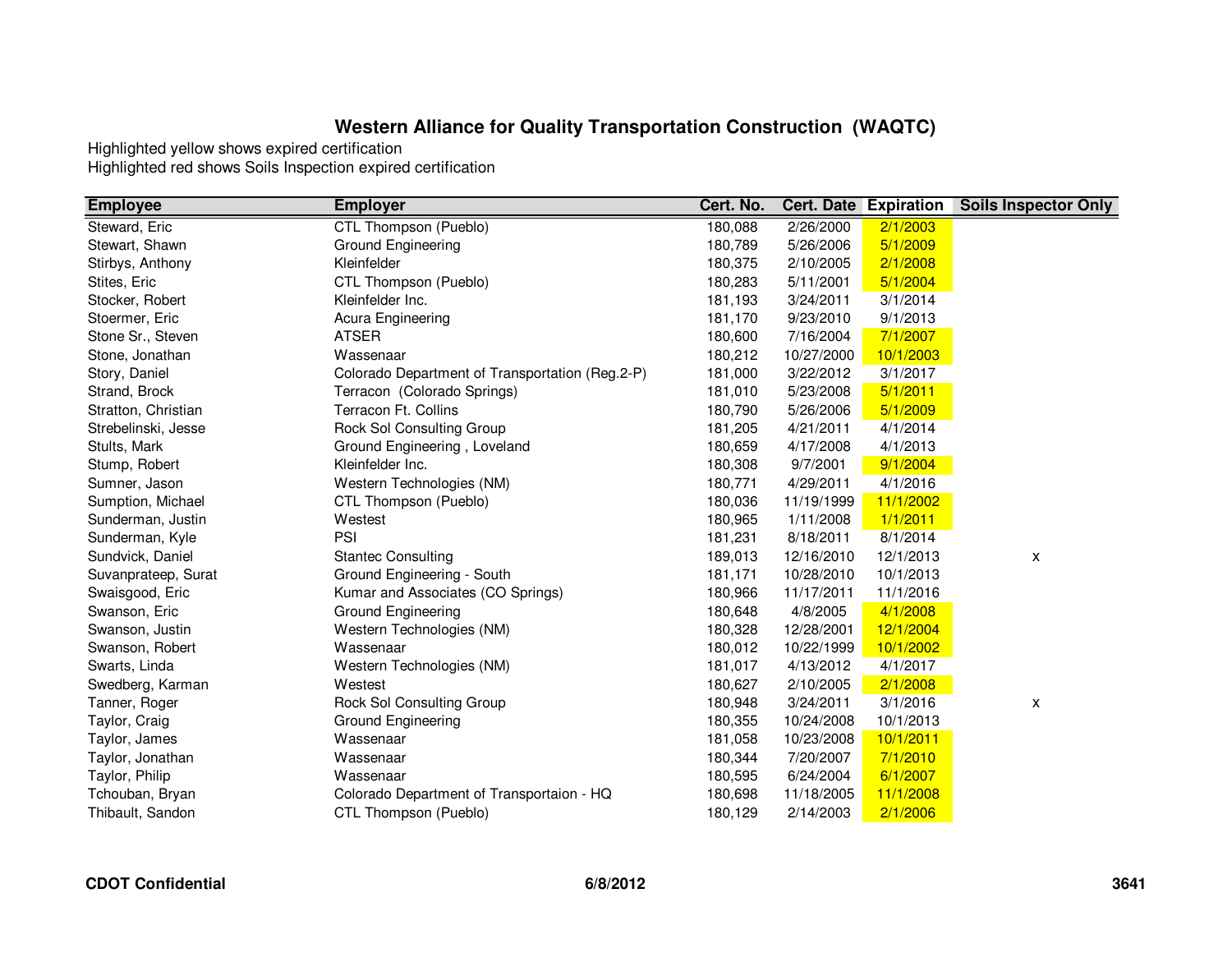| <b>Employee</b>        | <b>Employer</b>                               | Cert. No. |            | <b>Cert. Date Expiration</b> | <b>Soils Inspector Only</b> |
|------------------------|-----------------------------------------------|-----------|------------|------------------------------|-----------------------------|
| Thom, Heather          | Koechlien Consulting Engineering(GJ)          | 181,144   | 3/18/2010  | 3/1/2013                     |                             |
| Thomas, Daniel         | <b>Ground Engineering</b>                     | 180,630   | 2/25/2005  | 2/1/2008                     |                             |
| Thomas, James          | PSI                                           | 180,680   | 6/23/2005  | 6/1/2008                     |                             |
| Thompson, Adam         | Ground Engineering                            | 181,057   | 10/23/2008 | 10/1/2011                    |                             |
| Thompson, Bradley      | Ground Engineering                            | 181,253   | 1/19/2012  | 1/1/2015                     |                             |
| Thompson, Manuelito    | Western Technologies (NM)                     | 180,781   | 6/12/2009  | 6/1/2014                     |                             |
| Thompson, Sam          | Ground Engineering - South                    | 180,689   | 8/25/2005  | 8/1/2008                     |                             |
| Thornbrue, Michael     | PSI                                           | 180,436   | 10/18/2002 | 10/1/2005                    |                             |
| Timm, Michael          | Terradyne                                     | 181,169   | 8/19/2010  | 8/1/2013                     |                             |
| Tong, Kevin            | Westest                                       | 180,623   | 1/20/2005  | 1/1/2008                     |                             |
| Toppi, Jiovanna        | Colorado Department of Transportaion - HQ     | 181,261   | 2/23/2012  | 2/1/2015                     |                             |
| Torres, Christina      | Kumar and Associates (CO Springs)             | 180,367   | 3/8/2002   | 3/1/2005                     |                             |
| Torrey, Nathan         | Ground Engineering - South                    | 180,653   | 4/8/2005   | 4/1/2008                     |                             |
| Torrez, David          | Carter Burgess                                | 180,356   | 4/21/2005  | 4/1/2008                     |                             |
| Traugutt, Eric         | Ground Engineering                            | 181,107   | 5/22/2009  | 5/1/2012                     |                             |
| Treanor-brown, Jeffrey | J. A. Cesare & Associates, Inc.               | 180,090   | 2/26/2000  | 2/1/2003                     |                             |
| Trifonov, Ivan         | Ground Engineering                            | 180,882   | 4/19/2007  | 4/1/2010                     |                             |
| Truett, Trevor         | CTL Thompson (Pueblo)                         | 180,264   | 4/22/2004  | 4/1/2007                     |                             |
| Trujillo Jr., Daniel   | Ground Engineering                            | 180,586   | 6/24/2004  | 6/1/2007                     |                             |
| Trujillo, Chris        | Colorado Department of Transportaion - HQ     | 180,833   | 12/11/2009 | 12/1/2014                    |                             |
| Trujillo, Edward       | Colorado Department of Transportaion - HQ     | 180,919   | 8/23/2007  | 8/1/2010                     |                             |
| Truman, Albert         | Wassenaar                                     | 180,048   | 12/11/1999 | 12/1/2002                    |                             |
| Tschida, Simone        | Geocal, Inc.                                  | 180,902   | 6/17/2010  | 6/1/2015                     |                             |
| Tsosie, Herbert        | <b>Trautner Geotech</b>                       | 180,368   | 4/13/2012  | 4/1/2017                     |                             |
| Tsosie, Katrina        | Western Technologies (NM)                     | 180,782   | 5/12/2006  | 5/1/2009                     |                             |
| Turner, Cheryl         | Kumar and Associates (CO Springs)             | 180,311   | 9/28/2001  | 9/1/2004                     |                             |
| Turner, Wendy          | Colorado Department of Transporation (Reg. 4) | 180,184   | 6/2/2000   | 6/1/2003                     |                             |
| Tuttle, Travis         | J. A. Cesare & Associates, Inc.               | 181,237   | 9/22/2011  | 9/1/2014                     |                             |
| Tysinger, David        | Rock Sol Consulting Group                     | 181,011   | 1/14/2011  | 1/1/2016                     |                             |
| Udovitsch, Matthew     | Kleinfelder-Golden                            | 180,767   | 4/20/2006  | 4/1/2009                     |                             |
| Ullmann, Todd          | Terracon-Longmont                             | 180,827   | 10/19/2006 | 10/1/2009                    |                             |
| Umali, Carlvin         | Geocal, Inc.                                  | 180,209   | 1/9/2004   | 1/1/2007                     |                             |
| Upright, Nicola        | Colorado Department of Transporation (Reg. 4) | 180,400   | 4/17/2008  | 4/1/2013                     |                             |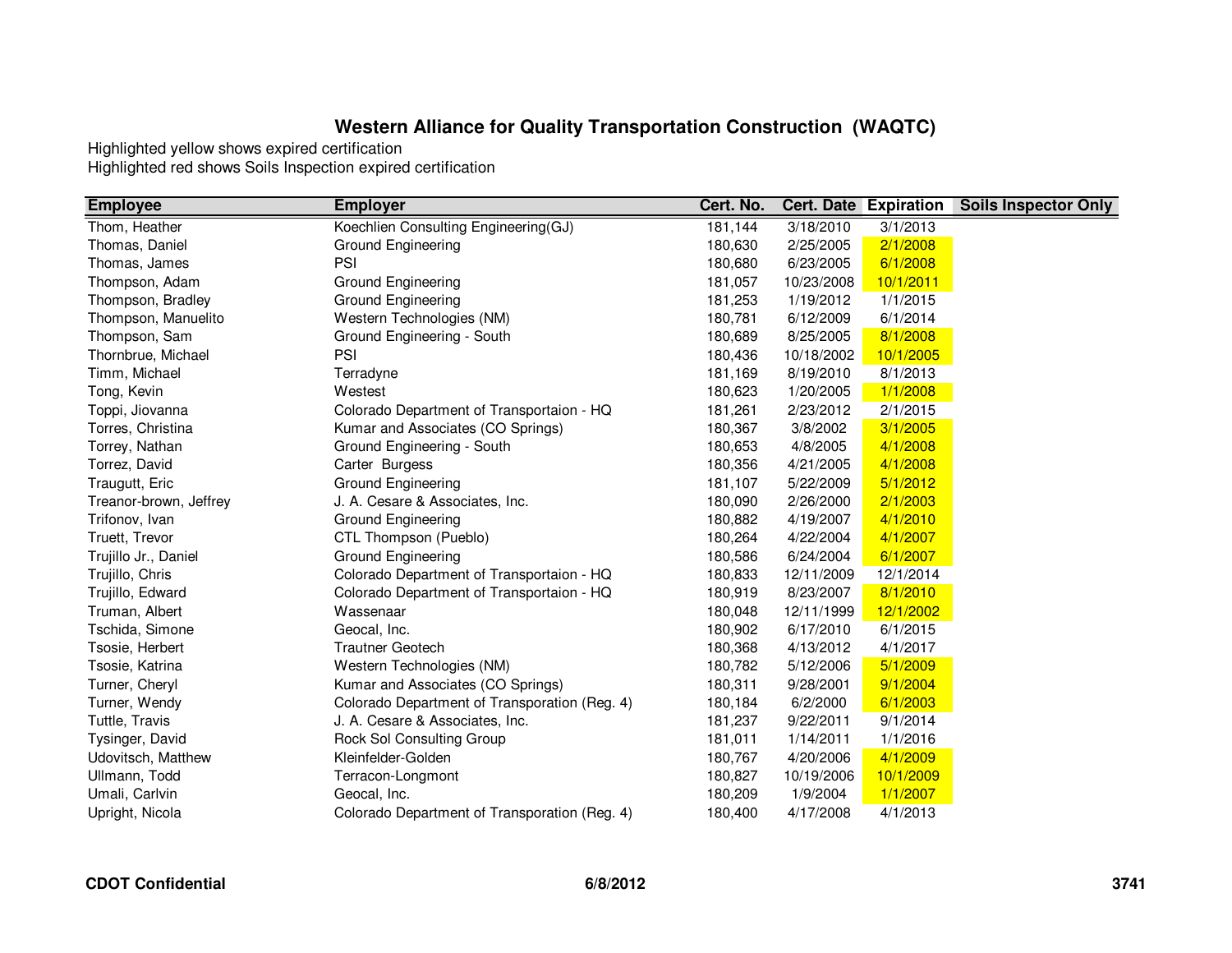| <b>Employee</b>     | <b>Employer</b>                                  | Cert. No. |            | <b>Cert. Date Expiration</b> | <b>Soils Inspector Only</b> |
|---------------------|--------------------------------------------------|-----------|------------|------------------------------|-----------------------------|
| Ursini, Chauncy     | Kleinfelder                                      | 180,631   | 2/25/2005  | 2/1/2008                     |                             |
| Valdez, Eric        | Colorado Dept. of Tranportation R-5 (Alamosa)    | 181,066   | 12/4/2008  | 12/1/2011                    |                             |
| Valentine, Josh     | James L. Valentine Inc.                          | 180,504   | 4/11/2003  | 4/1/2006                     |                             |
| Valentinelli, David | Colorado Department of Transportation (Reg.5)    | 180,709   | 1/12/2006  | 1/1/2009                     |                             |
| Van Bemmel, Kelsey  | Ground Engineering, Loveland                     | 180,821   | 9/22/2006  | 9/1/2009                     |                             |
| Van Devener, Donald | <b>Ground Engineering</b>                        | 180,259   | 3/22/2012  | 3/1/2017                     |                             |
| Van Dyne, James     | Colorado Department of Transportation (Reg.1)    | 180,077   | 4/25/2003  | 4/1/2006                     |                             |
| Van Kirk, Lisa      | Yeh & Associates Glenwood Springs                | 180,685   | 2/19/2009  | 2/1/2014                     |                             |
| Van Strate, Keith   | Ground Engineering                               | 180,929   | 12/16/2010 | 12/1/2015                    |                             |
| Vanderpool, Julie   | Yeh & Associates                                 | 180,644   | 2/21/2008  | 2/1/2013                     |                             |
| VanSwearingen, John | Rock Sol Consulting Group                        | 180,704   | 1/19/2012  | 1/1/2017                     | X                           |
| Varnak, Brian       | H-P Geotech (Parker)                             | 180,232   | 2/21/2008  | 2/1/2013                     |                             |
| Vaughan, Norman     | Koechlein Consulting Enginering                  | 180,835   | 12/14/2006 | 12/1/2009                    |                             |
| Vega, Milton        | Westest                                          | 181,076   | 12/18/2008 | 12/1/2011                    |                             |
| Velasquez, Jason    | Colorado Department of Transportation (Reg.2-P)  | 180,657   | 3/21/2008  | 3/1/2013                     |                             |
| Velasquez, Kelly    | Acura Engineering                                | 181,150   | 4/8/2010   | 4/1/2013                     |                             |
| Velis, Ronald       | Kleinfelder-Golden                               | 180,683   | 7/28/2005  | 7/1/2008                     |                             |
| Venerable, Tosha    | Terracon (Colorado Springs)                      | 180,936   | 10/25/2007 | 10/1/2010                    |                             |
| Vezakis, Jennifer   | <b>Ground Engineering</b>                        | 180,883   | 4/1/2011   | 4/1/2016                     |                             |
| Vialpondo, Marty    | Terracon                                         | 181,012   | 5/23/2008  | 5/1/2011                     |                             |
| Vieira, Lena        | Terracon                                         | 181,180   | 12/16/2010 | 12/1/2013                    |                             |
| Vigil, Louise       | Western Technologies (NM)                        | 180,897   | 4/27/2007  | 4/1/2010                     |                             |
| Villalobos, Ted     | Western Technologies (NM)                        | 180,893   | 4/27/2007  | 4/1/2010                     |                             |
| Vinson, Benjamin    | <b>Ground Engineering</b>                        | 180,915   | 7/20/2007  | 7/1/2010                     |                             |
| Viszlay, Justin     | Carter Burgess                                   | 180,042   | 1/27/2006  | 1/1/2009                     |                             |
| Von Bemmel, Kelsey  | Ground Engineering, Loveland                     | 181,136   | 12/11/2009 | 12/1/2012                    |                             |
| von Bernuth, George | Colorado Department of Transportation (Reg.3-GJ) | 180,437   | 12/4/2008  | 12/1/2013                    |                             |
| Wachsmann, Martin   | <b>Stantec Consulting</b>                        | 180,060   | 2/18/2010  | 2/1/2015                     | X                           |
| Wade, Michael       | CTL Thompson Inc. (Colorado Springs)             | 180,834   | 12/14/2006 | 12/1/2009                    |                             |
| Wagner, Dan         | Terracon                                         | 180,661   | 4/21/2005  | 4/1/2008                     |                             |
| Wagner, Lucas       | Ground Engineering                               | 181,174   | 11/18/2010 | 11/1/2013                    |                             |
| Wagner, Roland      | Wassenaar                                        | 180,097   | 3/10/2000  | 3/1/2003                     |                             |
| Wagner, Scott       | Washington Infrastructure                        | 180,791   | 5/26/2006  | 5/1/2009                     |                             |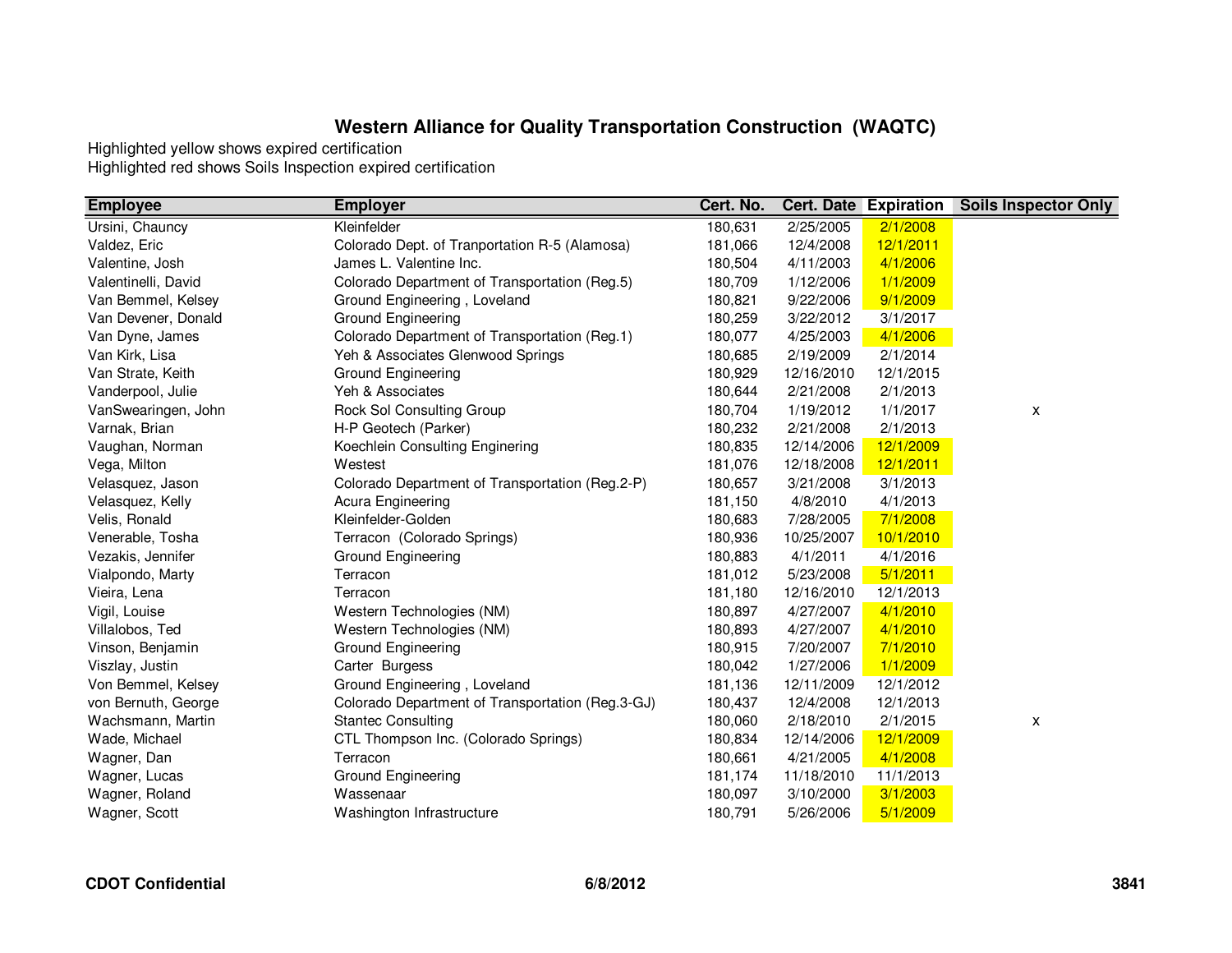| <b>Employee</b>     | <b>Employer</b>                                 | Cert. No. |            | <b>Cert. Date Expiration</b> | <b>Soils Inspector Only</b> |
|---------------------|-------------------------------------------------|-----------|------------|------------------------------|-----------------------------|
| Wakefield, Clyden   | Western Technologies Inc.                       | 181,151   | 4/16/2010  | 4/1/2013                     |                             |
| Walan, Susan        | Short Elliiot Hendrickson                       | 180,930   | 9/21/2007  | 9/1/2010                     |                             |
| Wales, Matthew      | Kumar and Associates                            | 181,036   | 12/15/2011 | 12/1/2016                    |                             |
| Walker, Eric        | Geocal, Inc.                                    | 180,859   | 2/16/2007  | 2/1/2010                     |                             |
| Wallace, Daniel     | <b>Four Corners Materials</b>                   | 180,583   | 6/13/2008  | 6/1/2013                     |                             |
| Wallace, Frisco     | Western Technologies (NM)                       | 180,580   | 4/16/2010  | 4/1/2015                     |                             |
| Wallen, Joseph      | koe                                             | 181,059   | 10/23/2008 | 10/1/2011                    |                             |
| Walter Jr., Roy     | Western Technologies (NM)                       | 180,783   | 6/12/2009  | 6/1/2014                     |                             |
| Walters, Frank      | Colorado Department of Transportation (Reg.2-P) | 180,116   | 3/30/2000  | 3/1/2003                     |                             |
| Ward, Jeff          | Colorado Department of Transportation (Reg.2-P) | 181,087   | 2/23/2012  | 2/1/2017                     |                             |
| Ware, Becky         | Atkins                                          | 180,083   | 3/20/2009  | 3/1/2014                     |                             |
| Wariner, Michael    | Ground Engineering                              | 180,551   | 9/19/2008  | 9/1/2013                     |                             |
| Warr, Ed            | Rock Sol Consulting Group                       | 180,860   | 2/18/2010  | 2/1/2015                     | X                           |
| Waters, M.          | Carter Burgess                                  | 180,203   | 4/9/2004   | 4/1/2007                     |                             |
| Waugh, Michael      | Carter Burgess                                  | 180,107   | 3/24/2000  | 3/1/2003                     |                             |
| Weatherston, Thomas | Western Technologies (NM)                       | 180,785   | 5/12/2006  | 5/1/2009                     |                             |
| Weaver, Dale        | Colorado Department of Transportation (Reg.2-P) | 180,173   | 2/28/2003  | 2/1/2006                     |                             |
| Webber, Gary        | <b>URS Greiner (Denver)</b>                     | 180,792   | 5/26/2006  | 5/1/2009                     |                             |
| Weese, Marcelo      | Kumar and Associates (CO Springs)               | 181,108   | 5/22/2009  | 5/1/2012                     |                             |
| Weimer, Stacy       | Kumar and Associates (CO Springs)               | 180,793   | 5/26/2006  | 5/1/2009                     |                             |
| Weinbach, Joshua    | Ground Engineering                              | 180,472   | 2/14/2003  | 2/1/2006                     |                             |
| Wells, Cory         | Ground Engineering                              | 180,244   | 2/16/2001  | 2/1/2004                     |                             |
| Welty, Ronald       | Ground Engineering - South                      | 180,341   | 6/18/2009  | 6/1/2014                     |                             |
| Wennen, Jason       | Wassenaar                                       | 180,194   | 7/14/2000  | 7/1/2003                     |                             |
| Wenzel III, Richard | Colorado Department of Transportaion - HQ       | 181,074   | 12/18/2008 | 12/1/2011                    |                             |
| West, Theresa       | koe                                             | 180,224   | 4/9/2004   | 4/1/2007                     |                             |
| Westfall, Michael   | Kleinfelder (Pueblo)                            | 180,057   | 4/8/2010   | 4/1/2015                     |                             |
| Westhoff, Thomas    | H-P Geotech (Glenwood Springs)                  | 180,358   | 2/22/2002  | 2/1/2005                     |                             |
| Westhoff, Tony      | H-P Geotech (Glenwood Springs)                  | 181,075   | 12/18/2008 | 12/1/2011                    |                             |
| Whalen, Travis      | Terracon                                        | 180,942   | 11/18/2010 | 11/1/2015                    |                             |
| Wheeler, Zachary    | Westest                                         | 181,182   | 2/17/2011  | 2/1/2014                     |                             |
| Whitehouse, Wendie  | Ground Engineering, Loveland                    | 180,638   | 3/11/2005  | 3/1/2008                     |                             |
| Whitlow, Brian      | Jacobs                                          | 180,949   | 12/16/2010 | 12/1/2015                    |                             |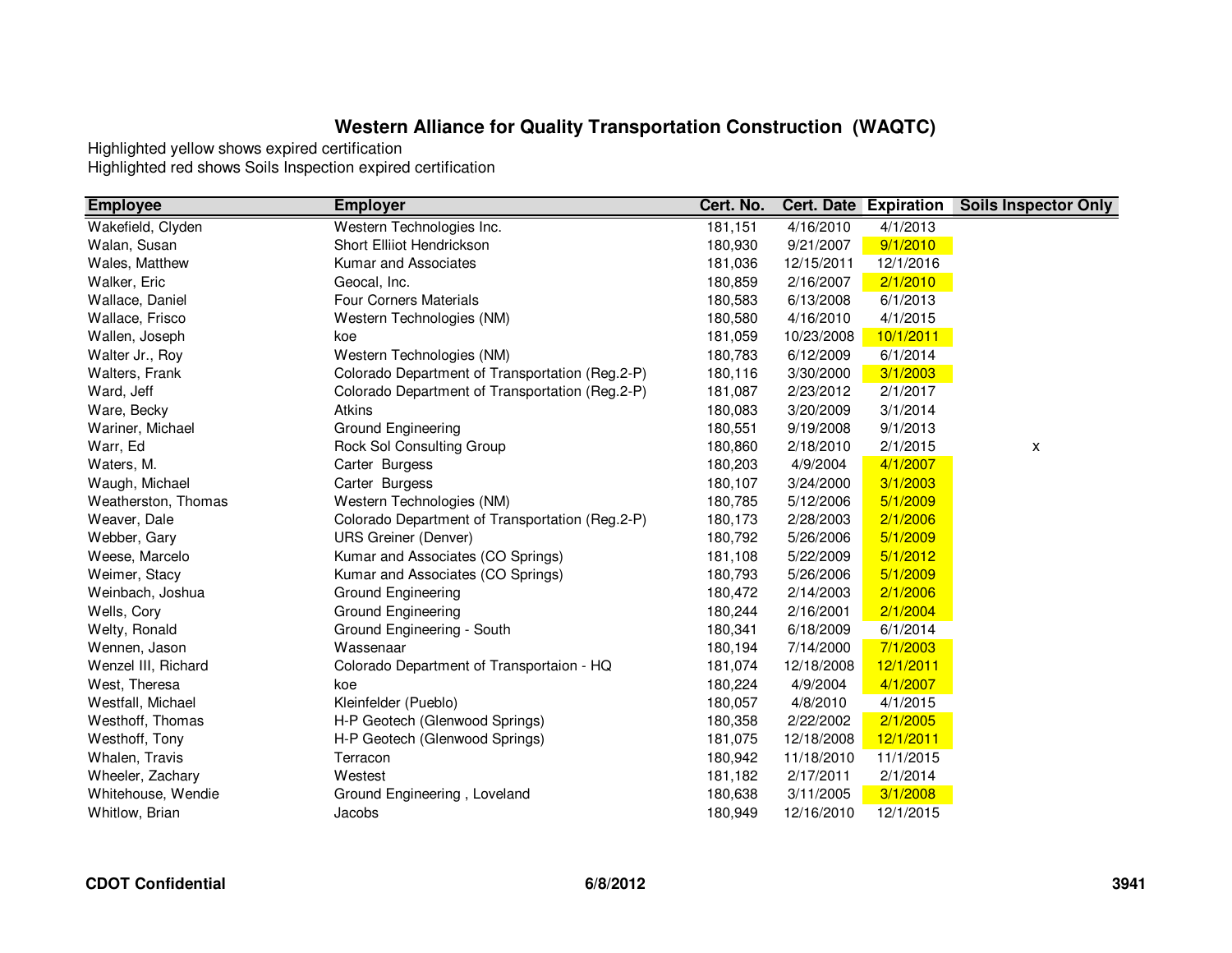| <b>Employee</b>       | <b>Employer</b>                                  | Cert. No. |            | <b>Cert. Date Expiration</b> | <b>Soils Inspector Only</b> |
|-----------------------|--------------------------------------------------|-----------|------------|------------------------------|-----------------------------|
| Wickness, Scott       | <b>Ground Engineering</b>                        | 180,908   | 8/19/2010  | 8/1/2015                     |                             |
| Wieden, Craig         | Kleinfelder Inc.                                 | 180,180   | 5/26/2000  | 5/1/2003                     |                             |
| Wiegand, John         | Ground Engineering - South                       | 181,013   | 3/22/2012  | 3/1/2017                     |                             |
| Wierzbicki, Martha    | Southeast Corridor Constructors                  | 180,378   | 3/22/2002  | 3/1/2005                     |                             |
| Wild, Walter          | Geocal, Inc.                                     | 180,581   | 2/18/2010  | 2/1/2015                     |                             |
| Wiley, Harry          | Kumar and Associates (CO Springs)                | 180,579   | 5/7/2004   | 5/1/2007                     |                             |
| Williams, Bryan       | <b>Ground Engineering</b>                        | 181,122   | 9/18/2009  | 9/1/2012                     |                             |
| Williams, Christopher | Kleinfelder Inc.                                 | 181,001   | 4/17/2008  | 4/1/2011                     |                             |
| Williams, John        | PSI                                              | 180,688   | 12/8/2008  | 12/1/2013                    |                             |
| Williams, Justin      | PSI                                              | 180,405   | 6/28/2002  | 6/1/2005                     |                             |
| Williams, Larry       | Western Technologies (NM)                        | 180,784   | 5/12/2006  | 5/1/2009                     |                             |
| Williams, Robert      | Colorado Department of Transportation (Reg.6)    | 180,314   | 10/12/2001 | 10/1/2004                    |                             |
| Williams, Thomas      | Terracon                                         | 181,002   | 4/17/2008  | 4/1/2011                     |                             |
| Wilson, Bob           | Colorado Department of Transportation (Reg.6)    | 180,216   | 5/20/2004  | 5/1/2007                     |                             |
| Wilson, Brett         | Colorado Department of Transportation (Reg.6)    | 180,478   | 2/28/2003  | 2/1/2006                     |                             |
| Wilson, Michael       | Southeast Corridor Constructors                  | 180,468   | 6/22/2006  | 6/1/2009                     |                             |
| Wilson, Noah          | <b>Asphalt Specialties</b>                       | 180,543   | 1/9/2004   | 1/1/2007                     |                             |
| Wilson, Richard       | Ground Engineering                               | 180,884   | 4/19/2007  | 4/1/2010                     |                             |
| Winter, Allan         | Colorado Department of Transportation (Reg.5)    | 181,274   | 4/13/2012  | 4/1/2015                     |                             |
| Wittlif, Edward       | Terracon                                         | 180,943   | 11/16/2007 | 11/1/2010                    |                             |
| Wolde-Mariam, Assefa  | J.F. Sato & Associates Inc.                      | 180,271   | 3/11/2005  | 3/1/2008                     |                             |
| Wood, Dick            | Carter Burgess                                   | 180,297   | 2/10/2005  | 2/1/2008                     |                             |
| Wood, Warren          | Terracon-Longmont                                | 180,935   | 10/25/2007 | 10/1/2010                    |                             |
| Woodward, Terry       | Colorado Department of Transportation (Reg.2-P)  | 180,119   | 3/30/2000  | 3/1/2003                     |                             |
| Woolley, Trevor       | Colorado Department of Transportation (Reg.3-GJ) | 180,072   | 12/4/2008  | 12/1/2013                    |                             |
| Wright, Brad          | Terracon-Longmont                                | 180,812   | 5/13/2010  | 5/1/2015                     |                             |
| Writebol, Larry       | Washington Infrastructure                        | 180,813   | 8/25/2006  | 8/1/2009                     |                             |
| Yanavich, Robert      | Hollingsworth & Associates                       | 180,182   | 6/2/2000   | 6/1/2003                     |                             |
| Yeager, Patrick       | <b>NWCC</b>                                      | 181,145   | 3/18/2010  | 3/1/2013                     |                             |
| Yonkers, Dale         | koe                                              | 180,192   | 7/14/2000  | 7/1/2003                     |                             |
| Yoshida, James        | PSI                                              | 180,768   | 4/20/2006  | 4/1/2009                     |                             |
| Young, Dennis         | <b>Bechtolt</b>                                  | 180,894   | 1/14/2011  | 1/1/2016                     | X                           |